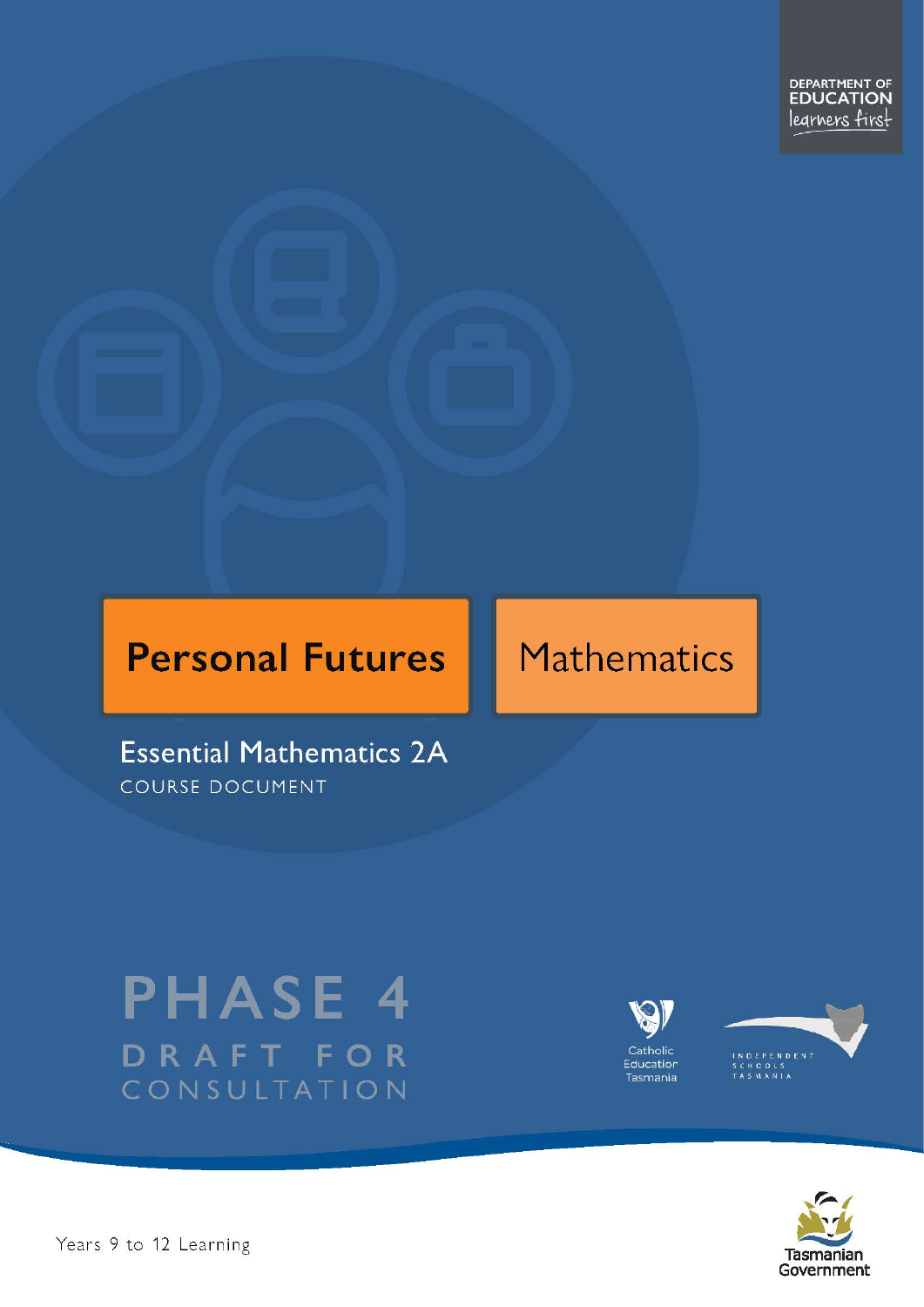### Table of Contents

Phase 4 Consultation Draft Published: August 2021

| $Standards  \frac{ 13}{4}$ |  |
|----------------------------|--|
|                            |  |
|                            |  |
|                            |  |
|                            |  |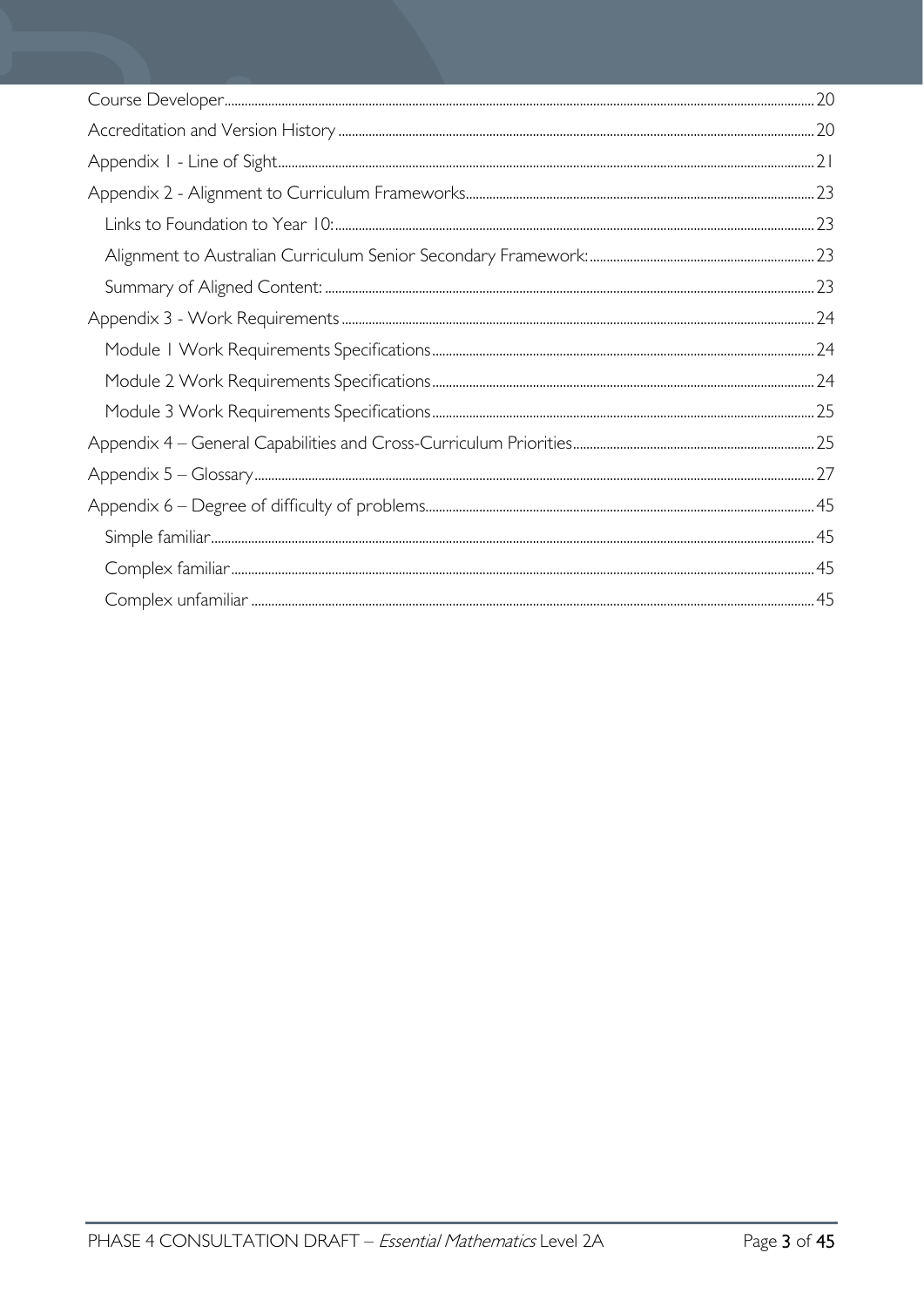### <span id="page-3-0"></span>Essential Mathematics Size 150 hours – Level 2A

This course is a Level 2 component of the proposed Essential Mathematics suite.

### <span id="page-3-1"></span>Focus Area – Personal Futures

Courses aligned to the [Years 9 to 12 Curriculum Framework](https://publicdocumentcentre.education.tas.gov.au/library/Shared%20Documents/Education%209-12%20Frameworks%20A3%20WEB%20POSTER.pdf) belong to one of the five focus areas of Discipline-based Study, Transdisciplinary Projects, Professional Studies, Work-based Learning and Personal Futures.

Essential Mathematics Level 2A is a Personal Futures course.

Personal Futures courses prepare students to be independent young adults, able to lead healthy, fulfilled and balanced lives. Learning is highly personalised. Students develop strategies to optimise learning, make decisions, solve problems, set career and life goals, and pursue areas of strong personal interest. Personal Futures supports students to develop the required knowledge, skills and understandings to make informed choices that enhance their own and others' health and wellbeing. The inclusion of Personal Futures as a focus area responds to a range of contemporary research findings highlighting the importance of students having broad educational goals that include individual and collective wellbeing and opportunities for student agency as they navigate a complex and uncertain world.

Personal Futures courses have three key features that guide teaching and learning:

- theory and dialogue
- informed action
- reflection and dialogue.



In this course learners will do this by:

- engaging with theory and concepts to build the theoretical understanding, background knowledge, rules and conventions of mathematics
- interacting and working with other people and engaging in mathematical discourse to explore ideas, reasoning and approaches
- identifying challenges and problems and using problem solving and mathematical reasoning to test and refine ideas take informed action and compare solutions
- reflecting on their own understanding, integrating prior knowledge and sharing solutions with others.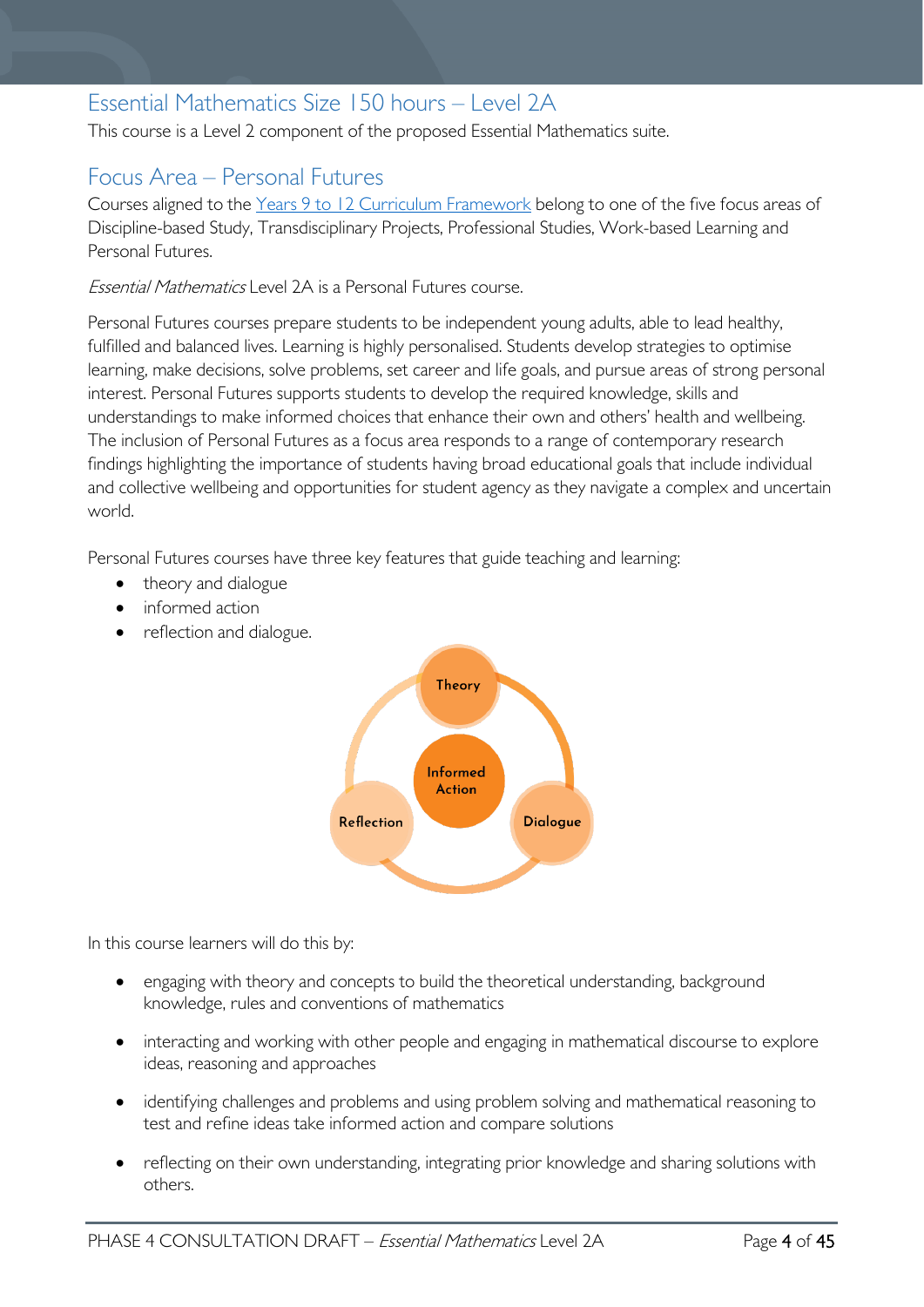### <span id="page-4-0"></span>Rationale

Essential Mathematics Level 2A is one of two proposed Level 2 offerings in the Essential Mathematics suite of courses. Its pair, the proposed *Essential Mathematics* Level 2B provides learners with an alternate set of topics. The two courses provide breadth rather than progression of complexity and as such there is no defined order for completion of these courses and learners may choose to do one or both according to their personal interest and needs.

The *Essential Mathematics* Level 2A course enables students to develop their understanding of concepts and techniques drawn from strands of number, algebra, statistics, measurement and geometry which will assist them in making informed personal decisions in their daily lives including in workplace contexts. By undertaking *Essential Mathematics* Level 2A, learners will develop their ability to identify and solve problems in real contexts, in a range of workplace, personal, further learning and community settings. Learners will work collaboratively with others to generate ideas, and to find innovative approaches to engaging with mathematics. Learners will reflect on their ability to interpret, understand and apply these concepts and techniques in a variety of contexts.

This course will enable learners to develop their mathematical proficiency to the standard required to enter the workforce and participate effectively. This is a key factor in ensuring Tasmania and Australia's current and emerging needs are met as an economy where competing globally requires substantial numbers of proficient workers able to learn, adapt, create, interpret, analyse and apply mathematical information.

The purpose of Years 9 to 12 Education is to enable all students to achieve their potential through Years 9 to 12 and beyond in further study, training or employment.

Years 9 to 12 Education enables Personal Empowerment, Cultural Transmission, Preparation for Citizenship and Preparation for Work.

This course is built on the principles of Access, Agency, Excellence, Balance, Support and Achievement as part of a range of programs that enables students to access a diverse and flexible range of learning opportunities suited to their level of readiness, interests and aspirations.

### <span id="page-4-1"></span>Learning Outcomes

On successful completion of this course learners will be able to:

- 1. communicate thinking, strategies and solutions using appropriate mathematical or statistical language
- 2. plan, organise and manage learning in order to complete tasks and evaluate progress
- 3. apply numeric techniques and algebraic processes to represent situations and solve problems
- 4. apply reasoning skills to interpret mathematical and statistical information, and ascertain the reasonableness of solutions to problems
- 5. act as creative, critical and reflective thinkers to assess ideas and take informed action
- 6. understand concepts and apply techniques involving proportion, finance and money management
- 7. understand concepts and apply techniques involving graphs and representations of data
- 8. understand concepts and apply techniques involving measurement of energy and mass, and time and motion.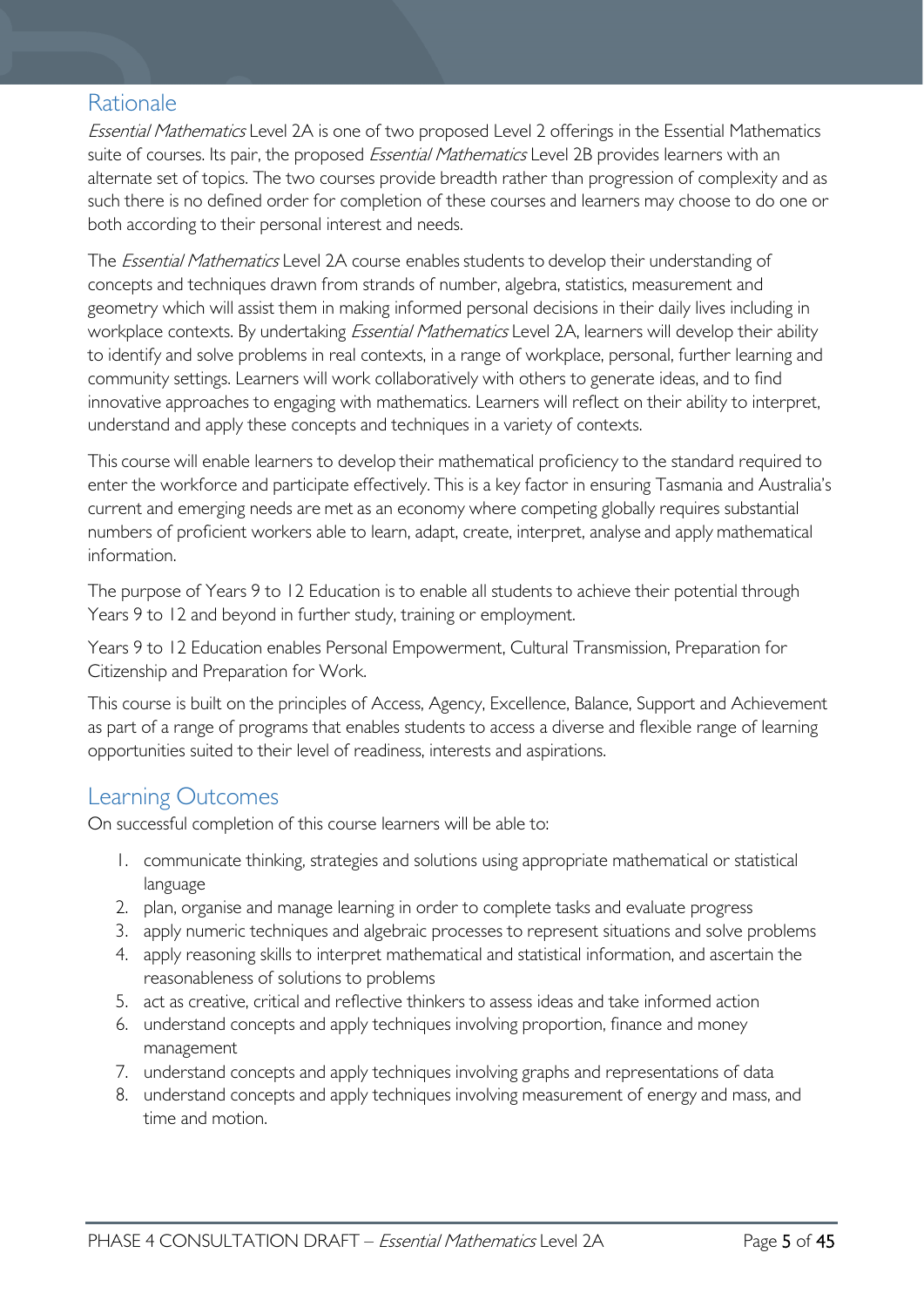### <span id="page-5-0"></span>Integration of General Capabilities and Cross-Curriculum Priorities

The general capabilities addressed specifically in this course are:

- Critical and creative thinking  $\mathbb{C}$
- Literacy
- Numeracy
- Personal and social capability  $\ddot{\ddot{}}$

The cross-curriculum priorities enabled through this course are:

- Aboriginal and Torres Strait Islander Histories and Cultures  $\mathcal$
- Asia and Australia's Engagement with Asia **AA**
- Sustainability  $\triangleleft$

### <span id="page-5-1"></span>Course Description

Essential Mathematics Level 2A enables learners to develop essential mathematical skills and understanding. They will study percentages, rates and ratio, data representation and interpretation, and measurement of energy and mass, and time and motion.

Learners will solve problems, explain their reasoning and investigate, explore and model situations.

By discussing ideas with others, learners will reflect and extend their own thinking. They will apply their learning to make informed decisions and take on further challenges.

### <span id="page-5-2"></span>Pathways

The *Essential Mathematics* Level 2A course enables learning continuity from Year 10 Australian Curriculum: Mathematics, for learners who have achieved a 'D' rating or higher. Learners who have successfully undertaken the TASC-accredited course Essential Skills - Maths - MTN210114 or the Level 1 component of the proposed Essential Mathematics suite of courses could progress into Level 2 of this course. Additionally, learners who have completed the proposed Essential Mathematics Level 2B and wish to broaden their essential mathematical knowledge and understanding could enrol in this course.

Essential Mathematics Level 2A will provide the foundational technical knowledge that may be sufficient for further vocational education and training.

### <span id="page-5-3"></span>Course Requirements

#### Access

This course requires learners to collaborate with others.

#### Resource Requirements

Learners will require access to scientific calculators in this course. On occasion, computers and the internet will be required to enable learners' access to information and data sources.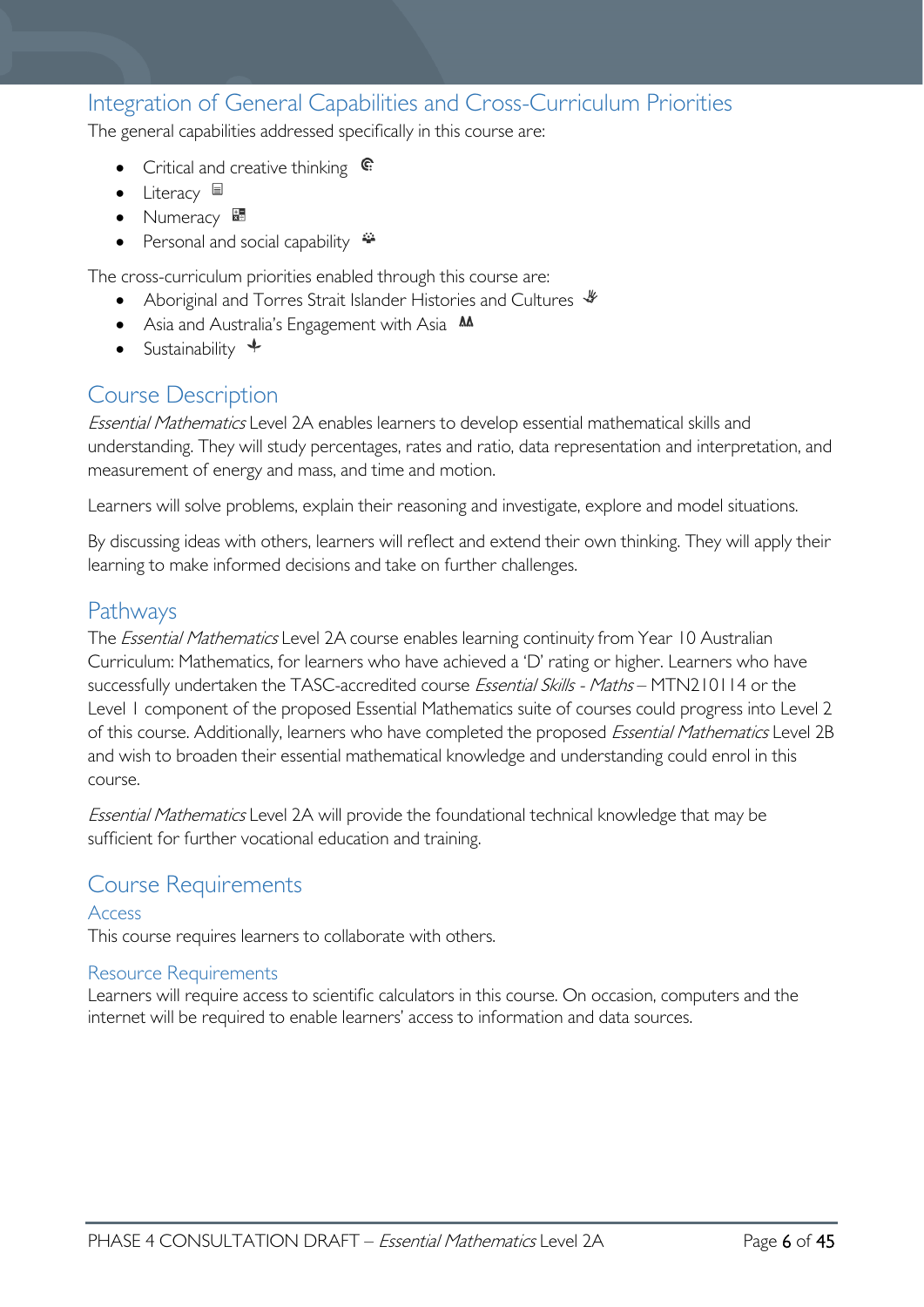### <span id="page-6-0"></span>Course Structure and Delivery

#### <span id="page-6-1"></span>**Structure**

This course consists of three 50-hour modules.

#### Modules Available

Core Module 1: Application of percentages, rates and ratio, and budgeting Core Module 2: Interpreting graphs, representing and comparing data Core Module 3: Measurement of energy and mass, and time and motion

#### <span id="page-6-2"></span>**Delivery**

There is no specific recommended delivery sequence for the modules

### <span id="page-6-3"></span>Course Content

## <span id="page-6-4"></span>Module 1 – Application of percentages, rates and ratio, and budgeting

This module contains two topics:

- Percentages, rates and ratio
- Budgeting and spreadsheets

'Percentages, rates and ratio' enables learners to engage with applications of percentages. This will support them to calculate, compare and interpret costs associated in varied practical contexts and engage with and use rates and ratios as a tool for comparison to solve problems in contexts including health, personal finance and travel.

'Budgeting and spreadsheets' builds on this knowledge and requires learners to consider the personal domestic expenses associated with purchasing and maintaining a vehicle, household utilities and to consider how they may establish a budget to account for these and other discretionary expenses from a given income.

#### <span id="page-6-5"></span>Module 1 Learning Outcomes

The following Learning Outcomes are a focus of this module:

- 1. communicate thinking, strategies and solutions using appropriate mathematical or statistical language
- 2. plan, organise and manage learning in order to complete tasks and evaluate progress
- 3. apply numeric techniques and algebraic processes to represent situations and solve problems
- 4. apply reasoning skills to interpret mathematical and statistical information, and ascertain the reasonableness of solutions to problems
- 5. act as creative, critical and reflective thinkers to assess ideas and take informed action
- 6. understand concepts and apply techniques involving proportion, finance and money management.

#### <span id="page-6-6"></span>Module 1 Content

#### Key knowledge and skills

Topic 1 - Percentages, rates and ratio:

- calculate a percentage of a given amount
- determine one amount expressed as a percentage of another
- apply percentage increase or decrease in various contexts for example, calculating the goods and services tax (GST) payable on a range of goods and services, and calculating profit or loss in absolute and percentage terms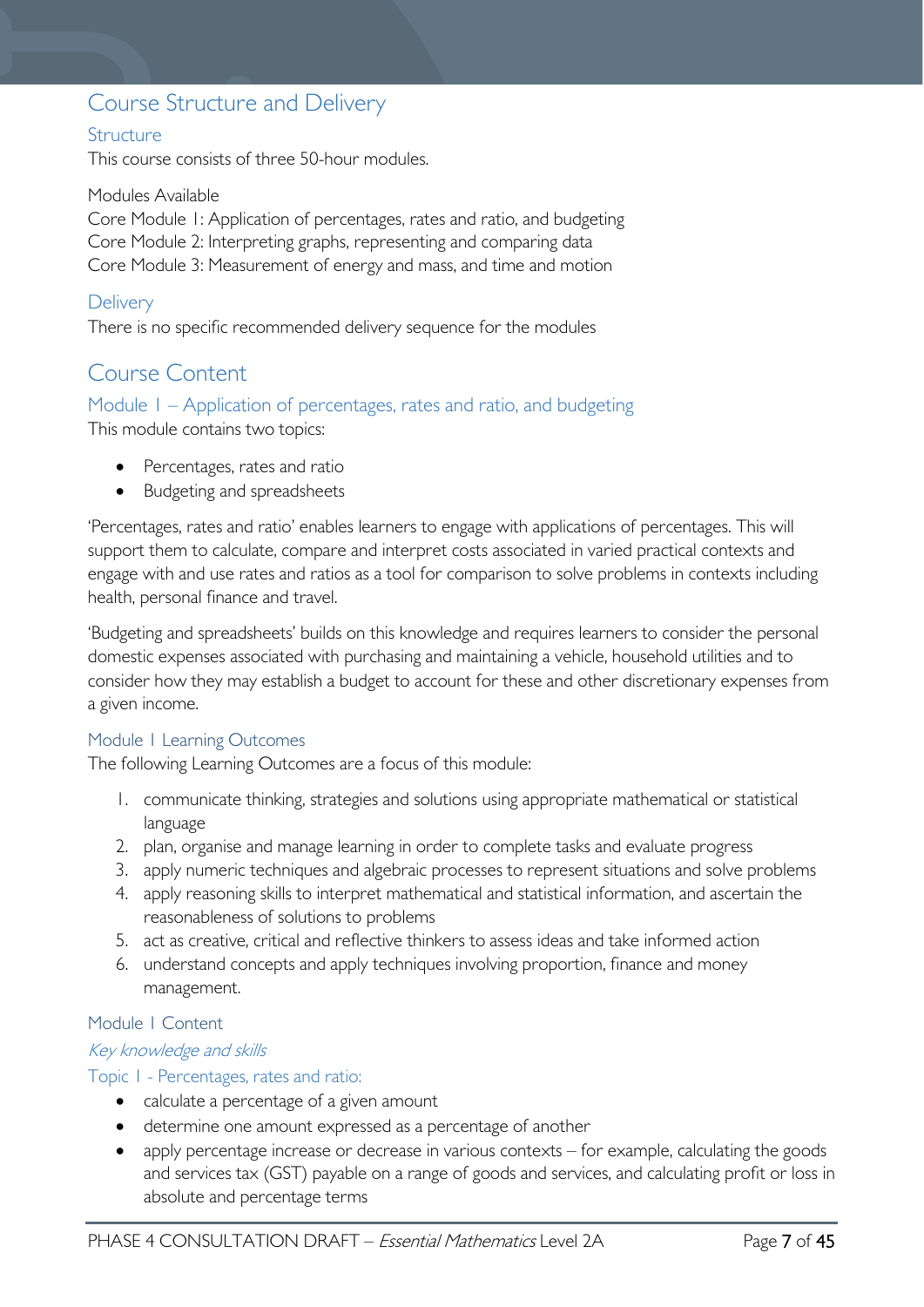- identify common usage of rates for example, km/h as a rate to describe speed, beats/minute as a rate to describe pulse
- convert units of rates occurring in practical situations to solve problems
- use rates to make comparisons for example, using unit prices to compare best buys, comparing heart rates after exercise
- determine the overall change in a quantity following repeated percentage changes for example, an increase of 10% followed by a decrease of 10%
- use, simplify and convert between units of rates, for example km/h and m/s, mL/min and L/h
- use rates to solve and describe practical work-based problems
	- o use rates to make comparisons for example, using unit prices to compare best buys, working with speed, comparing heart rates after exercise and considering target heart rate ranges during training
	- o use rates to determine costs for example, calculating the cost of a trade professional using rates per hour and call-out fees
	- o work with speed as a rate, including interpreting distance-time graphs (travel graphs) and use them to solve problems related to speed, distance and time
	- o calculate the amount of fuel used on a trip, given the fuel consumption rate, and compare fuel consumption statistics for various vehicles
- solve problems involving measurement of heart rates and blood pressure
	- o describe heart rate as a rate expressed in beats per minute
	- o measure and graph a person's heart rate over time under different conditions and identify mathematical trends
	- o calculate target heart rate ranges during training
	- o express blood pressure using measures of systolic pressure and diastolic pressure
	- o measure blood pressure over time and under different conditions
	- o use a blood pressure chart and interpret the 'healthiness' of a reading
- solve practical problems involving expressing a ratio in simplest form, finding the ratio of two quantities and dividing a quantity in a given ratio
	- o calculating mixtures for building materials or cost per item
	- o scaling recipes for use in a commercial setting.

#### Topic 2 - Budgeting and spreadsheets:

- interpret and use information about a household's electricity, water or gas usage and related charges and costs from household bills
- plan for the purchase of a car
	- o investigate on-road costs for new and used vehicles, including sale price (or loan repayments), registration, insurance and stamp duty at current rates
	- o consider sustainability when choosing a vehicle to purchase for example, fuel consumption rates
	- o calculate and compare the cost of purchasing different vehicles using a spreadsheet
- plan for the running and maintenance of a car
	- o describe the different types of insurance available, including compulsory and noncompulsory third-party insurance, and comprehensive insurance
	- o investigate other running costs associated with ownership of a vehicle for example, cost of servicing, repairs and tyres
	- o calculate and compare the cost of running different vehicles using a spreadsheet
- prepare a personal budget for a given income taking into account fixed and discretionary spending.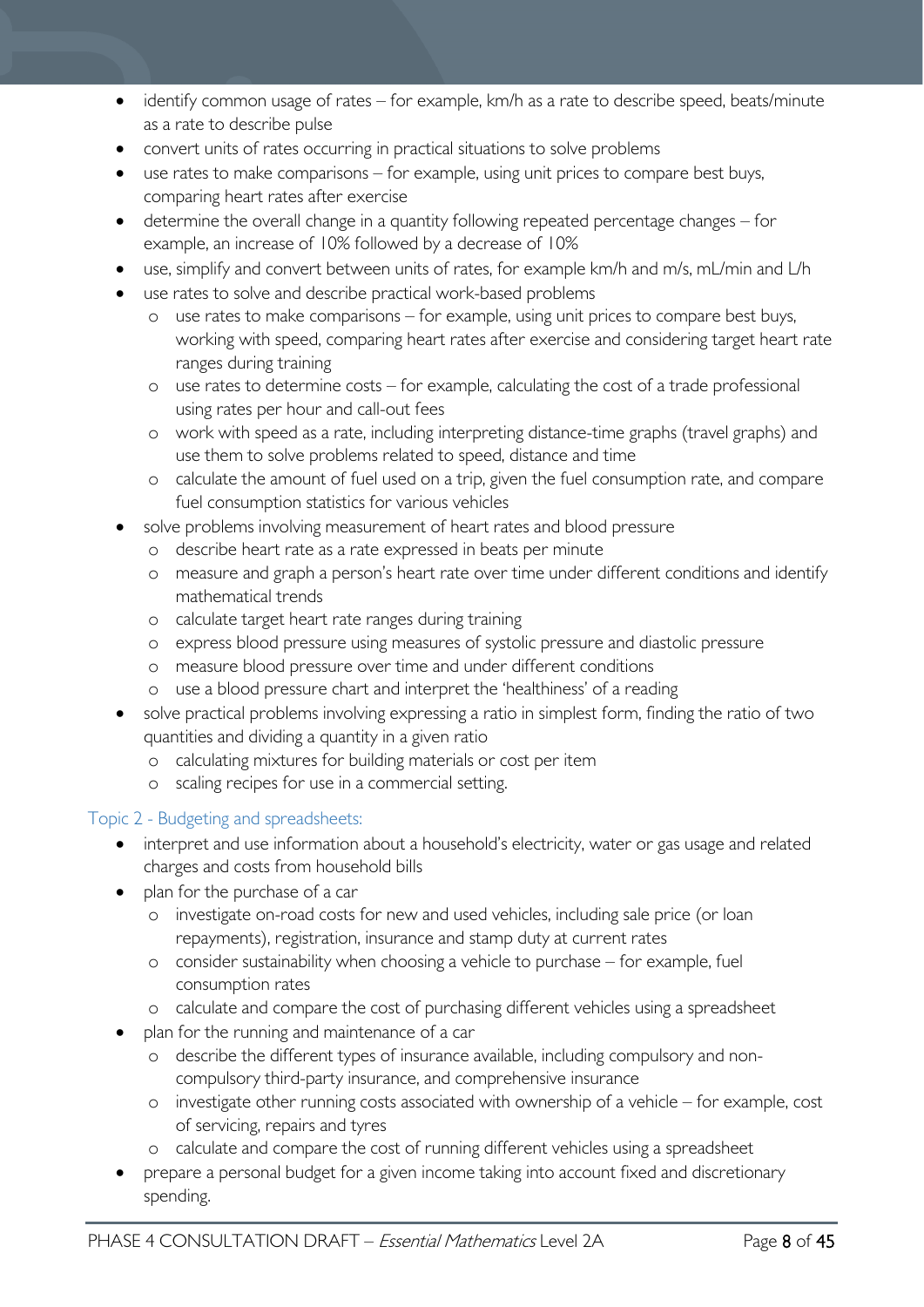#### <span id="page-8-0"></span>Module 1 Work Requirements Summary

The work requirements of a course are processes, products or performances that provide a significant demonstration of achievement that is measurable against the course's standards. Work requirements need not be the sole form of assessment for a module.

This module includes a connected series of short responses that investigate many different aspects of proportion and finance as work requirements.

See Appendix 3 for the full specifications of the Work Requirements of this course.

#### <span id="page-8-1"></span>Module 1 Assessment

This module has a focus on criteria 1, 2, 3, 4, 5 and 6.

#### <span id="page-8-2"></span>Module 2 – Interpreting graphs, representing and comparing data

This module contains two topics:

- Reading, interpreting and drawing graphs
- Data representation and interpretation

'Reading, interpreting and drawing graphs' will enable students to develop their ability to read and interpret information contained in two-way tables and different graph types, and to draw graphs. They will discuss and validate information portrayed in the media and routine texts.

'Data representation and interpretation' will enable learners to identify and display numerical and categorical statistical information and to identify and compare the suitability of different data representations according to the context. They will calculate and compare averages, investigate measures of central tendency and use informal language to describe the variation or range of data.

#### <span id="page-8-3"></span>Module 2 Learning Outcomes

The following Learning Outcomes are a focus of this module:

- 1. communicate thinking, strategies and solutions using appropriate mathematical or statistical language
- 2. plan, organise and manage learning in order to complete tasks and evaluate progress
- 3. apply numeric techniques and algebraic processes to represent situations and solve problems
- 4. apply reasoning skills to interpret mathematical and statistical information, and ascertain the reasonableness of solutions to problems
- 5. act as creative, critical and reflective thinkers to assess ideas and take informed action
- 7. understand concepts and apply techniques involving graphs and representations of data

#### <span id="page-8-4"></span>Module 2 Content

#### Key knowledge and skills

#### Topic 1 - Reading, interpreting and drawing graphs:

- interpret information presented in graphs, such as conversion graphs, line graphs, step graphs, column graphs and picture graphs
- interpret information presented in two-way tables
- discuss and interpret graphs found in the media and in factual texts
- determine which type of graph is best used to display a dataset
- use spreadsheets to tabulate and graph data
- draw a line graph to represent any data that demonstrates a continuous change, such as hourly temperature.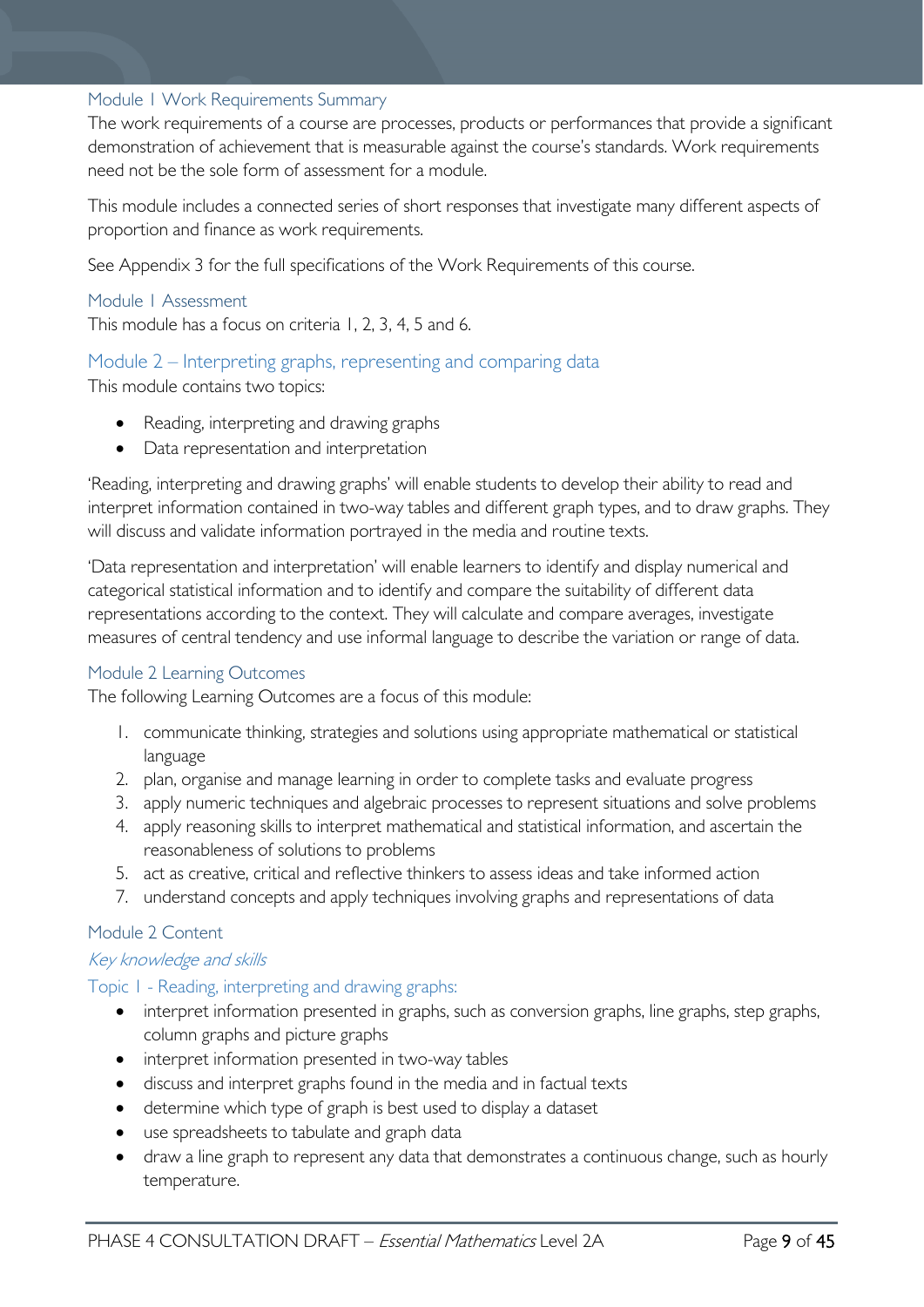#### Topic 2 - Data representation and interpretation:

- identify examples of categorical data
- identify examples of numerical data
- display categorical data in tables and column graphs
- display numerical data as frequency distributions, dot plots, stem-and-leaf plots and histograms
- recognise and identify outliers
- compare the suitability of different methods of data presentation in real-world contexts
- identify the mode
- calculate measures of central tendency, the arithmetic mean and the median
- investigate the suitability of measures of central tendency in various real-world contexts
- investigate the effect of outliers on the mean and the median
- calculate and interpret quartiles, deciles and percentiles
- use informal ways of describing spread, such as spread out/dispersed, tightly packed, clusters, gaps, more/less dense regions, outliers
- calculate and interpret statistical measures of spread, such as the range, interquartile range and standard deviation
- investigate real-world examples from the media illustrating inappropriate uses, or misuses, of measures of central tendency and spread
- compare back-to-back stem-and-leaf plots for different datasets
- complete a five-number summary for different datasets
- construct box plots using a five-number summary
- compare the characteristics of the shape of histograms using symmetry, skewness and bimodality.

#### <span id="page-9-0"></span>Module 2 Work Requirements Summary

The work requirements of a course are processes, products or performances that provide a significant demonstration of achievement that is measurable against the course's standards. Work requirements need not be the sole form of assessment for a module.

This module includes a series of connected short responses as work requirements.

See Appendix 3 for the full specifications of the Work Requirements of this course.

#### <span id="page-9-1"></span>Module 2 Assessment

This module has a focus on criteria 1, 2, 3, 4, 5 and 7

#### <span id="page-9-2"></span>Module 3 – Measurement of energy and mass, and time and motion

This module consists of two topics which should be taught concurrently:

- Practicalities of measurement
- Measurement of energy and mass, and time and motion

'Practicalities of measurement' provides opportunities to conduct measurements in practical situations and to calculate, compare and solve problems relating to these measurements. Implications regarding the practicalities of measurement including estimation, precision and accuracy will be investigated and analysed.

'Measurement of energy and mass, and time and motion' enables learners to use units of measure to describe, compare and calculate energy, mass, time, speed and distance and to interpret information in practical situations including these measurements. They will use appropriate units, convert between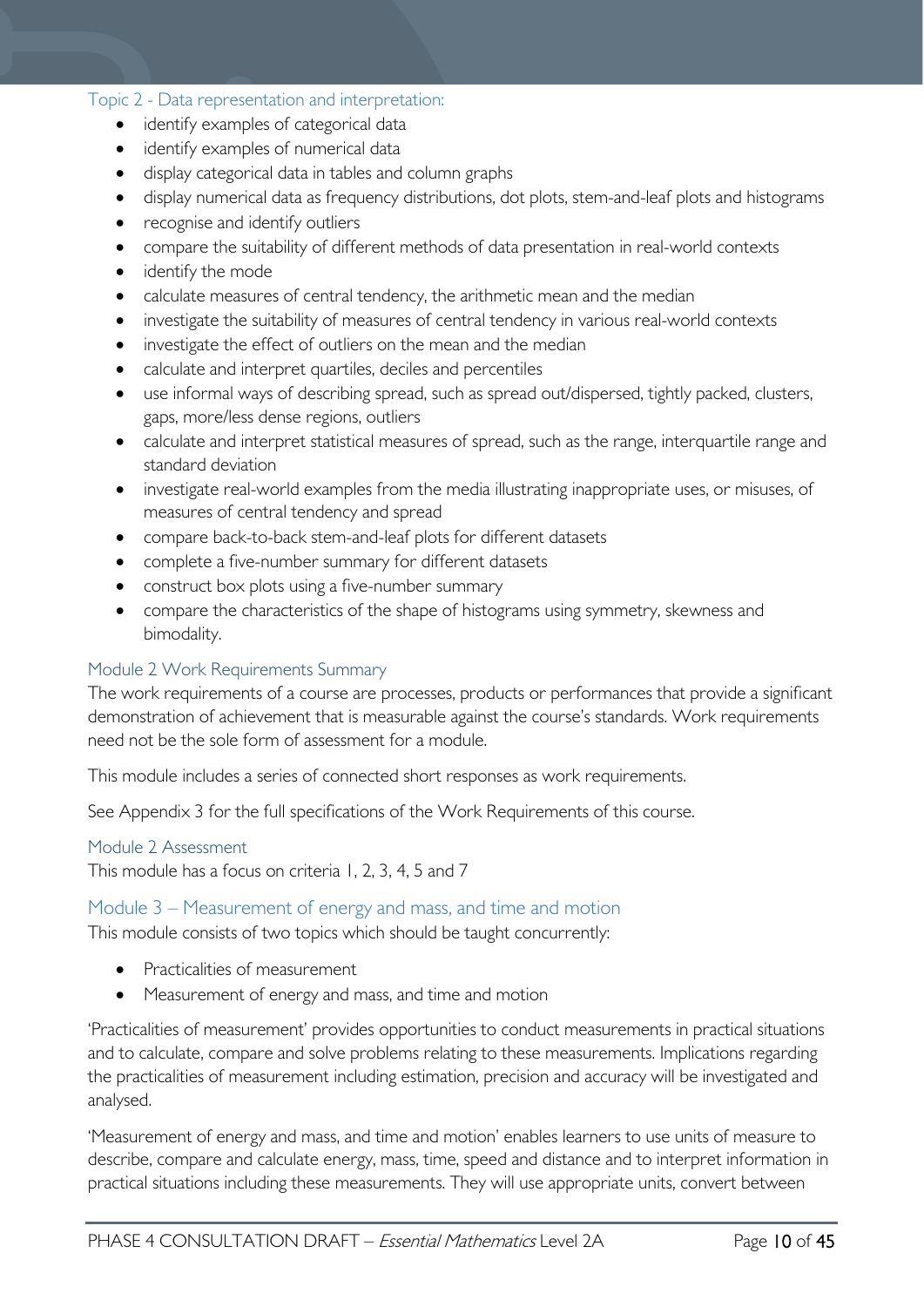units and investigate or compare alternative possibilities and discuss implications of human error involved in measurements.

#### <span id="page-10-0"></span>Module 3 Learning Outcomes

The following Learning Outcomes are a focus of this module:

- 1. communicate thinking, strategies and solutions using appropriate mathematical or statistical language
- 2. plan, organise and manage learning in order to complete tasks and evaluate progress
- 3. apply numeric techniques and algebraic processes to represent situations and solve problems
- 4. apply reasoning skills to interpret mathematical and statistical information, and ascertain the reasonableness of solutions to problems
- 5. act as creative, critical and reflective thinkers to assess ideas and take informed action
- 8. understand concepts and apply techniques involving measurement of energy and mass, and time and motion

#### <span id="page-10-1"></span>Module 3 Content

#### Key knowledge and skills

#### Topic 1 - Practicalities of measurement:

- review the use of different metric units of measurement including units of area, take measurements, and calculate conversions between common units of measurement, for example kilometres to metres or litres to millilitres
- calculate the absolute error of a reported measurement using Absolute error  $= 1/2 \times$  Precision and state the corresponding limits of accuracy
	- find the limits of accuracy as given by:
		- Upper bound  $=$  Measurement  $+$  Absolute error
		- Lower bound = Measurement − Absolute error
	- investigate types of errors, eg human error or device limitations
	- calculate the percentage error of a reported measurement using:

#### Percentage error  $=$   $\frac{\text{Absolute error}}{\text{Magsurement}}$ Measurement × 100%

- use standard form and standard metric prefixes in the context of measurement, with and without a required number of significant figures
	- standard prefixes include nano-, micro-, milli-, centi-, kilo-, mega-, giga- and tera-
- explore implications of human error / device limitations

#### Topic 2 - Measurement of energy and mass, and time and motion

This topic has two subtopics:

- Units of energy and mass
- Time and motion

#### Units of energy and mass:

- use units of energy to describe consumption of electricity, such as kilowatt hours
- use units of energy used for foods, including calories
- use units of energy to describe the amount of energy in activity, such as kilojoules
- convert from one unit of energy to another
- use metric units of mass, their abbreviations, conversions between them and appropriate choices of units including consideration of the importance of accuracy
- estimate and measure the mass of different objects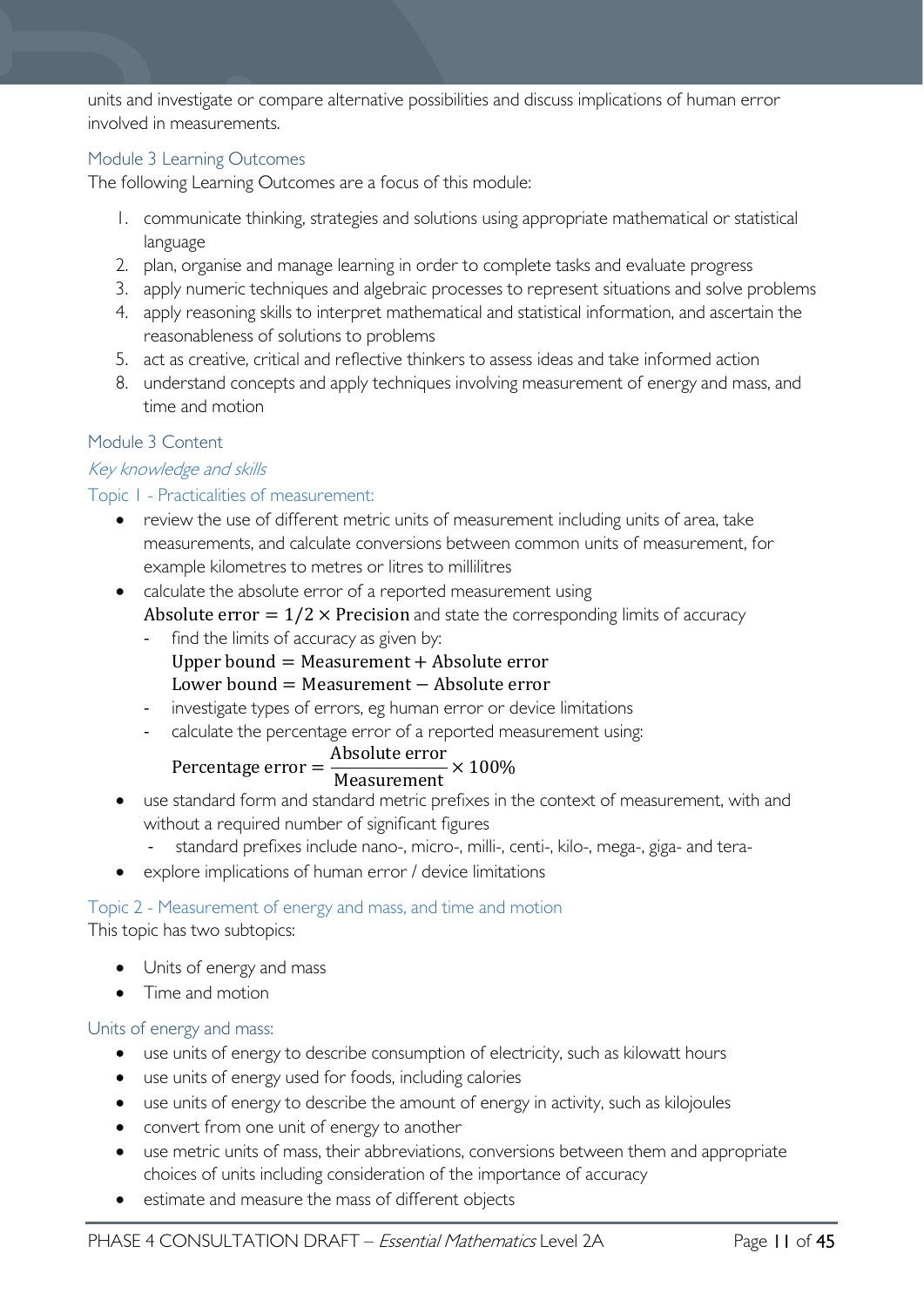- solve problems involving household energy running costs and efficiency ratings
	- o know that a watt (W) is the International System of Units (SI) derived unit of power and is equal to one joule per second
	- o interpret the energy rating of household appliances and compare running costs of different models of the same type of appliance, considering costs of domestic electricity – for example, calculate the cost of running a 200-watt television for six hours if the average peak rate for domestic electricity is \$0.15/kWh
	- o investigate local council requirements for energy-efficient housing.

#### Time and motion:

- use units of time including conversion between units and fractional, digital and decimal representations
- represent time using 12-hour and 24-hour clocks
- calculate time intervals, such as time between, time ahead, time behind
- interpret timetables, such as bus, train and ferry timetables
- use several timetables and electronic technologies to plan the most time-efficient routes
- interpret complex timetables, such as tide charts, sunrise charts and moon phases
- compare the time taken to travel a specific distance with various modes of transport
- use scales to find distances, such as on maps for example, road maps, street maps, bushwalking maps, online maps and cadastral maps
- optimise distances through trial-and-error and systematic methods for example, shortest path, routes to visit all towns, and routes to use all roads
- identify the appropriate units for different activities, such as walking, running, swimming and flying
- calculate speed, distance or time using the formula speed  $=$  distance/time
- calculate the time or costs for a journey from distances estimated from maps
- interpret distance-versus-time graphs
- calculate and interpret average speed; for example, a 4-hour trip covering 250 km.

#### <span id="page-11-0"></span>Module 3 Work Requirements Summary

The work requirements of a course are processes, products or performances that provide a significant demonstration of achievement that is measurable against the course's standards. Work requirements need not be the sole form of assessment for a module.

This module includes a module test as a work requirement.

See Appendix 3 for the full specifications of the Work Requirements of this course.

#### <span id="page-11-1"></span>Module 3 Assessment

This module has a focus on criteria 1, 2, 3, 4, 5 and 8.

### <span id="page-11-2"></span>Assessment

Criterion-based assessment is a form of outcomes assessment that identifies the extent of learner achievement at an appropriate end-point of study. Although assessment – as part of the learning program – is continuous, much of it is formative, and is done to help learners identify what they need to do to attain the maximum benefit from their study of the course. Therefore, assessment for summative reporting to TASC will focus on what both teacher and learner understand to reflect endpoint achievement.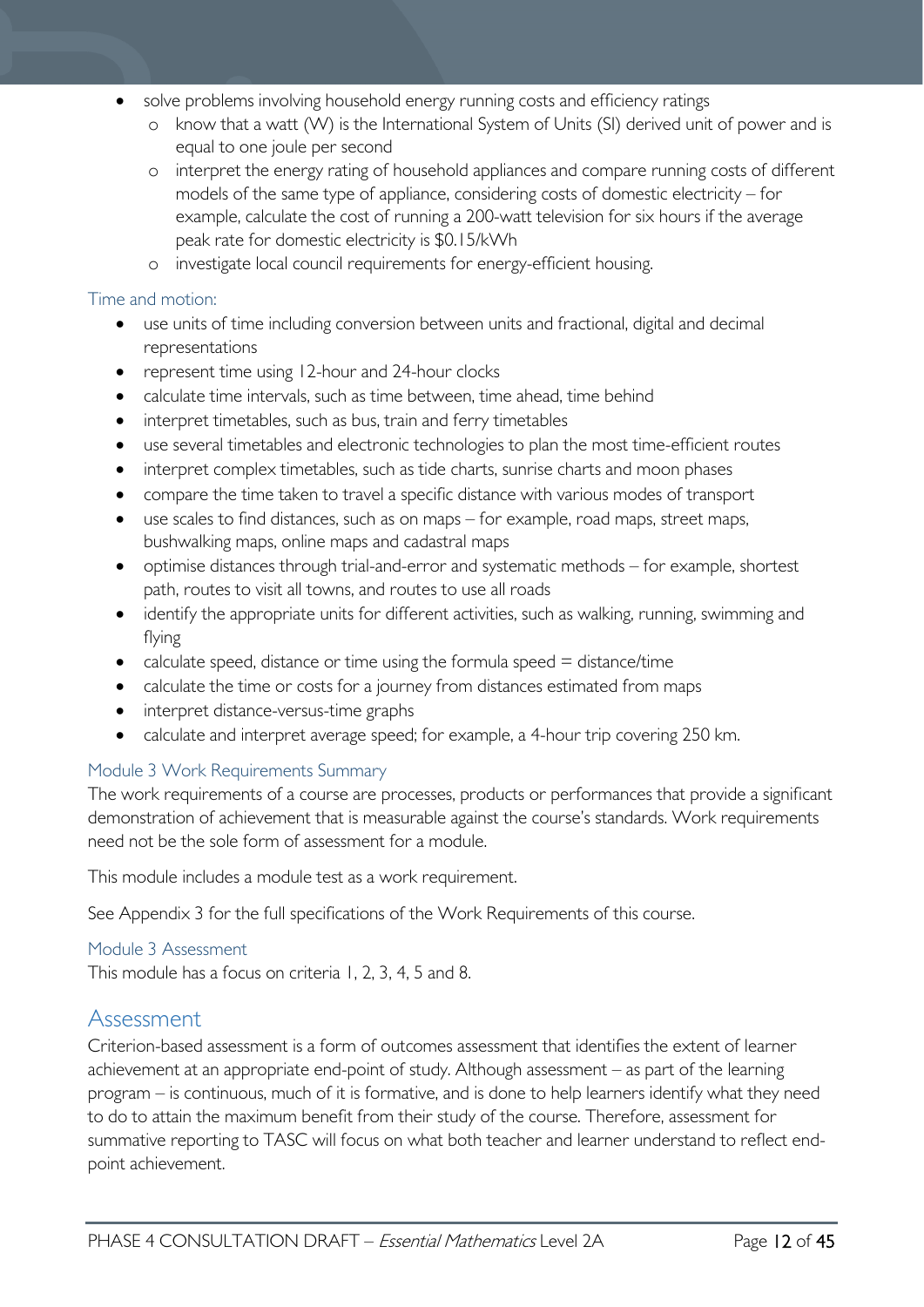The standard of achievement each learner attains on each criterion is recorded as a rating 'A', 'B', or 'C', according to the outcomes specified in the standards section of the course.

A 't' notation must be used where a learner demonstrates any achievement against a criterion less than the standard specified for the 'C' rating.

A 'z' notation is to be used where a learner provides no evidence of achievement at all.

Internal assessment of all criteria will be made by the provider. Providers will report the learner's rating for each criterion to TASC.

#### <span id="page-12-0"></span>Criteria

|                   | Module I    | Module 2    | Module 3    |
|-------------------|-------------|-------------|-------------|
| Criteria Assessed | 1,2,3,4,5,6 | 1,2,3,4,5,7 | 1,2,3,4,5,8 |

The assessment for *Essential Mathematics* Level 2A will be based on the degree to which the learner can:

- 1. communicate mathematical ideas and information and apply mathematical conventions
- 2. manage and take responsibility for learning and evaluate mathematical development
- 3. apply numeric and algebraic techniques and processes to investigate and represent real-world situations and solve problems
- 4. apply mathematical reasoning to interpret information, justify chosen approaches and explain the reasonableness of solutions
- 5. create, apply and reflect on mathematical strategies to solve problems, refine personal decisions and take informed action
- 6. interpret concepts and apply mathematical techniques to solve problems involving proportion, finance and money management
- 7. interpret concepts and apply mathematical techniques to solve problems involving graphs and representations of data
- 8. interpret concepts and apply mathematical techniques to solve problems involving measurement of energy and mass, and time and motion

#### <span id="page-12-1"></span>**Standards**

Criterion 1: communicate mathematical ideas and information and apply mathematical conventions

| <b>Standard Element</b>                                  | Rating C                                                                                                                           | <b>Rating B</b>                                                                                                                          | Rating A                                                                                                                                              |
|----------------------------------------------------------|------------------------------------------------------------------------------------------------------------------------------------|------------------------------------------------------------------------------------------------------------------------------------------|-------------------------------------------------------------------------------------------------------------------------------------------------------|
| $F1 -$<br>communicates<br>observations and<br>judgements | communicates<br>observations and<br>judgements using<br>appropriate<br>mathematical and<br>statistical terminology<br>and language | communicates clear<br>observations and<br>judgements using<br>appropriate<br>mathematical and<br>statistical terminology<br>and language | communicates clear and<br>reasoned observations<br>and judgements using<br>appropriate<br>mathematical and<br>statistical terminology<br>and language |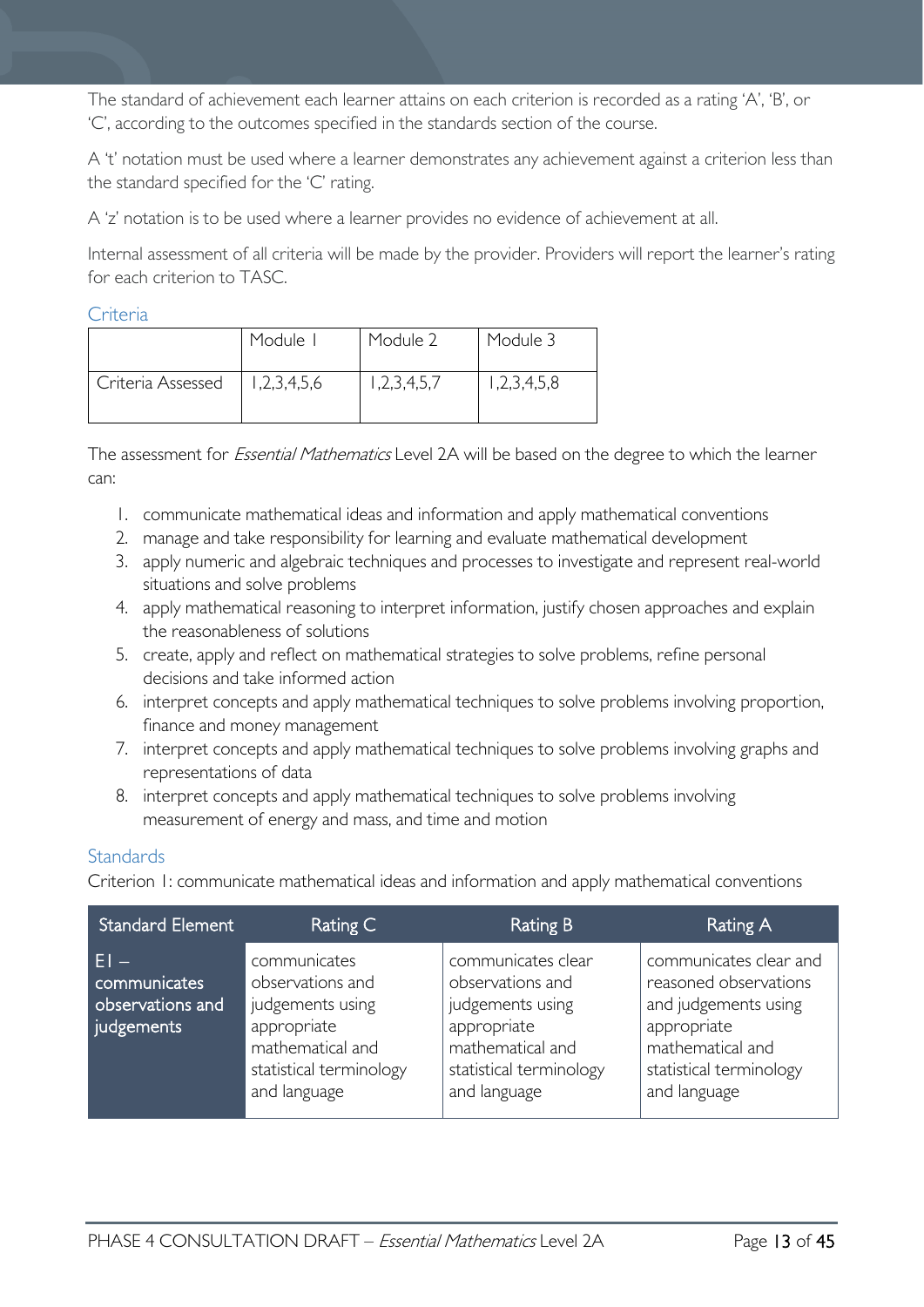| <b>Standard Element</b>           | Rating C                                                                                                       | <b>Rating B</b>                                                                                                                                                          | Rating A                                                                                                                                                                                |
|-----------------------------------|----------------------------------------------------------------------------------------------------------------|--------------------------------------------------------------------------------------------------------------------------------------------------------------------------|-----------------------------------------------------------------------------------------------------------------------------------------------------------------------------------------|
| $E2 - uses$<br>conventions        | uses mathematical<br>conventions, systems and<br>constructs based on<br>definitions and rules<br>when prompted | uses mathematical<br>conventions, systems and<br>constructs including<br>manipulation and use of<br>symbolic expressions and<br>rules appropriately on<br>most occasions | uses mathematical<br>conventions, systems and<br>constructs including<br>manipulation and use of<br>symbolic expressions,<br>rules and formal systems<br>accurately and<br>purposefully |
| $E3$ – uses units<br>and notation | uses correct units and<br>notation when prompted<br>to include them in an<br>answer                            | presents the final answer<br>with correct use of units<br>and notation as required                                                                                       | presents work with<br>correct use of units and<br>notation throughout<br>calculations to convey<br>mathematical<br>information                                                          |
| $E4$ – identifies<br>solutions    | presents work with the<br>final answer apparent.                                                               | presents work with the<br>final answer clearly<br>identified.                                                                                                            | presents work with the<br>final answer clearly<br>identified and articulated<br>in terms of the questions<br>where necessary.                                                           |

Criterion 2: manage and take responsibility for learning and evaluate mathematical development

| <b>Standard Element</b>             | Rating C                                                                                                          | <b>Rating B</b>                                                                                                                                    | Rating A                                                                                                                                                    |
|-------------------------------------|-------------------------------------------------------------------------------------------------------------------|----------------------------------------------------------------------------------------------------------------------------------------------------|-------------------------------------------------------------------------------------------------------------------------------------------------------------|
| $EI - self$<br>awareness            | identifies own personal<br>traits that promote and<br>inhibit learning<br>performance and<br>understanding        | recognises learning<br>strengths and<br>weaknesses and<br>establishes processes to<br>plan, monitor and assess<br>understanding and<br>performance | analyses learning<br>strengths and<br>weaknesses in order to<br>establish processes used<br>to plan, monitor and<br>assess understanding and<br>performance |
| $E2 - time$<br>management           | sets goals and timelines<br>and monitors with<br>support                                                          | sets goals and timelines<br>and monitors progress                                                                                                  | monitors and analyses<br>progress towards<br>meeting goals and<br>timelines                                                                                 |
| $E3$ – planning and<br>organisation | with support uses some<br>tools to organise and<br>plan in order to manage<br>resources and complete<br>set tasks | applies organisational,<br>planning and self-<br>management skills to<br>manage resources and<br>consistently complete<br>tasks                    | selects and applies<br>effective organisational,<br>planning and self-<br>management skills to<br>manage resources and<br>complete all learning<br>tasks    |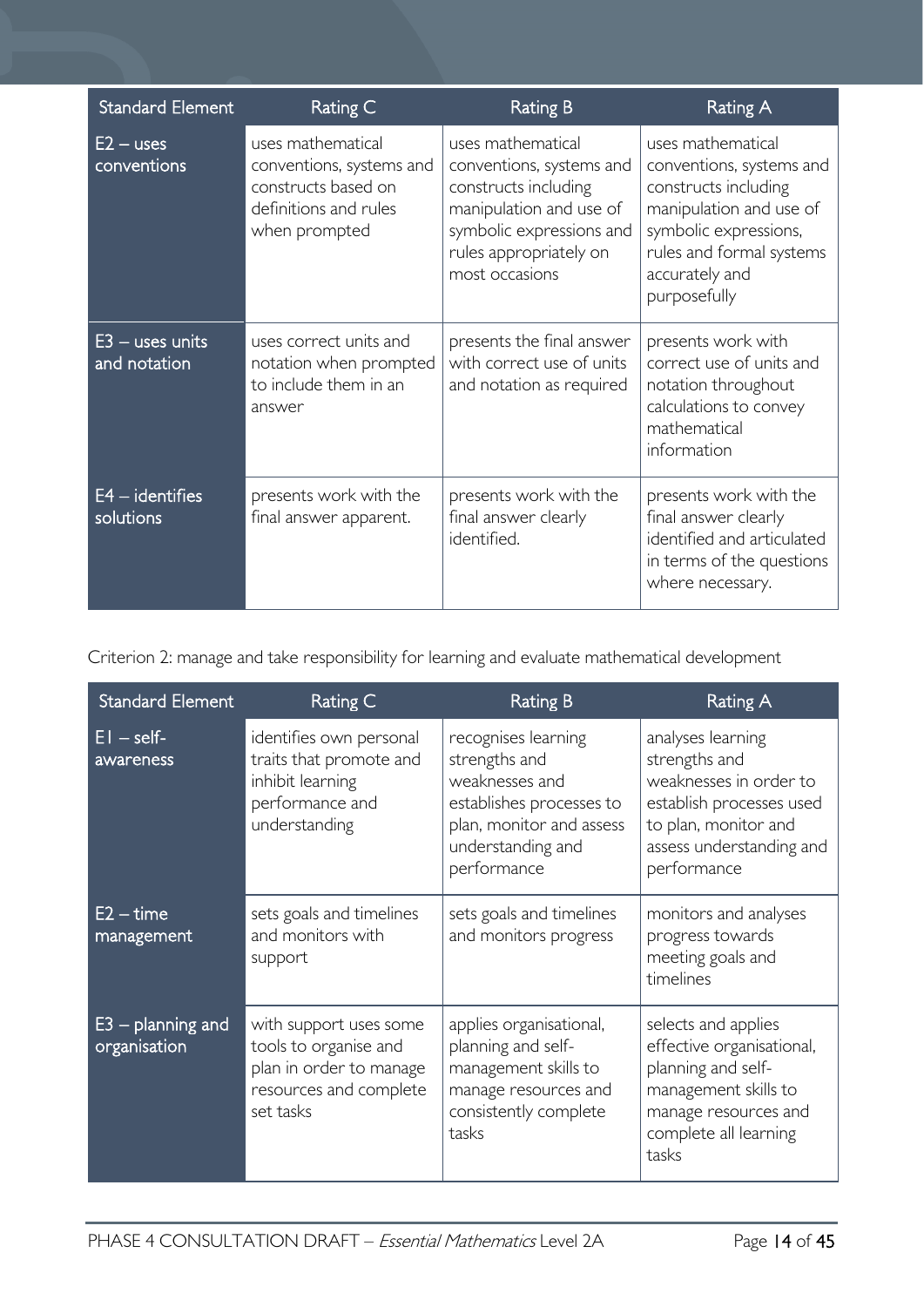| <b>Standard Element</b>                                     | Rating C                                                                                                          | Rating B                                                                                                                                 | Rating A                                                                                                                                                        |
|-------------------------------------------------------------|-------------------------------------------------------------------------------------------------------------------|------------------------------------------------------------------------------------------------------------------------------------------|-----------------------------------------------------------------------------------------------------------------------------------------------------------------|
| E4 - completion of<br>individual and<br>collaborative tasks | performs tasks as<br>directed to contribute to<br>the completion of<br>individual and<br>collaborative activities | performs tasks and<br>demonstrates initiative<br>when contributing to the<br>completion of individual<br>and collaborative<br>activities | performs tasks,<br>demonstrates initiative,<br>and guides others in their<br>contribution to the<br>completion of individual<br>and collaborative<br>activities |
| $E5 - self$<br>monitoring                                   | identifies own<br>contribution to<br>completion of<br>collaborative activities.                                   | describes own<br>contribution to<br>completion of<br>collaborative activities.                                                           | explains own and other<br>learners' contributions to<br>completion of<br>collaborative activities.                                                              |

Criterion 3: apply numeric and algebraic techniques and processes to investigate and represent realworld situations and solve problems

| <b>Standard Element</b>                                                              | Rating C                                                                                                                                                                                                                     | <b>Rating B</b>                                                                                                                                                                       | <b>Rating A</b>                                                                                                                                                                                                  |
|--------------------------------------------------------------------------------------|------------------------------------------------------------------------------------------------------------------------------------------------------------------------------------------------------------------------------|---------------------------------------------------------------------------------------------------------------------------------------------------------------------------------------|------------------------------------------------------------------------------------------------------------------------------------------------------------------------------------------------------------------|
| $E1 -$ represents<br>real-world<br>situations                                        | explores simple familiar<br>real-world situations and<br>frames them in<br>mathematical terms                                                                                                                                | interprets complex<br>familiar real-world<br>situations and frames<br>them in mathematical<br>terms                                                                                   | interprets complex<br>familiar and non-familiar<br>real-world situations and<br>frames them in<br>mathematical terms                                                                                             |
| $E2$ – represents<br>numbers and<br>applies numeric<br>techniques                    | identifies fractions,<br>decimals, percentages<br>and ratios and the<br>relationships between<br>them, and uses them<br>accurately in simple<br>calculations                                                                 | converts between<br>fractions, decimals,<br>percentages and ratios,<br>and uses them accurately<br>in complex familiar<br>calculations                                                | moves flexibly between<br>representations of<br>fractions, decimals,<br>percentages and ratios,<br>and uses them accurately<br>in complex unfamiliar<br>calculations                                             |
| E3 - uses standard<br>algorithms and<br>algebraic<br>techniques to<br>solve problems | uses standard algorithms<br>for the four basic<br>number operations<br>correctly, and accurately<br>substitutes variables into<br>simple familiar equations<br>to find an unknown that<br>is the subject of the<br>equation. | applies order of<br>operations correctly, and<br>accurately substitutes<br>variables into complex<br>familiar equations to find<br>an unknown that is the<br>subject of the equation. | applies order of<br>operations correctly, and<br>accurately substitutes<br>variables into complex<br>familiar equations to find<br>an unknown that is not<br>the subject of the<br>equation by<br>transposition. |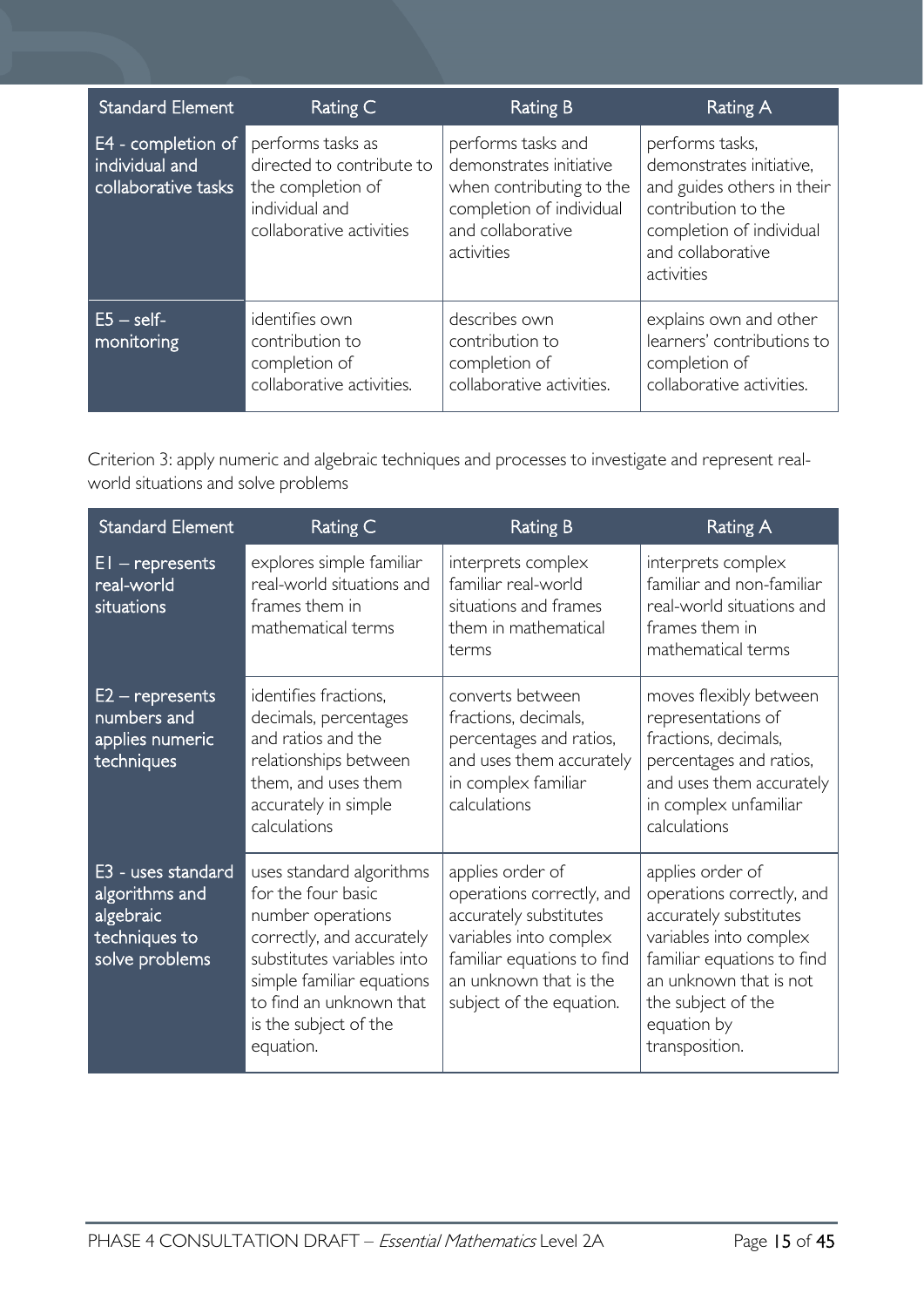Criterion 4: apply mathematical reasoning to interpret information, justify chosen approaches and explain the reasonableness of solutions

| <b>Standard Element</b>                         | Rating C                                                                                                                                | <b>Rating B</b>                                                                                                                                    | <b>Rating A</b>                                                                                                                                     |
|-------------------------------------------------|-----------------------------------------------------------------------------------------------------------------------------------------|----------------------------------------------------------------------------------------------------------------------------------------------------|-----------------------------------------------------------------------------------------------------------------------------------------------------|
| $EI$ – makes<br><i>inferences</i>               | identifies problem<br>elements and makes<br>inferences that may be<br>able to be tested<br>mathematically                               | identifies and explains<br>problem elements to<br>make informed<br>inferences that can be<br>tested mathematically                                 | explores and links<br>problem elements to<br>make logical inferences<br>that can be tested<br>mathematically                                        |
| $E2 -$ analyses<br>results                      | compares experimental<br>findings to expected<br>results in familiar<br>contexts, and identifies<br>possible reasons for<br>differences | relates experimental<br>findings to real-world<br>phenomena, noting<br>differences and<br>identifying possible<br>reasons for these<br>differences | relates experimental<br>findings to real-world<br>phenomena, describing<br>differences and analysing<br>possible reasons for<br>these differences   |
| $E3 - justifies$<br>chosen<br>approaches        | describes the<br>mathematical applications<br>and processes used to<br>solve problems                                                   | describes and explains<br>how the mathematical<br>applications and<br>processes used were<br>appropriate for the<br>context                        | justifies why the<br>mathematical applications<br>and processes used were<br>appropriate for the<br>context                                         |
| E4 - explains<br>reasonableness of<br>solutions | describes<br>the reasonableness of the<br>results and solutions<br>to routine problems.                                                 | explains<br>the reasonableness of the<br>results and solutions to<br>routine and non-routine<br>problems.                                          | evaluates and explains<br>the reasonableness of the<br>results and solutions to<br>routine and non-routine<br>problems in a variety of<br>contexts. |

Criterion 5: create, apply and reflect on mathematical strategies to solve problems, refine personal decisions and take informed action

| <b>Standard Element</b>                       | Rating C                                               | Rating B                                                                 | Rating A                                                                           |
|-----------------------------------------------|--------------------------------------------------------|--------------------------------------------------------------------------|------------------------------------------------------------------------------------|
| $ E $ – creates<br>mathematical<br>strategies | generates ideas and<br>approaches to solve<br>problems | generates ideas and<br>refines chosen<br>approaches to solve<br>problems | generates ideas and<br>refines and tests chosen<br>approaches to solve<br>problems |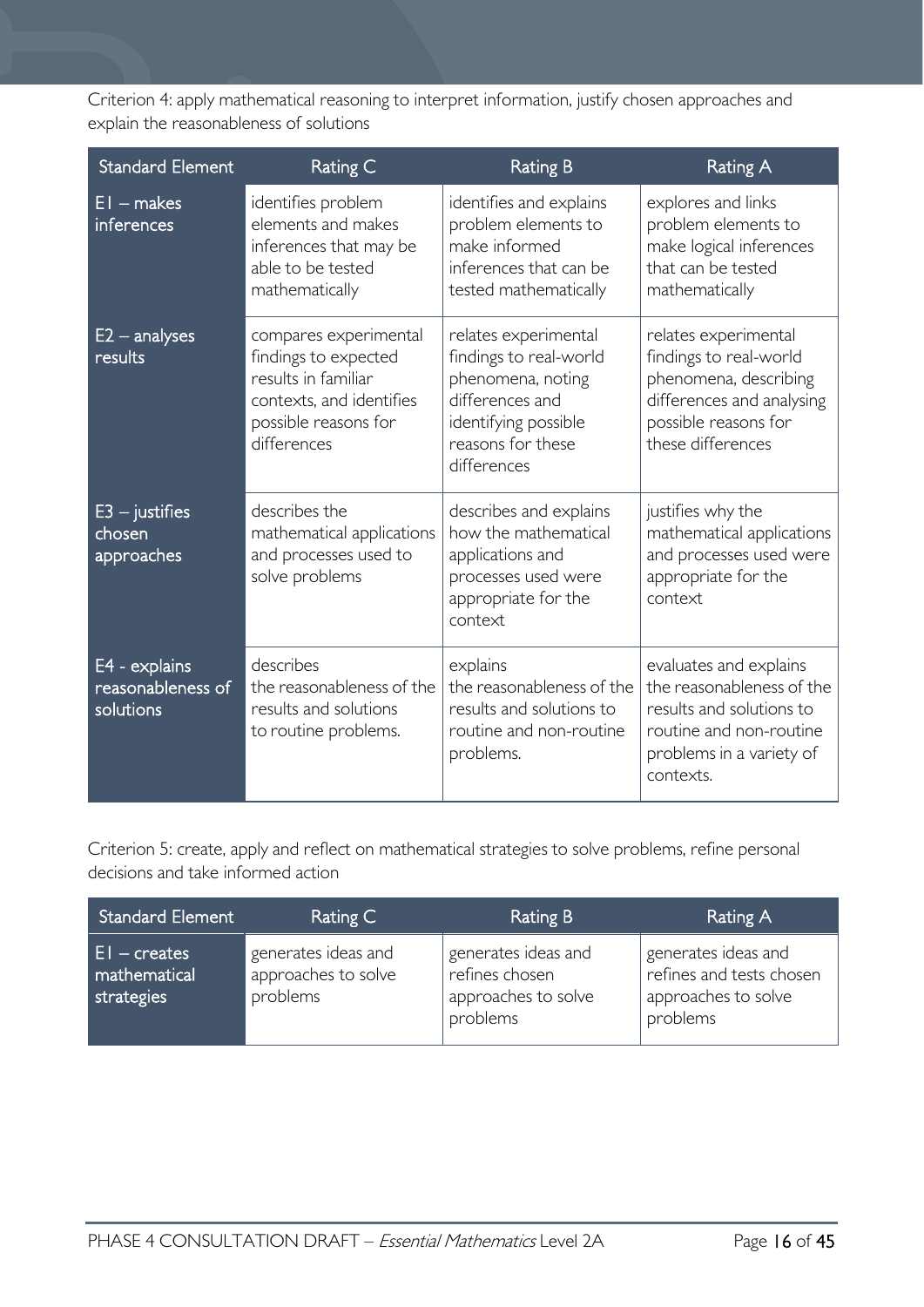| <b>Standard Element</b>                               | Rating C                                                                                                                 | <b>Rating B</b>                                                                                                                                                 | <b>Rating A</b>                                                                                                                                             |
|-------------------------------------------------------|--------------------------------------------------------------------------------------------------------------------------|-----------------------------------------------------------------------------------------------------------------------------------------------------------------|-------------------------------------------------------------------------------------------------------------------------------------------------------------|
| $E2$ – reflects and<br><b>builds</b><br>understanding | uses reflective thinking<br>strategies to describe<br>their own understanding<br>of a situation in<br>mathematical terms | uses reflective thinking<br>strategies to identify<br>other ideas or opinions<br>and asks clarifying<br>questions to build<br>understanding about<br>situations | uses reflective thinking<br>strategies to assess ideas<br>or opinions and responds<br>to clarifying questions to<br>build understanding<br>about situations |
| E3 - reflects and<br>refines personal<br>thinking     | describes when their<br>thinking has changed                                                                             | explains how their<br>thinking has changed<br>over time                                                                                                         | evaluates why their<br>thinking has changed<br>over time                                                                                                    |
| E4-plans and<br>takes informed<br>action              | plans and takes action in<br>a given context.                                                                            | plans and takes informed<br>action in given contexts.                                                                                                           | plans and takes informed<br>action effectively in given<br>and chosen contexts.                                                                             |

Criterion 6: interpret concepts and apply mathematical techniques to solve problems involving proportion, finance and money management

| <b>Standard Element</b>                                       | Rating C                                                                                                                                                                            | <b>Rating B</b>                                                                                                                                         | Rating A                                                                                                                                                                                      |
|---------------------------------------------------------------|-------------------------------------------------------------------------------------------------------------------------------------------------------------------------------------|---------------------------------------------------------------------------------------------------------------------------------------------------------|-----------------------------------------------------------------------------------------------------------------------------------------------------------------------------------------------|
| $EI - calculate$<br>using percentages                         | calculates percentages of<br>a given amount and<br>determines one amount<br>expressed as a<br>percentage of another                                                                 | determines the overall<br>change in a quantity<br>following multiple<br>percentage increases and<br>decreases to solve<br>complex familiar<br>problems  | determines the overall<br>change in a quantity<br>following multiple<br>percentage increases and<br>decreases to solve<br>complex unfamiliar<br>problems                                      |
| $E2 -$ use rates and<br>ratios to solve<br>practical problems | uses rates to make<br>comparisons and<br>identifies and converts<br>between units of rates to<br>solve simple familiar<br>problems                                                  | uses rates and ratios to<br>calculate and solve simple<br>familiar problems<br>including, where relevant,<br>converting between<br>different forms      | uses rates and ratios to<br>calculate and solve<br>complex familiar<br>problems and makes<br>comparisons between<br>different quantities                                                      |
| $E3$ – investigate<br>personal domestic<br>expenses           | calculates income from<br>salary or wages, and<br>identifies and calculates<br>upfront and ongoing<br>personal domestic<br>expenses <sup>†</sup> in a chosen or<br>given situation. | compares and calculates<br>upfront and ongoing<br>personal domestic<br>$expenses†$ by<br>investigating different<br>products and ways of<br>purchasing. | prepares a personal<br>budget for a given<br>income and describes<br>how personal domestic<br>expenses <sup>†</sup> will be made,<br>accounting for savings<br>and discretionary<br>spending. |

† personal domestic expenses in this course include household electricity, water or gas usage and costs from household bills and purchase, running and ongoing maintenance costs of a vehicle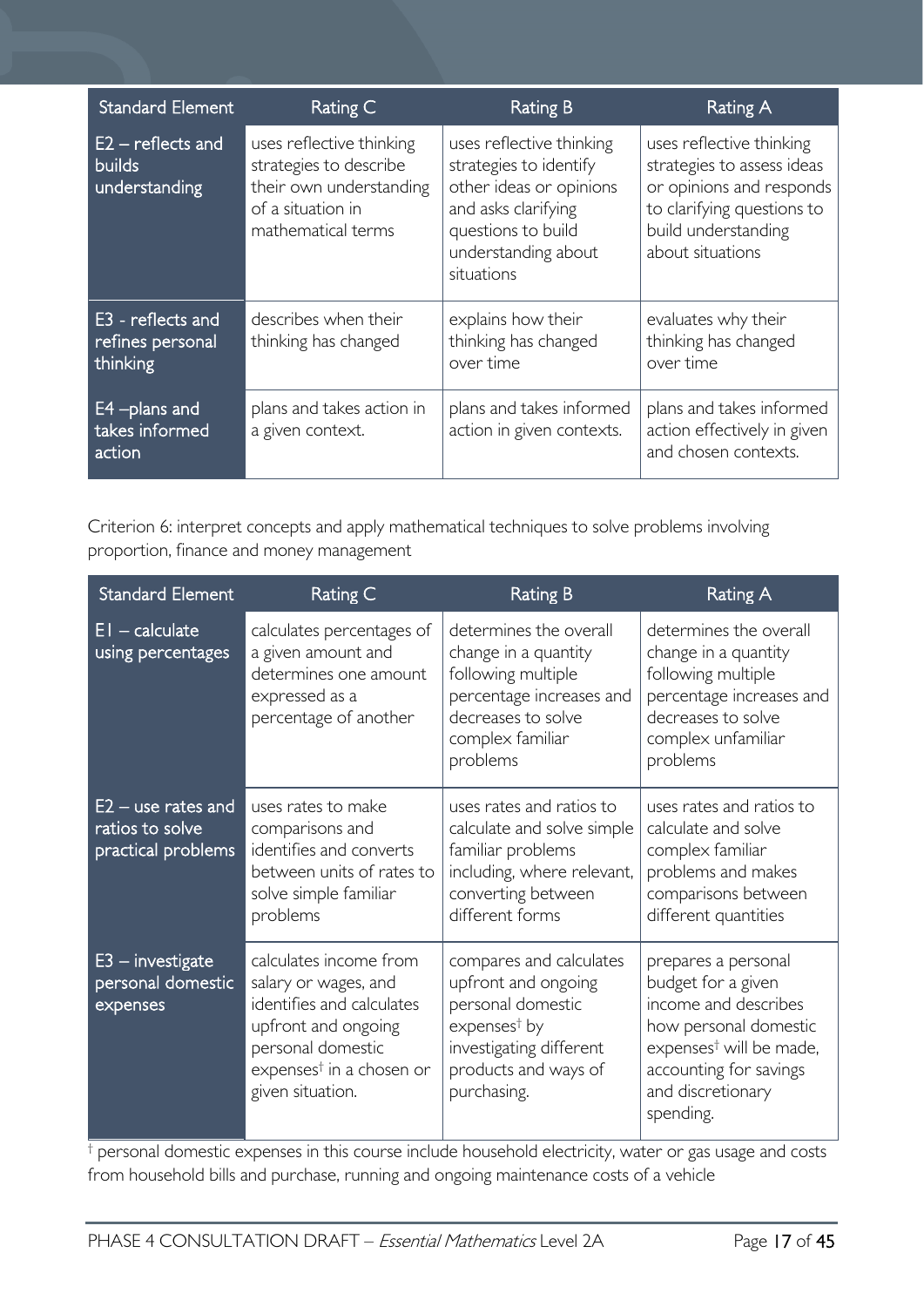Criterion 7: interpret concepts and apply mathematical techniques to solve problems involving graphs and representations of data

| <b>Standard Element</b>                                     | Rating C                                                                                                                | <b>Rating B</b>                                                                                                                                                           | Rating A                                                                                                                                                                                                      |
|-------------------------------------------------------------|-------------------------------------------------------------------------------------------------------------------------|---------------------------------------------------------------------------------------------------------------------------------------------------------------------------|---------------------------------------------------------------------------------------------------------------------------------------------------------------------------------------------------------------|
| $EI -$ interpret<br>information and<br>graphs               | identifies and describes<br>information presented in<br>two-way tables and<br>graphs                                    | interprets information<br>presented in two-way<br>tables and graphs and<br>compares suitability of<br>displays of datasets                                                | interprets information<br>presented in two-way<br>tables and graphs and<br>justifies which type of<br>graph is best used to<br>display a dataset                                                              |
| $E2$ – represent<br>statistical<br>information              | represents statistical<br>information in tables,<br>plots and charts                                                    | represents statistical<br>information accurately in<br>tables, plots and charts                                                                                           | represents statistical<br>information accurately in<br>tables and detailed plots<br>and charts                                                                                                                |
| $E3 -$ describes and<br>compares spread<br>or shape of data | uses informal language to<br>describe spread and<br>identifies outliers                                                 | calculates statistical<br>measures of spread and<br>describes the shape of<br>histograms using formal<br>terms                                                            | calculates and interprets<br>statistical measures of<br>spread and compares the<br>shape of histograms<br>using formal terms<br>across multiple datasets                                                      |
| $E4 -$ justify<br>interpretation of<br>data                 | calculates measures of<br>central tendency, the<br>arithmetic mean and<br>median and statistical<br>measures of spread. | investigates the suitability<br>of measures of central<br>tendency, and the effect<br>of outliers on the mean<br>and median and<br>compares suitability of<br>approaches. | interprets data using<br>measures of central<br>tendency, the arithmetic<br>mean and median and<br>statistical measures of<br>spread, acknowledges<br>the effect of outliers and<br>justifies chosen methods. |

Criterion 8: interpret concepts and apply mathematical techniques to solve problems involving measurement of energy and mass, and time and motion

| <b>Standard Element</b>                  | Rating C                                                                                                   | <b>Rating B</b>                                                                                                                                         | Rating A                                                                                                                        |
|------------------------------------------|------------------------------------------------------------------------------------------------------------|---------------------------------------------------------------------------------------------------------------------------------------------------------|---------------------------------------------------------------------------------------------------------------------------------|
| $ E $ – practicalities<br>of measurement | calculates the absolute<br>error of reported<br>measurements and<br>identifies possible causes<br>of error | investigates types of<br>errors, calculates errors<br>as a percentage and<br>identifies what<br>percentage error is<br>acceptable in a given<br>context | describes possible<br>implications of error, and<br>explains what level of<br>error is acceptable or<br>not, in a given context |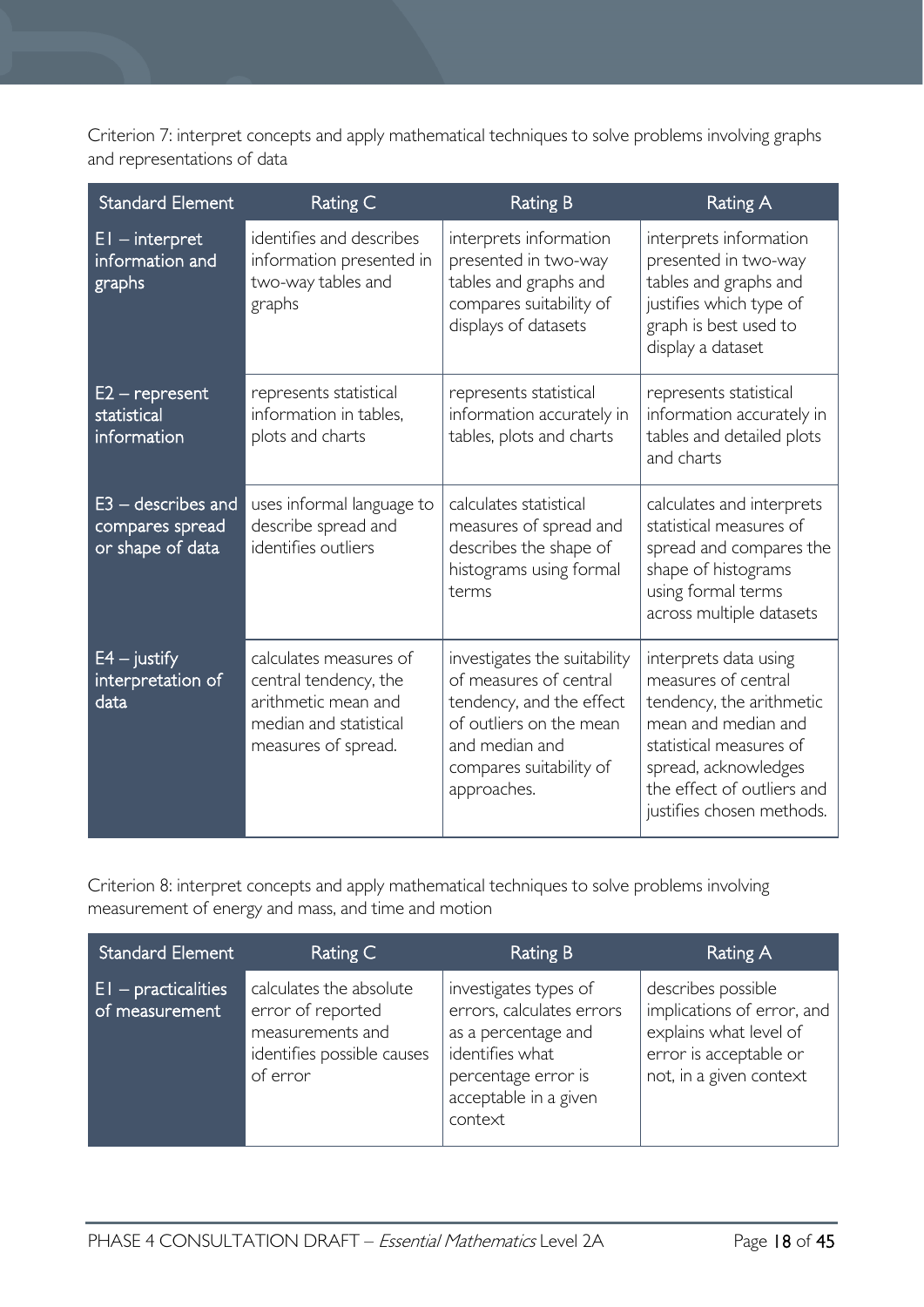| <b>Standard Element</b>                                      | Rating C                                                                                                                                           | <b>Rating B</b>                                                                                                                                                                                | <b>Rating A</b>                                                                                                                                                                                                          |
|--------------------------------------------------------------|----------------------------------------------------------------------------------------------------------------------------------------------------|------------------------------------------------------------------------------------------------------------------------------------------------------------------------------------------------|--------------------------------------------------------------------------------------------------------------------------------------------------------------------------------------------------------------------------|
| $E2 -$ use and<br>convert between<br>units                   | uses units of time,<br>distance, speed, energy,<br>and mass to describe and<br>represent situations                                                | uses and converts<br>between units of energy,<br>time and speed, and<br>metric units of mass to<br>solve simple problems                                                                       | uses and converts<br>between units of energy,<br>time and speed, and<br>metric units of mass to<br>solve complex familiar<br>problems                                                                                    |
| $E3$ – interpret and<br>use timetables,<br>graphs and charts | interprets timetables and<br>maps to solve simple<br>problems in situations<br>involving energy or time<br>and motion                              | interprets timetables,<br>maps, graphs and charts<br>to solve complex familiar<br>problems including<br>calculating cost of<br>consumption (energy) or<br>speed (time and motion)              | interprets timetables,<br>maps, graphs and charts<br>to solve complex familiar<br>problems including<br>comparison and<br>optimisation in situations<br>involving consumption<br>(energy) or travel (time<br>and motion) |
| $E4 -$ use scales to<br>interpret and use<br>maps            | uses scales, and identifies<br>key features of maps to<br>calculate distance and<br>solve simple problems<br>involving cost or speed<br>of travel. | use scales, and analyses<br>key features of maps to<br>calculate and compare<br>distance of multiple<br>routes and solve<br>complex familiar<br>problems involving cost<br>or speed of travel. | uses scales, and<br>systematic methods to<br>calculate distance, speed<br>and time taken, to solve<br>complex familiar<br>problems involving<br>comparison and<br>optimisation of travel.                                |

### <span id="page-18-0"></span>Quality Assurance

• This will be determined by TASC at time of accreditation.

### <span id="page-18-1"></span>Qualifications and Award Requirements

### <span id="page-18-2"></span>Level 2

The final award will be determined by the Office of Tasmanian Assessment, Standards and Certification from 8 ratings.

The minimum requirements for an award are as follows:

EXCEPTIONAL ACHIEVEMENT (EA) 6 'A' ratings, 2 'B' rating

HIGH ACHIEVEMENT (HA) 3 'A' ratings, 4 'B' ratings, 1 'C' rating

COMMENDABLE ACHIEVEMENT (CA) 4 'B' ratings, 3 'C' ratings

SATISFACTORY ACHIEVEMENT (SA) 6 'C' ratings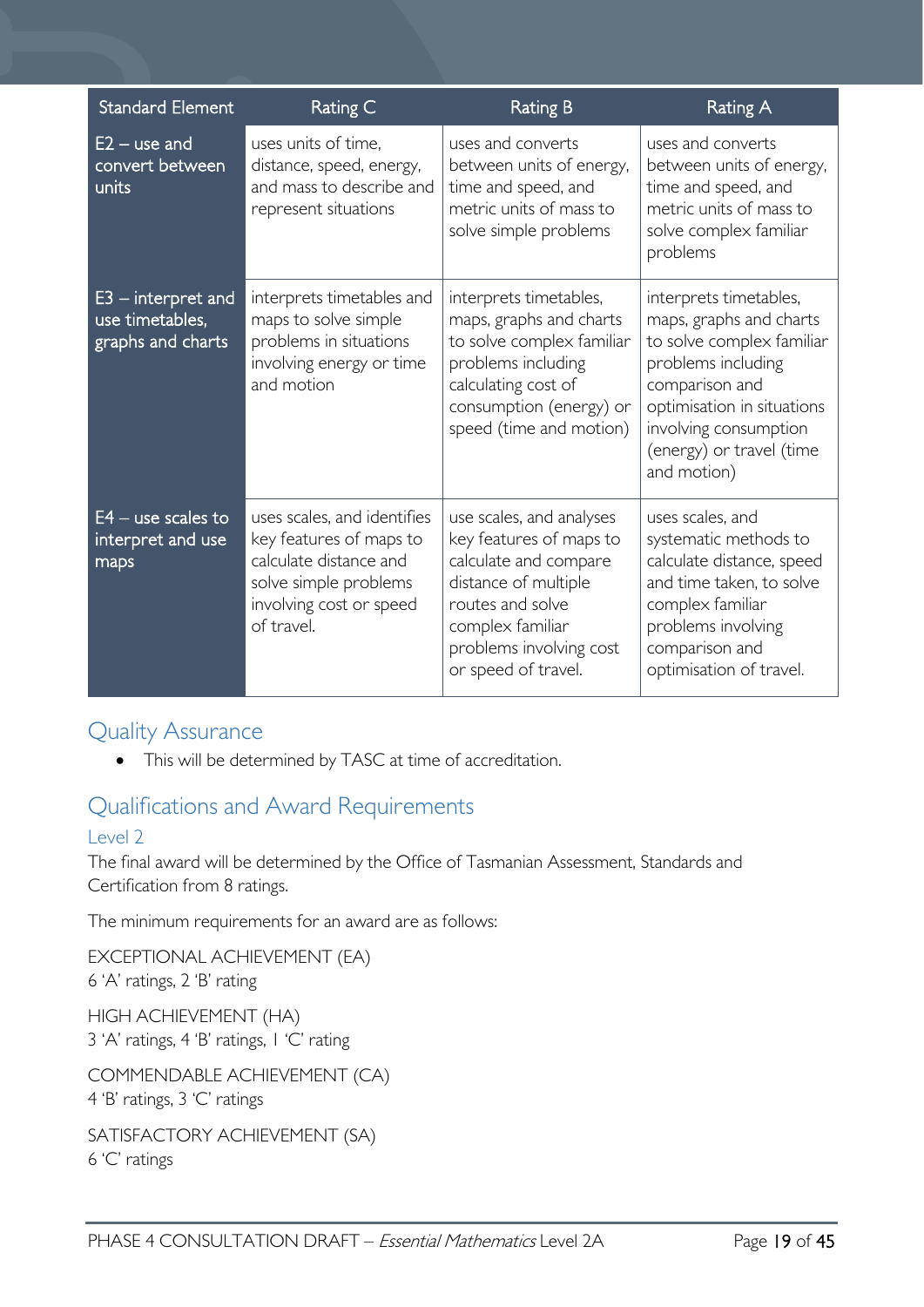#### PRELIMINARY ACHIEVEMENT (PA) 4 'C' ratings

A learner who otherwise achieves the rating for a CA (Commendable Achievement) or SA (Satisfactory Achievement) award but who fails to show any evidence of achievement in one or more criteria ('z' notation) will be issued with a PA (Preliminary Achievement) award.

### <span id="page-19-0"></span>Course Evaluation

• This will be confirmed by time of accreditation.

### <span id="page-19-1"></span>Course Developer

This course has been developed by the Department of Education's Years 9 to 12 Learning Unit in collaboration with Catholic Education Tasmania and Independent Schools Tasmania.

### <span id="page-19-2"></span>Accreditation and Version History

• Details to be determined by TASC at time of accreditation.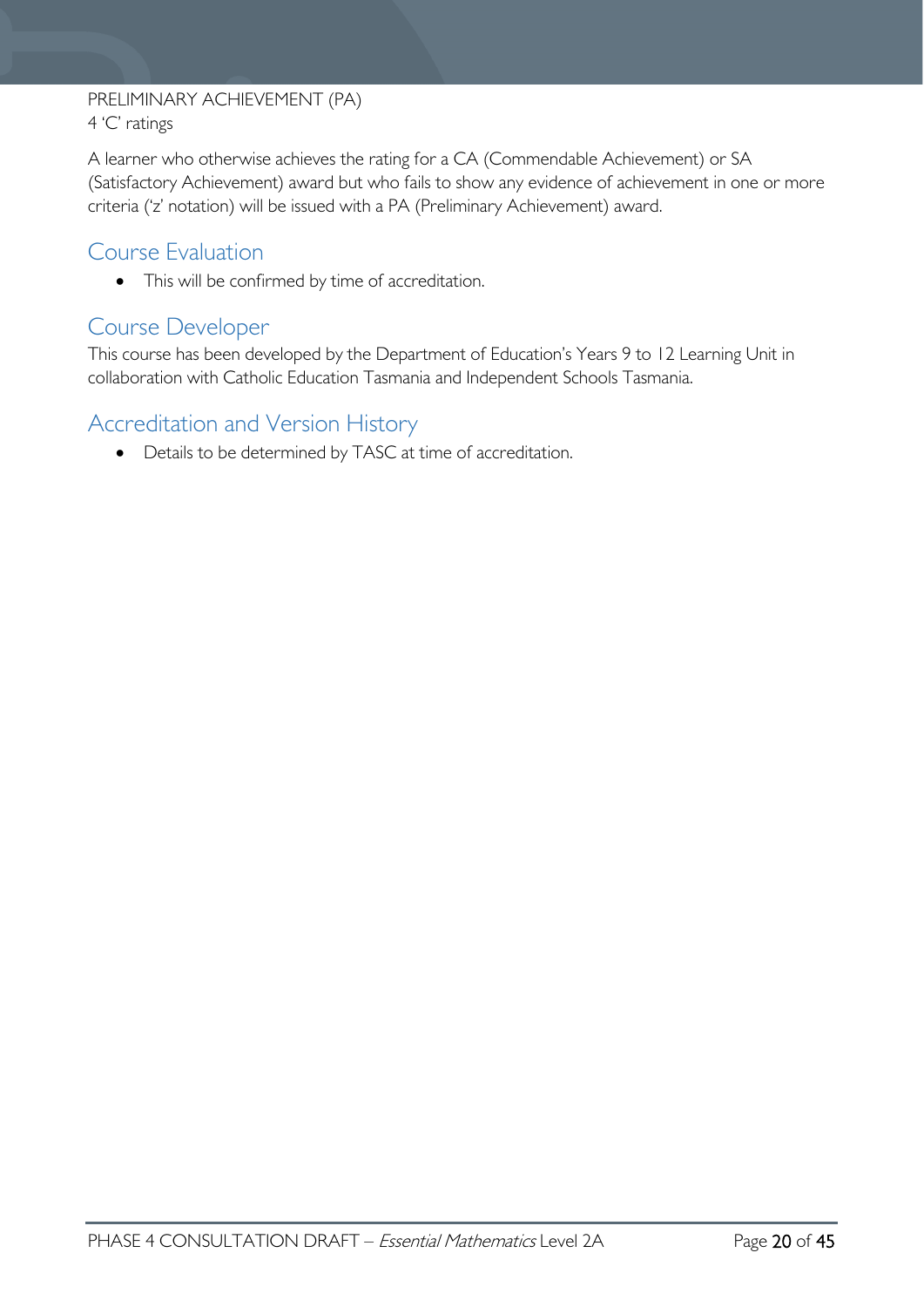## Appendix 1 - Line of Sight

| Learning Outcomes |         |                          |          |           |  |
|-------------------|---------|--------------------------|----------|-----------|--|
|                   | Content |                          |          |           |  |
|                   |         | <b>Work Requirements</b> |          |           |  |
|                   |         |                          | Criteria |           |  |
|                   |         |                          |          | Standards |  |
|                   |         |                          |          |           |  |

<span id="page-20-0"></span>

| Learning Outcomes                                                                                                                                   | Course Content | Work<br>Requirements | Criteria       | Standards       | General<br>Capabilities (GC)        |
|-----------------------------------------------------------------------------------------------------------------------------------------------------|----------------|----------------------|----------------|-----------------|-------------------------------------|
| communicate thinking, strategies and solutions using appropriate<br>mathematical or statistical language                                            | Module 1, 2, 3 | Module 1, 2, 3       | $\subset$      | $E$ 1, 2, 3, 4  | GC:<br>$\frac{1}{24}$ G<br>$\equiv$ |
| plan, organise and manage learning in order to complete tasks<br>and evaluate progress                                                              | Module 1, 2, 3 | Module 1, 2, 3       | C <sub>2</sub> | $E$ 1, 2, 3, 4, | GC:<br><u>େ କ</u>                   |
| apply numeric techniques and algebraic processes to represent<br>3.<br>situations and solve problems                                                | Module 1, 2, 3 | Module 1, 2, 3       | C <sub>3</sub> | $E$ 1, 2, 3     | GC:<br>$\frac{1}{24}$ G             |
| apply reasoning skills to interpret mathematical and statistical<br>4.<br>information, and ascertain the reasonableness of solutions to<br>problems | Module 1, 2, 3 | Module 1, 2, 3       | C <sub>4</sub> | $E$ 1, 2, 3, 4  | GC:<br>뜛<br>G                       |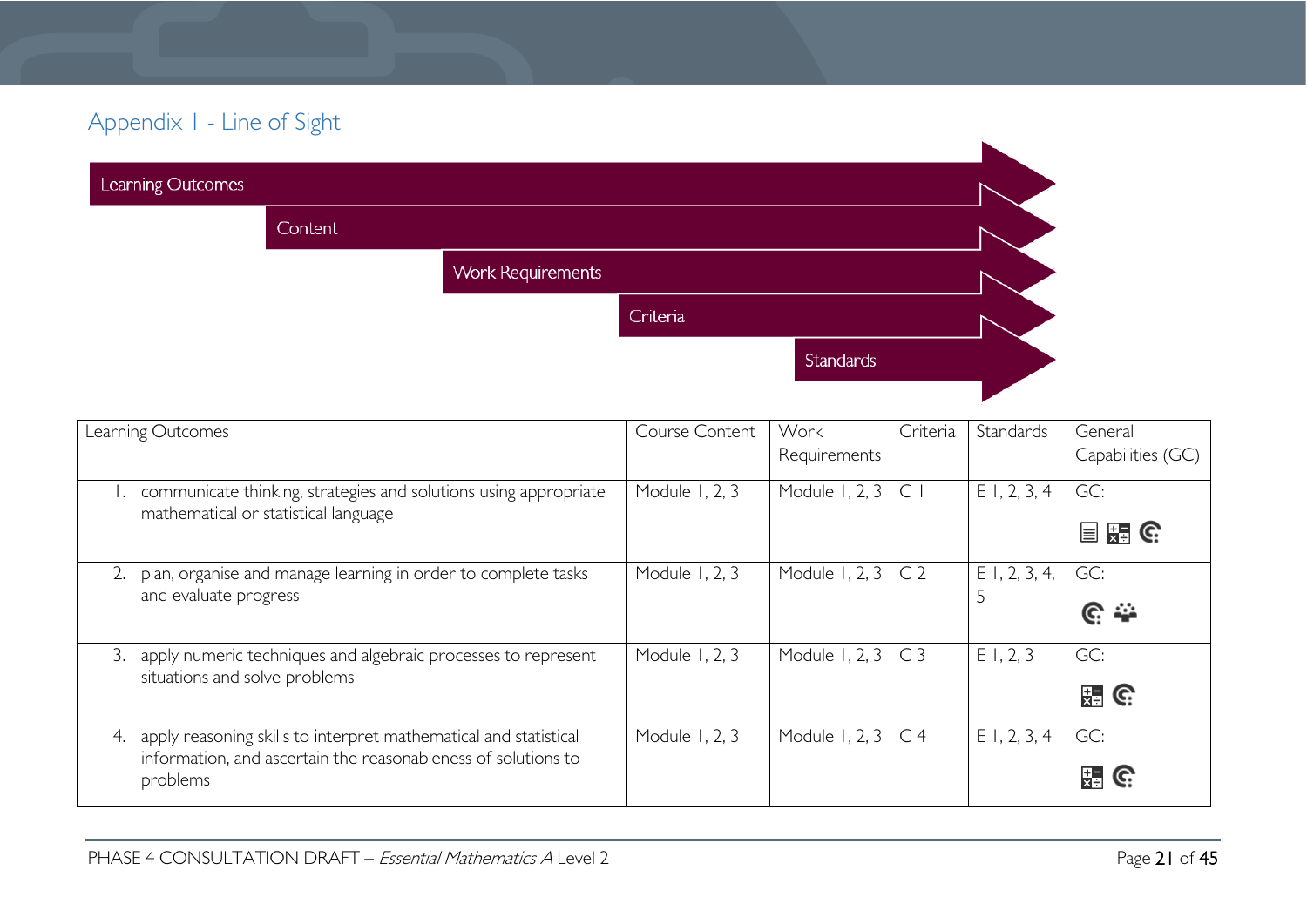| Learning Outcomes                                                                                               | Course Content | Work<br>Requirements | Criteria       | Standards      | General<br>Capabilities (GC)   |
|-----------------------------------------------------------------------------------------------------------------|----------------|----------------------|----------------|----------------|--------------------------------|
| act as creative, critical and reflective thinkers to assess ideas and<br>5.<br>take informed action             | Module 1, 2, 3 | Module 1, 2, 3       | C <sub>5</sub> | $E$ 1, 2, 3, 4 | GC:<br>$\mathbb{C} \cong$<br>믔 |
| understand concepts and apply techniques involving proportion,<br>6.<br>finance and money management            | Module I       | Module               | C <sub>6</sub> | E1, 2, 3       | GC:<br>$\frac{1}{24}$ G        |
| understand concepts and apply techniques involving graphs and<br>representations of data                        | Module 2       | Module 2             | $C$ 7          | $E$ 1, 2, 3, 4 | GC:<br><b>HEIGE</b>            |
| understand concepts and apply techniques involving<br>8.<br>measurement of energy and mass, and time and motion | Module 3       | Module 3             | C8             | $E$ 1, 2, 3, 4 | GC:<br>麻<br>C.                 |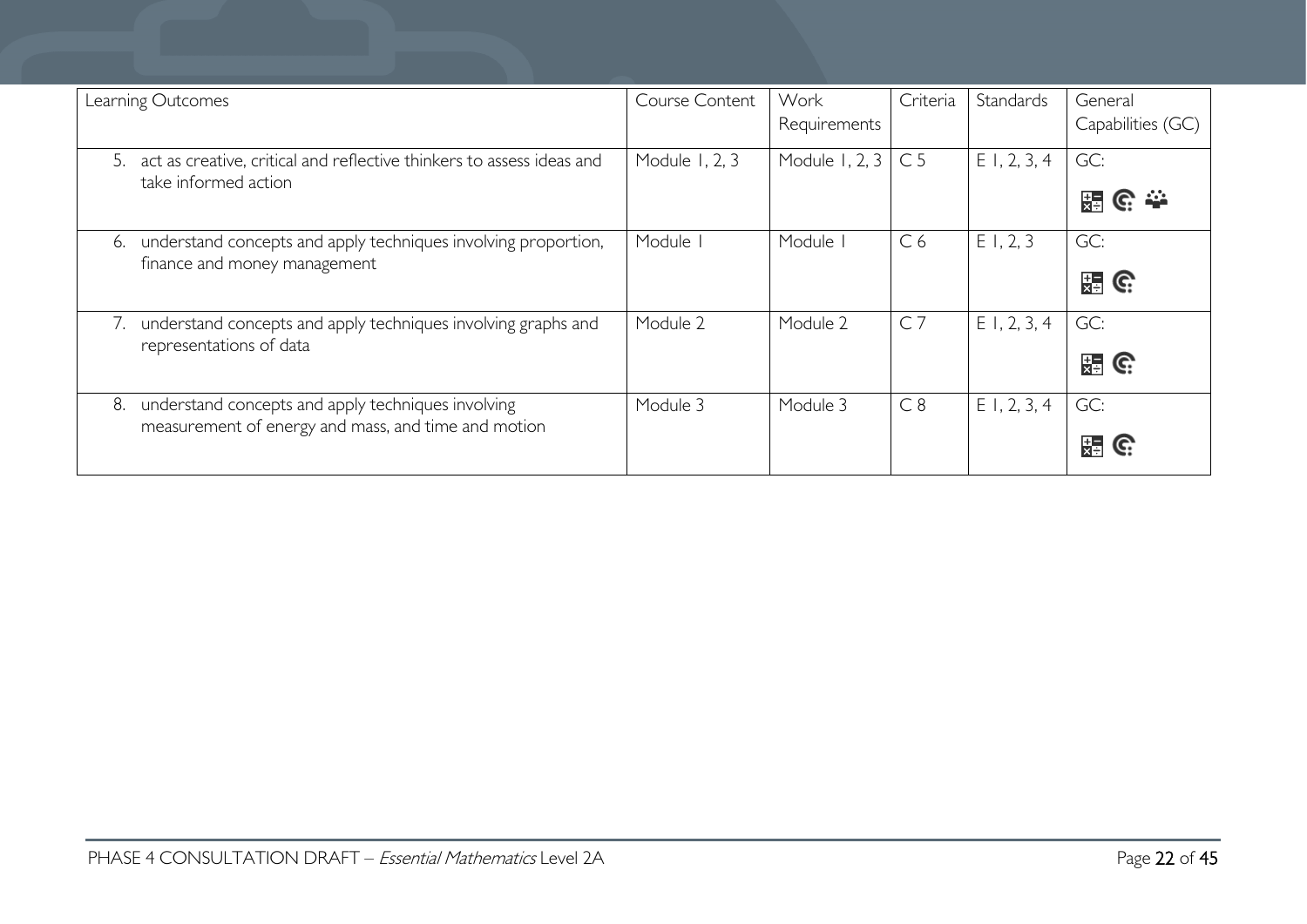### <span id="page-22-0"></span>Appendix 2 - Alignment to Curriculum Frameworks

### <span id="page-22-1"></span>Links to Foundation to Year 10:

For all content areas of Essential Mathematics, the proficiency strands of Understanding, Fluency, Problem solving and Reasoning from the F–10 curriculum are still very much applicable and should be inherent in students' learning of the subject. Each strand is essential, and all are mutually reinforcing. For all content areas, practice allows students to develop fluency in their skills. They will encounter opportunities for problem solving, such as finding the volume of a solid to enable the amount of liquid that is held in the container to be compared with what is written on the label, or finding the interest on an amount in order to be able to compare different types of loans. In Essential Mathematics, reasoning includes critically interpreting and analysing information represented through graphs, tables and other statistical representations to make informed decisions. The ability to transfer mathematical skills between contexts is a vital part of learning in this subject. For example, familiarity with the concept of a rate enables students to solve a wide range of practical problems, such as fuel consumption, travel times, interest payments, taxation and population growth.

### <span id="page-22-2"></span>Alignment to Australian Curriculum Senior Secondary Framework:

Almost all content in this course is drawn from the Australian Curriculum Senior Secondary Framework: Essential Mathematics. The content selected for this course comes from Units 1 and 2 and in most cases content descriptors are used verbatim. The content covered in the subtopic 'Calculations' from Essential Mathematics Unit 1 Topic 1 and 'Algebra' in Essential Mathematics Unit 1 Topic 3 is embedded throughout the course and is assessed across the course content under Criterion 3.

| Module   | <b>Topics</b>                                          | Australian Curriculum Framework Source<br>or otherwise                                 |
|----------|--------------------------------------------------------|----------------------------------------------------------------------------------------|
| Module I | Percentages, rates and ratio                           | Essential Mathematics Unit   Topic   and<br>Essential Mathematics Unit 2 Topic 2 and 3 |
|          | Budgeting and spreadsheets                             | NSW Mathematics Standard Year II                                                       |
| Module 2 | Reading, interpreting and drawing<br>graphs            | Essential Mathematics Unit   Topic 4                                                   |
|          | Data representation and<br>interpretation              | Essential Mathematics Unit 2 Topic I                                                   |
| Module 3 | Practicalities of measurement                          | NSW Mathematics Standard Year 11                                                       |
|          | Measurement of energy and mass,<br>and time and motion | Essential Mathematics Unit   Topic 2 and<br>Essential Mathematics Unit 2 Topic 4       |

#### <span id="page-22-3"></span>Summary of Aligned Content: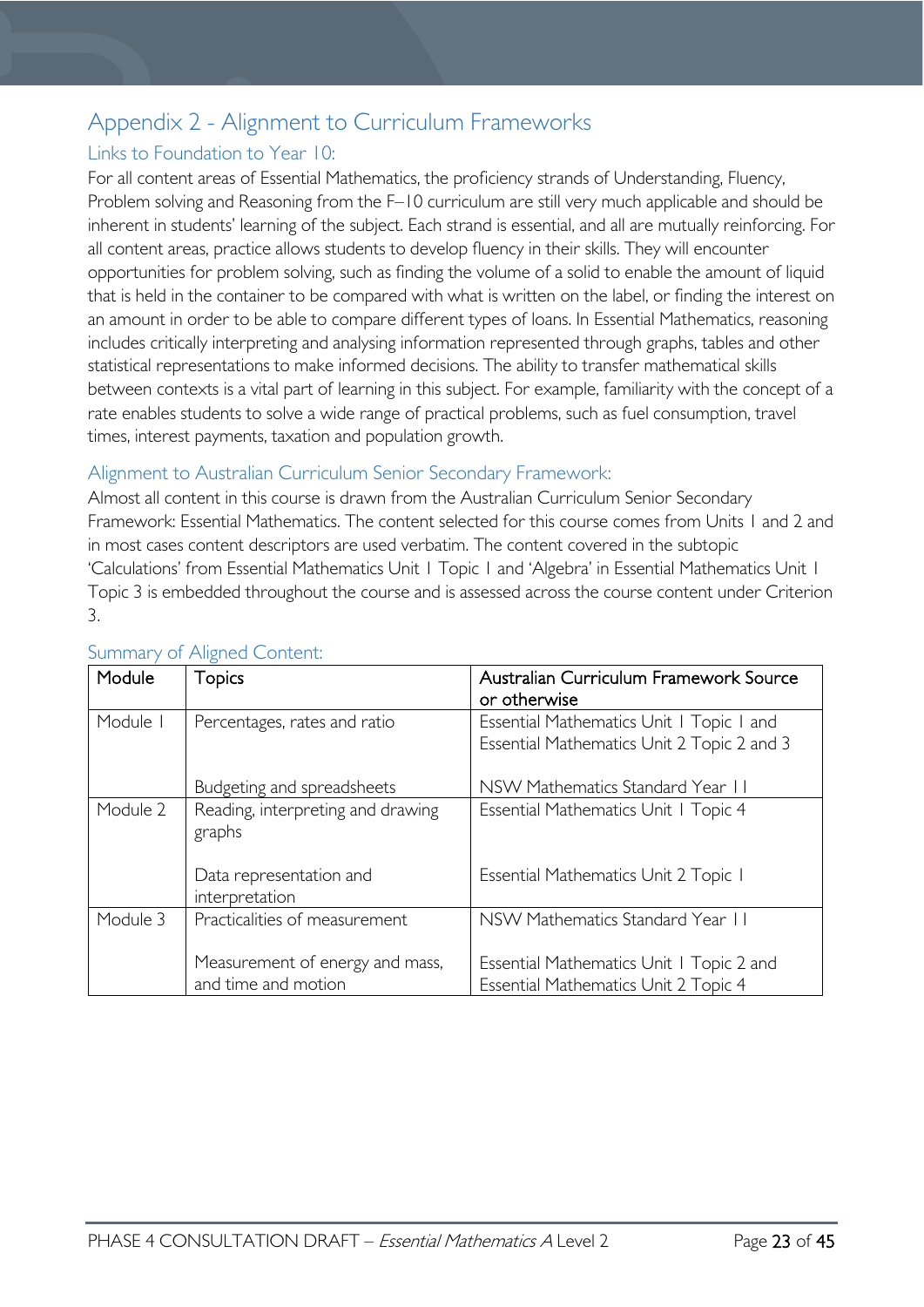### <span id="page-23-0"></span>Appendix 3 - Work Requirements

#### <span id="page-23-1"></span>Module 1 Work Requirements Specifications

Focus Area: Personal Futures

Title of Work Requirement: Proportion and Finance

Format: Connected series of short responses

Description: This series of short responses will focus on the interpretation, analysis, examination and evaluation of ideas and information in response to questions, situations or stimuli relating to percentages, rates and ratio, finance and money management.

Learners will be tasked with analysing and calculating percentage changes, including calculating goods and service tax. They will identify and use rates and ratio to solve practical problems and make comparisons using different rates or ratios. To demonstrate mathematical reasoning, learners will make recommendations to address problems asked in given situations.

Learners will take informed action by applying knowledge of percentages, rates and ratio to a given context involving comparison and calculation of costs associated with upfront and ongoing personal domestic expenses.

Learners should be given opportunities to work collaboratively to generate, refine and test ideas and strategies and must reflect on how their own thinking has changed after engaging in collaborative discussion. Learners may complete the work requirement in collaborative groups; however, in this situation they must clearly define which work is their own.

Size: 8-10 hours of class time

Timing: Devoted class time should be provided throughout the module at the teachers' discretion

External Agencies: At provider discretion

#### Relevant Criteria:

- Criterion 1: all elements
- Criterion 2: E1, E2, E3 and where relevant E4 and E5
- Criterion 3: all elements
- Criterion 4: E1, E3
- Criterion 5: all elements
- Criterion 6: all elements

#### <span id="page-23-2"></span>Module 2 Work Requirements Specifications

Focus Area: Personal Futures

Title of Work Requirement: Data representation and interpretation

Format: Connected series of short responses

Description: Learners will work individually or in small groups to provide a series of connected short responses to statistical questions around a given or chosen context. The series of responses must enable each individual learner to demonstrate their ability to represent, compare and analyse situations involving both numerical and categorical data.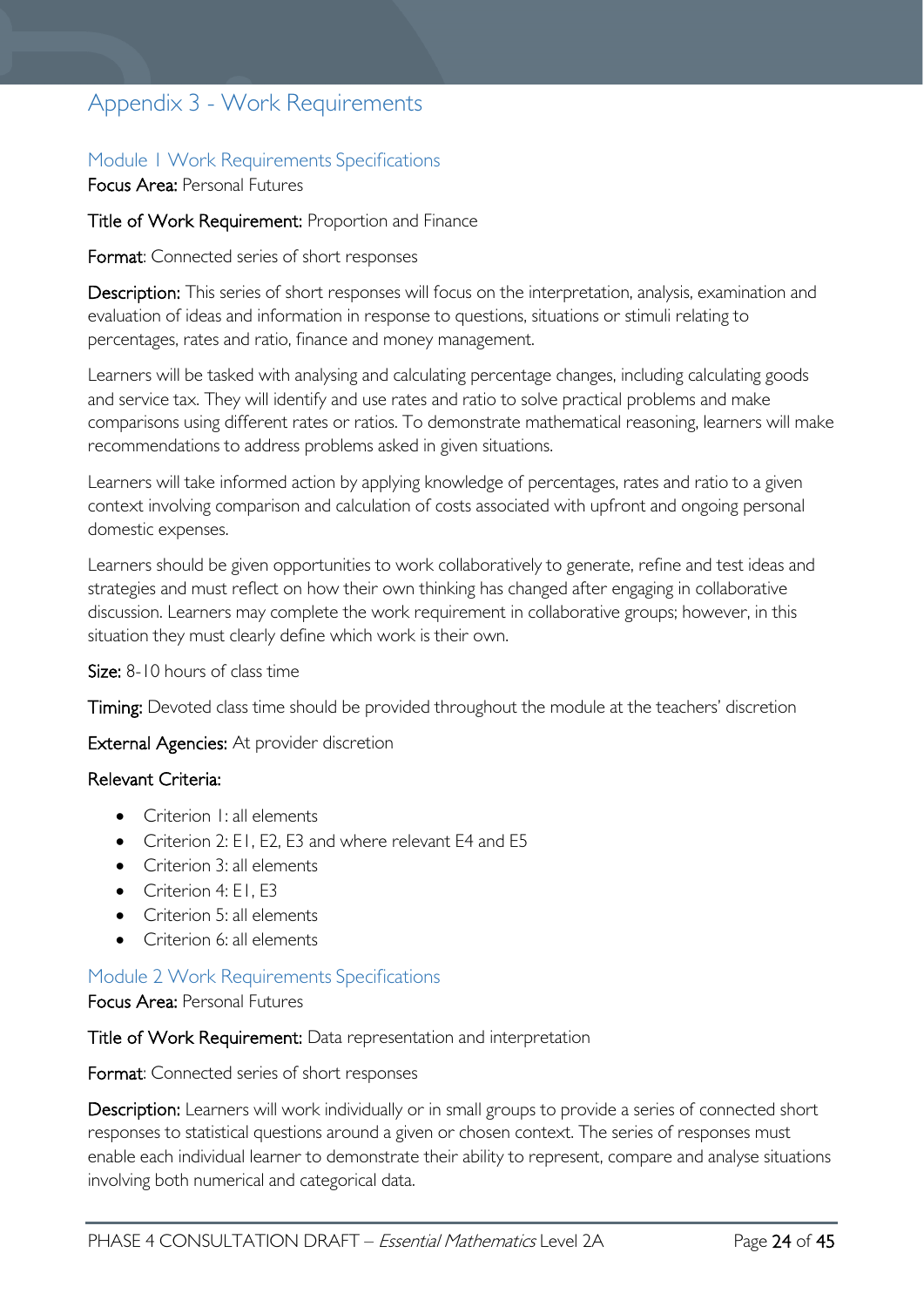Additionally, learners should record reflections on how their thinking was challenged and/or confirmed through collaborative discussion and problem-solving, and in response to their results. This reflection can take any format but must be submitted as part of the work requirement for assessment.

Size: 6-8 hours of class time

Timing: Devoted class time should be provided throughout the module at the teachers' discretion.

External Agencies: At provider discretion

#### Relevant Criteria:

- Criterion I: all elements
- Criterion 2: chosen elements at teacher discretion
- Criterion 3: all elements
- Criterion 4: F1, F3
- Criterion 5: all elements
- Criterion 7: all elements

#### <span id="page-24-0"></span>Module 3 Work Requirements Specifications

Focus Area: Personal Futures

#### Title of Work Requirement: Measurement Test

#### Format: Short responses

Description: Learners will complete a series of connected short responses to investigate, interpret and use timetables, graphs and charts and to use scales to interpret and use maps. Within the series of responses, learners will calculate, solve problems and convert between units of energy, time and speed and metric units of mass. Learners will calculate errors in measurement and use mathematical reasoning to describe the possible implications of these errors and what is acceptable or not in given contexts.

Size: 2 hours of class time

Timing: Devoted class time should be provided throughout the module at the teachers' discretion.

External Agencies: At provider discretion

#### Relevant Criteria:

- Criterion I: all elements
- Criterion 3: all elements
- Criterion 4: all elements
- Criterion 8: all elements

### <span id="page-24-1"></span>Appendix 4 – General Capabilities and Cross-Curriculum Priorities

Learning across the curriculum content, including the cross-curriculum priorities and general capabilities, assists students to achieve the broad learning outcomes defined in the Alice Springs (Mparntwe) Education Declaration (December 2019).

General Capabilities: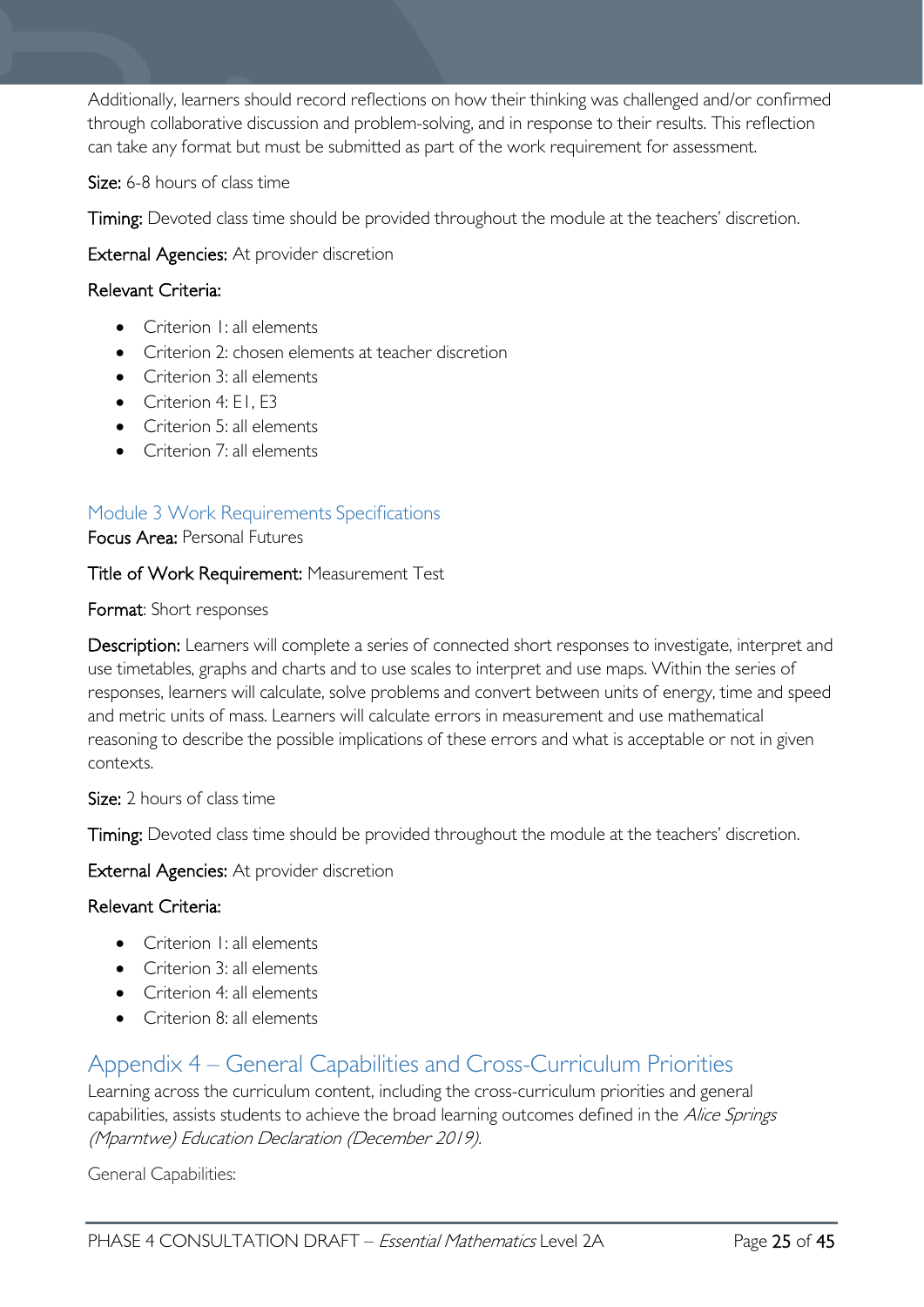The general capabilities play a significant role in the Australian Curriculum in equipping young Australians to live and work successfully in the twenty-first century.

In the Australian Curriculum, capability encompasses knowledge, skills, behaviours and dispositions. Students develop capability when they apply knowledge and skills confidently, effectively and appropriately in complex and changing circumstances, in their learning at school and in their lives outside school.

The general capabilities include:

- Critical and creative thinking  $\mathbb{C}$
- Ethical understanding  $\div$
- Information and communication technology capability  $\cdot \cdot$
- Intercultural understanding  $e_3$
- Literacy
- Numeracy
- Personal and social capability  $\ddot{\bullet}$

Cross-Curriculum Priorities:

Cross-curriculum priorities enable students to develop understanding about and address the contemporary issues they face, for their own benefit and for the benefit of Australia as a whole. The priorities provide national, regional and global dimensions which will enrich the curriculum through development of considered and focused content that fits naturally within learning areas. Incorporation of the priorities will encourage conversations between students, teachers and the wider community.

The cross-curriculum priorities include:

- Aboriginal and Torres Strait Islander Histories and Cultures  $\mathcal$
- Asia and Australia's Engagement with Asia **M**
- Sustainability  $\triangleleft$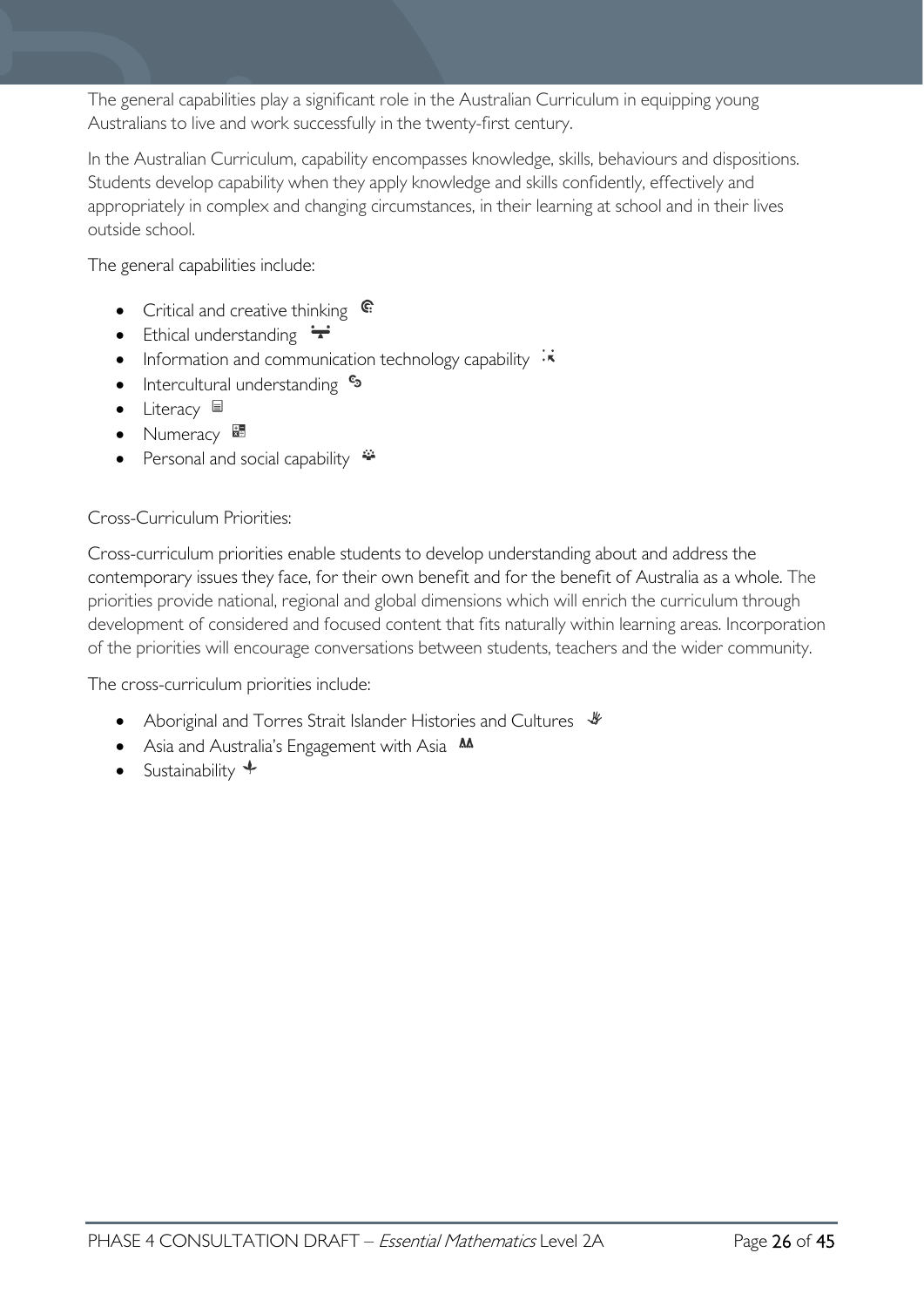## Appendix 5 – Glossary

<span id="page-26-0"></span>

| Term           | Definition                                                                                                                                                                                                                                                                                                                                             | Source<br>Acknowledgement | <b>Course Context</b>                                                                                                                                                                  |
|----------------|--------------------------------------------------------------------------------------------------------------------------------------------------------------------------------------------------------------------------------------------------------------------------------------------------------------------------------------------------------|---------------------------|----------------------------------------------------------------------------------------------------------------------------------------------------------------------------------------|
| absolute error | The absolute error of a measurement is half of the smallest unit on<br>the measuring device. The smallest unit is called the precision of the<br>device.                                                                                                                                                                                               | <b>NESA</b>               | Essential Mathematics 2A:<br>Module 3 – Practicalities of<br>measurement<br><b>Essential Mathematics 2B:</b><br>Module 3 – Perimeter, area,<br>$\bullet$<br>volume and capacity        |
| accuracy       | The condition or quality of being true, correct or exact; freedom from<br>error or defect; precision or exactness; correctness; in science, the<br>extent to which a measurement result represents the quantity it<br>purports to measure; an accurate measurement result includes an<br>estimate of the true value and an estimate of the uncertainty | <b>QCAA</b>               | <b>Essential Mathematics 2A:</b><br>Module 3 – Practicalities of<br>$\bullet$<br>measurement<br><b>Essential Mathematics 2B:</b><br>Module 3 - Perimeter, area,<br>volume and capacity |
| algorithm      | An algorithm is a precisely defined routine procedure that can be<br>applied and systematically followed through to a conclusion.                                                                                                                                                                                                                      | <b>ACARA</b>              | Essential Mathematics 1, 2A and 2B                                                                                                                                                     |
| association    | A general term used to describe the relationship between two (or<br>more) variables. The term association is often used interchangeably<br>with the term correlation. The latter tends to be usedwhen<br>referring to the strength of a linear relationship between two<br>numerical variables.                                                        | <b>ACARA</b>              | <b>Essential Mathematics 2B:</b><br>Module 2 - Data collection<br>and analysis                                                                                                         |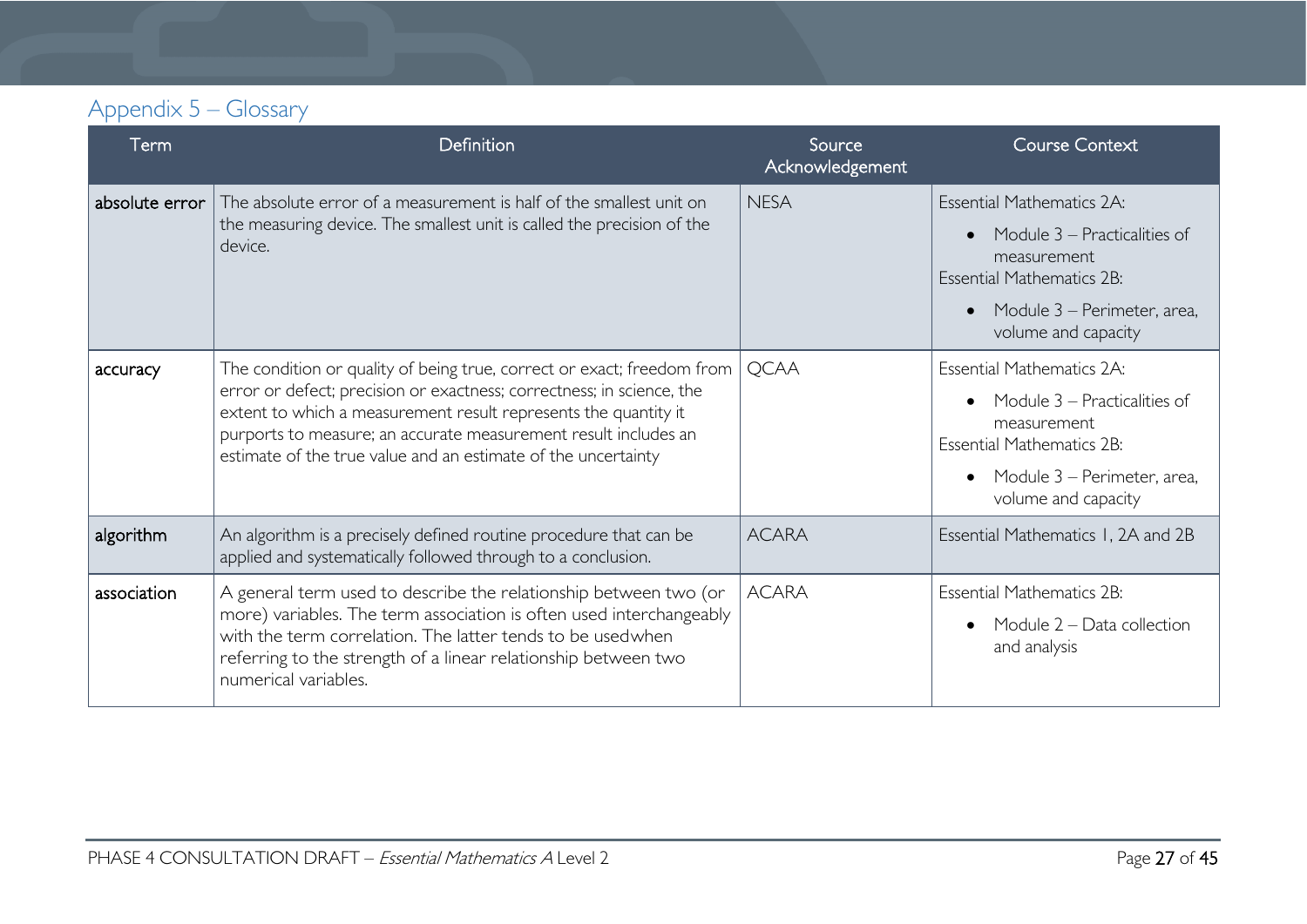| Term                                   | Definition                                                                                                                                                                                                                                                                                                                                                                                                                                                                                                                                                                                                                                                                    | Source<br>Acknowledgement | <b>Course Context</b>                                                                                    |
|----------------------------------------|-------------------------------------------------------------------------------------------------------------------------------------------------------------------------------------------------------------------------------------------------------------------------------------------------------------------------------------------------------------------------------------------------------------------------------------------------------------------------------------------------------------------------------------------------------------------------------------------------------------------------------------------------------------------------------|---------------------------|----------------------------------------------------------------------------------------------------------|
| associative<br>operations              | Operations are associative if the order in which operations take place<br>does not affect the result.<br>For example, addition of numbers is associative, since the order in<br>which they are added does not change their sum. The corresponding<br>associative law is:<br>$(a + b) + c = a + (b + c)$ for all numbers a, b and c.<br>Multiplication is also associative, as the product of the numbers does<br>not vary with the order of their multiplication. The corresponding<br>associative law is:<br>$(ab)c = a(bc)$ for all numbers a, b and c.<br>Subtraction and division are not associative, as the order of operations<br>changes the value of the expression. | <b>ACARA</b>              | Essential Mathematics I:<br>Module I - Number and<br>$\bullet$<br>place value                            |
| average speed                          | Average speed is the total distance travelled divided by the total time<br>taken.                                                                                                                                                                                                                                                                                                                                                                                                                                                                                                                                                                                             | <b>ACARA</b>              | <b>Essential Mathematics 2A:</b><br>Module 3 – Units of energy<br>$\bullet$<br>and mass, time and motion |
| array                                  | An ordered collection of objects or numbers                                                                                                                                                                                                                                                                                                                                                                                                                                                                                                                                                                                                                                   | <b>QCAA</b>               | <b>Essential Mathematics 2B:</b><br>Module 2 – Probability and<br>$\bullet$<br>relative frequency        |
| back-to-back<br>stem-and-leaf<br>plots | A back-to-back stem and leaf plot is a method for comparing two data<br>distributions attaching two sets of 'leaves' to the same 'stem' in a stem<br>and leaf plot.                                                                                                                                                                                                                                                                                                                                                                                                                                                                                                           | <b>ACARA</b>              | <b>Essential Mathematics 2A:</b><br>Module 2 – Data<br>$\bullet$<br>representation and<br>interpretation |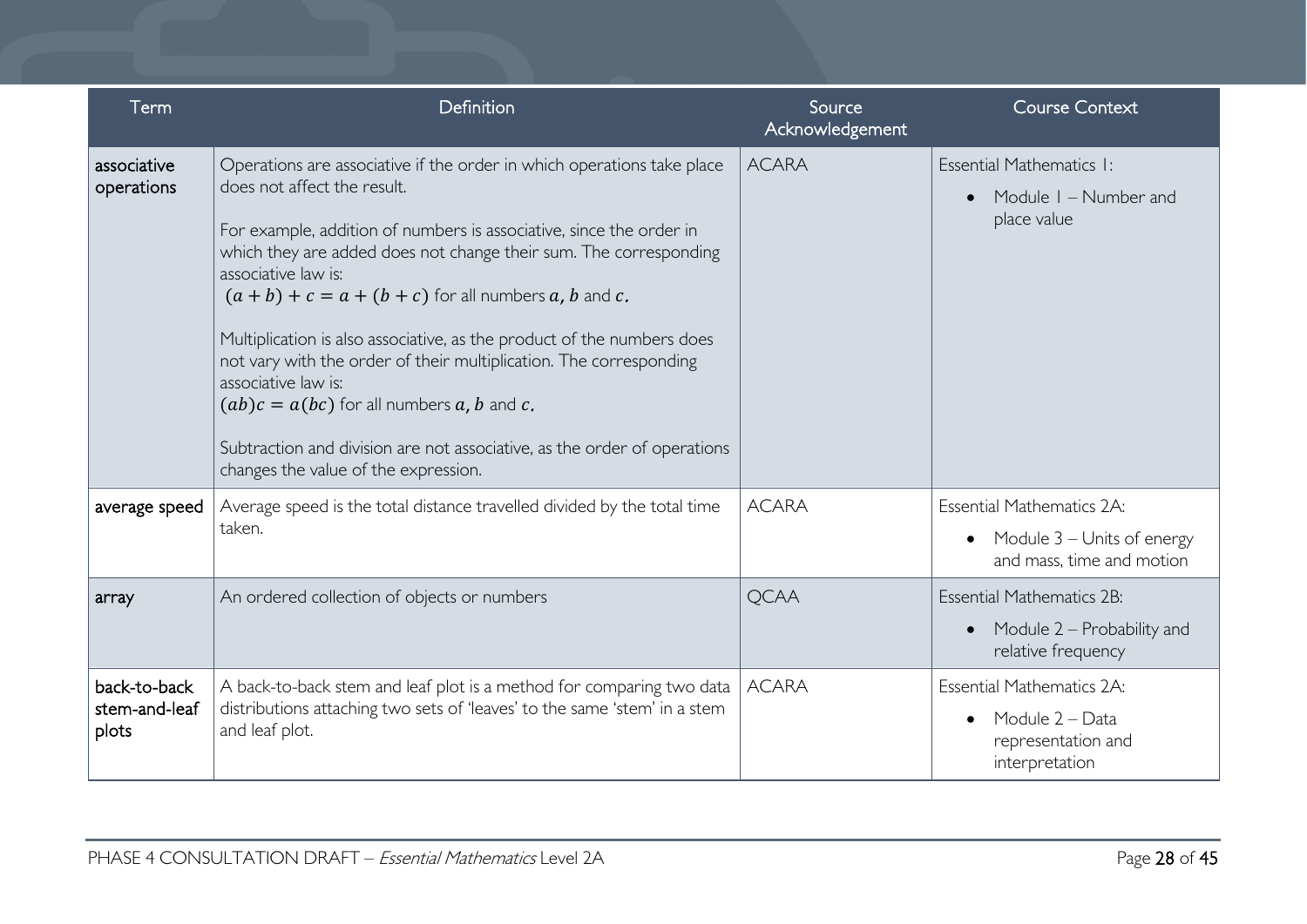| Term                | Definition                                                                                                                                                                                                                                                                                                                                                                                                                                                                                                                                            | Source<br>Acknowledgement | <b>Course Context</b>                                                                                    |
|---------------------|-------------------------------------------------------------------------------------------------------------------------------------------------------------------------------------------------------------------------------------------------------------------------------------------------------------------------------------------------------------------------------------------------------------------------------------------------------------------------------------------------------------------------------------------------------|---------------------------|----------------------------------------------------------------------------------------------------------|
| bias                | Bias generally refers to a systematic favouring of certain outcomes<br>more than others, due to unfair influence (knowingly or otherwise).                                                                                                                                                                                                                                                                                                                                                                                                            | <b>NESA</b>               | <b>Essential Mathematics 2B:</b><br>Module $2 - Data$ collection<br>$\bullet$<br>and analysis            |
| bimodality          | A dataset is bimodal if it has two modes; this means that there is not<br>a single data value that occurs with the highest frequency, but two<br>data values have the same and highest frequency                                                                                                                                                                                                                                                                                                                                                      | <b>QCAA</b>               | <b>Essential Mathematics 2A:</b><br>Module 2 - Data<br>$\bullet$<br>representation and<br>interpretation |
| break-even<br>point | The break-even point is the point at which revenue begins to<br>exceed the cost of production.                                                                                                                                                                                                                                                                                                                                                                                                                                                        | <b>ACARA</b>              | <b>Essential Mathematics 2B:</b><br>Module 2 – Graphs and<br>$\bullet$<br>modelling                      |
| calculates          | Determine or find (e.g. a number, answer) by using mathematical<br>processes; obtain a numerical answer showing the relevant stages in<br>the working; ascertain/determine from given facts, figures or<br>information                                                                                                                                                                                                                                                                                                                                | <b>QCAA</b>               | Essential Mathematics 1, 2A and 2B                                                                       |
| Cartesian<br>plane  | Two intersecting number lines are taken intersecting at right angles at<br>their origins to form the axes of the coordinate system; the plane is<br>divided into four quadrants by these perpendicular axes, called the x-<br>axis (horizontal line) and the y-axis (vertical line); the position of any<br>point in the plane can be represented by an ordered pair of numbers<br>(x, y); these ordered pairs are called the coordinates of the point; this<br>is called the Cartesian coordinate system; the plane is called the<br>Cartesian plane | <b>QCAA</b>               | <b>Essential Mathematics 2B:</b><br>Module 2 – Graphs and<br>$\bullet$<br>modelling                      |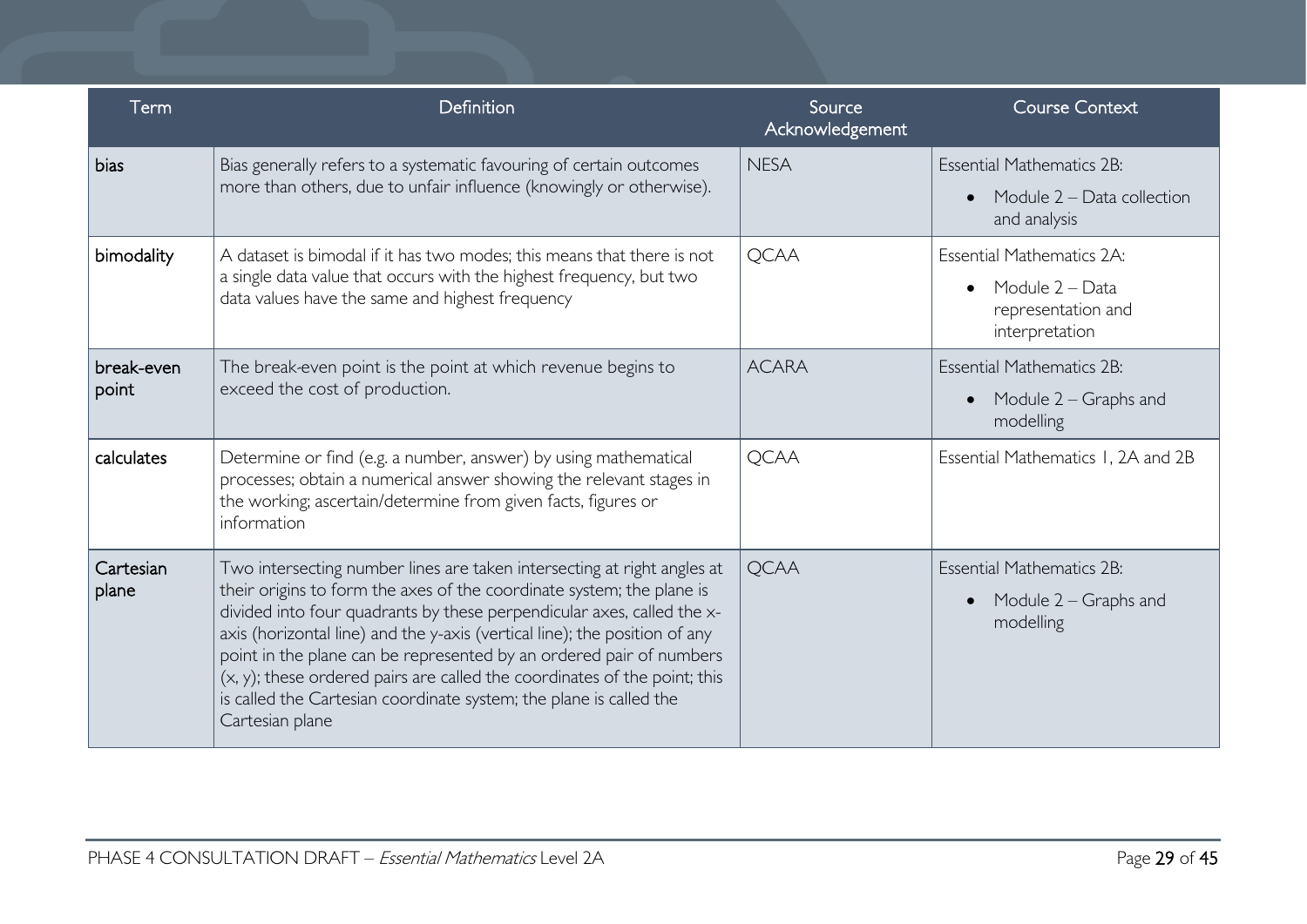| Term                    | Definition                                                                                                                                                                                                                                                                                                                                                               | Source<br>Acknowledgement | <b>Course Context</b>                                                                                    |
|-------------------------|--------------------------------------------------------------------------------------------------------------------------------------------------------------------------------------------------------------------------------------------------------------------------------------------------------------------------------------------------------------------------|---------------------------|----------------------------------------------------------------------------------------------------------|
| categorical<br>data     | Data associated with a categorical variable is called categorical data.                                                                                                                                                                                                                                                                                                  | <b>ACARA</b>              | <b>Essential Mathematics 2A:</b><br>Module 2 – Data<br>$\bullet$<br>representation and<br>interpretation |
| categorical<br>variable | A categorical variable is a variable whose values are categories.<br>Examples include blood group (A, B, AB or O) or house<br>construction type (brick, concrete, timber, steel, other).<br>Categories may have numerical labels, e.g. the numbers worn by<br>player in a sporting team, but theselabels have no numerical<br>significance, they merely serve as labels. | <b>ACARA</b>              | <b>Essential Mathematics 2A:</b><br>Module 2 – Data<br>$\bullet$<br>representation and<br>interpretation |
| census                  | A population is the complete set of individuals, objects, places etc.<br>that we want information about. A census is an attempt to collect<br>information about the entire population.                                                                                                                                                                                   | <b>ACARA</b>              | <b>Essential Mathematics 2B:</b><br>Module 2 – Data collection<br>and analysis                           |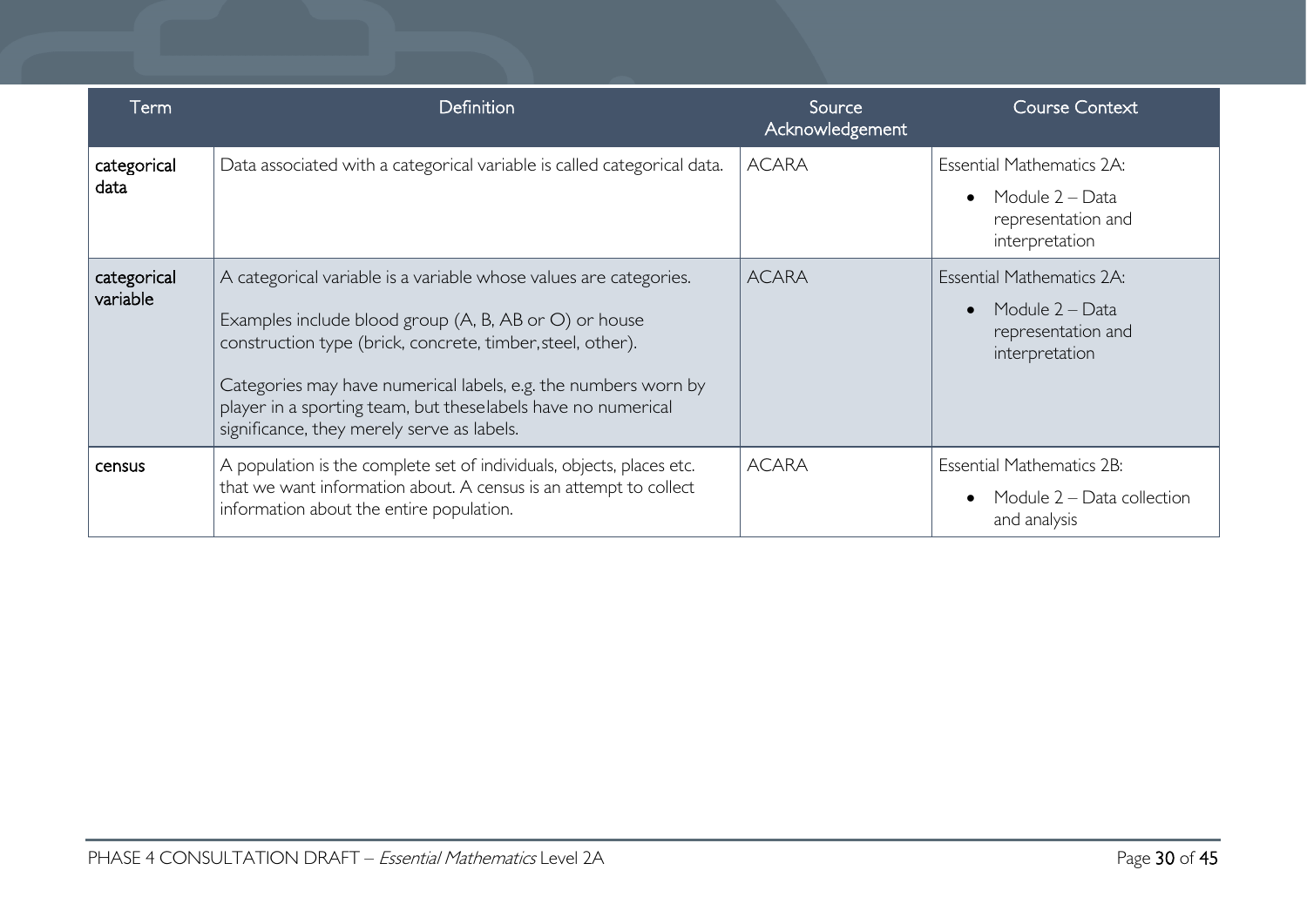| Term                      | Definition                                                                                                                                                                                                                                                                                                                                                                                                                                                                      | Source<br>Acknowledgement | <b>Course Context</b>                                                         |
|---------------------------|---------------------------------------------------------------------------------------------------------------------------------------------------------------------------------------------------------------------------------------------------------------------------------------------------------------------------------------------------------------------------------------------------------------------------------------------------------------------------------|---------------------------|-------------------------------------------------------------------------------|
| commutative<br>operations | Operations are commutative if the order in which terms are given<br>does not affect the result.<br>The commutative law for addition is:<br>$a + b = b + a$ , for all numbers a and b.<br>For example, $3+5=5+3$ .<br>The commutative law for multiplication is: $ab = ba$ , for all numbers<br>$a$ and $b$ .<br>For example, $4 \times 7 = 7 \times 4$ .<br>Subtraction and division are not commutative because for example<br>$5-3 \neq 3-5$ and $12 \div 4 \neq 4 \div 12$ . | <b>ACARA</b>              | Essential Mathematics I:<br>Module I - Number and<br>$\bullet$<br>place value |
| conversion                | A change in the form or units of an expression                                                                                                                                                                                                                                                                                                                                                                                                                                  | <b>QCAA</b>               | <b>Essential Mathematics 2B:</b>                                              |
|                           |                                                                                                                                                                                                                                                                                                                                                                                                                                                                                 |                           | Module 2 – Graphs and<br>modelling                                            |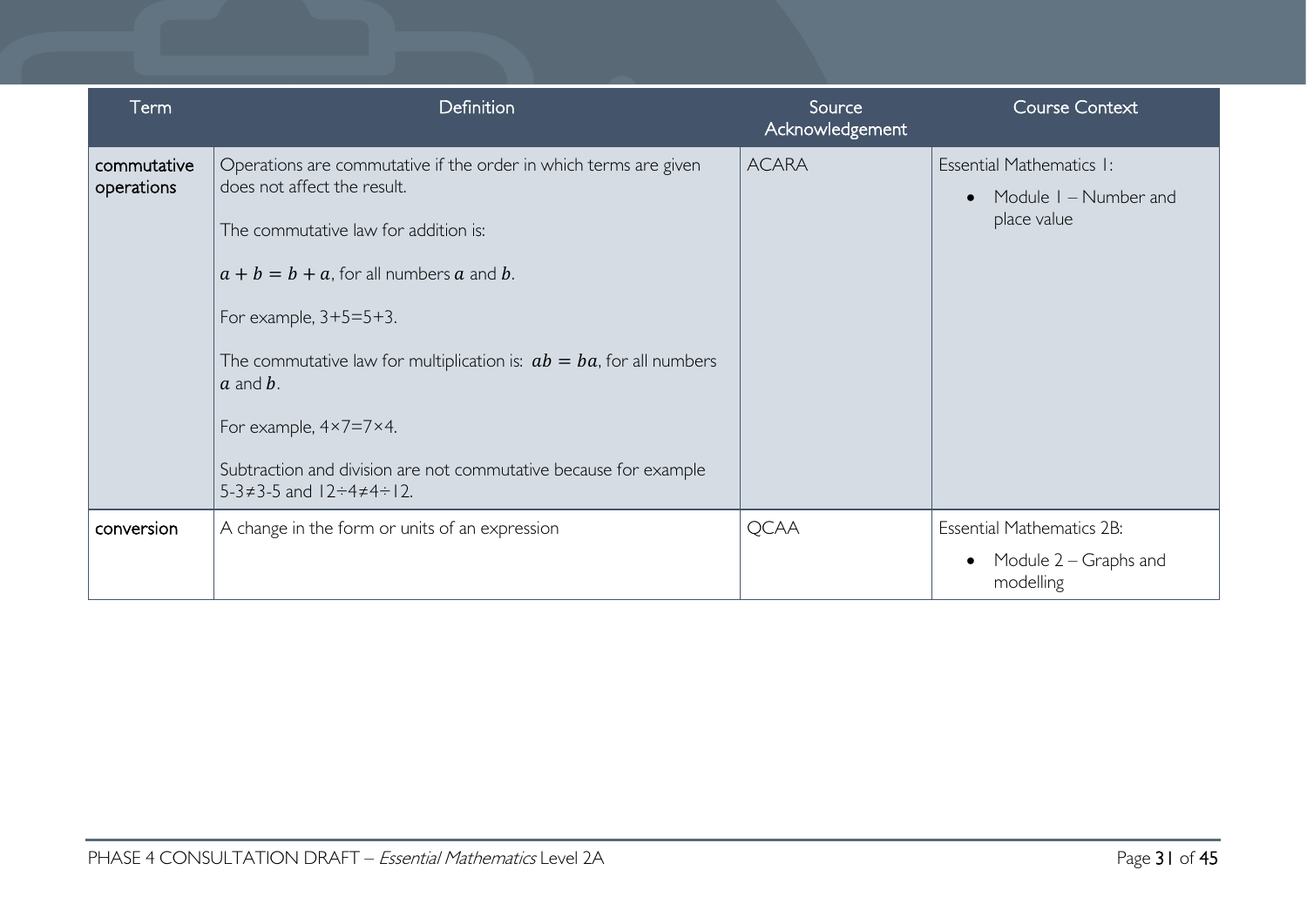| Term                       | Definition                                                                                                                                                                                                                                                                                                                                                                                                                                                            | Source<br>Acknowledgement | <b>Course Context</b>                                                                                    |
|----------------------------|-----------------------------------------------------------------------------------------------------------------------------------------------------------------------------------------------------------------------------------------------------------------------------------------------------------------------------------------------------------------------------------------------------------------------------------------------------------------------|---------------------------|----------------------------------------------------------------------------------------------------------|
| compound<br>interest       | The interest earned when each successive interest payment is added<br>to the principal for the purpose of calculating the next interest<br>payment.<br>e.g. if the principal $(P)$ earns compound interest $(A)$ at the interest<br>rate $(i)$ expressed as a percentage per period, then after $(n)$<br>compounding periods the total amount accrued is:<br>$A = P(1 + i)^n$<br>When plotted on a graph, the total amount accrued is shown to grow<br>exponentially. | <b>QCAA</b>               | <b>Essential Mathematics 2B:</b><br>Module I – Earning and<br>$\bullet$<br>managing money                |
| correlation                | Correlation is a measure of the strength of the linear relationship<br>between two variables.                                                                                                                                                                                                                                                                                                                                                                         | <b>ACARA</b>              | <b>Essential Mathematics 2B:</b><br>Module 2 - Data collection<br>$\bullet$<br>and analysis              |
| correlation<br>coefficient | The correlation coefficient $(r)$ is a measure of the strength of the<br>liner relationship between a pair of variables.                                                                                                                                                                                                                                                                                                                                              | <b>ACARA</b>              | <b>Essential Mathematics 2B:</b><br>Module $2 - Data$ collection<br>$\bullet$<br>and analysis            |
| decile                     | Any of the nine values that divide a ranked dataset into ten equal parts                                                                                                                                                                                                                                                                                                                                                                                              | <b>QCAA</b>               | <b>Essential Mathematics 2A:</b><br>Module 2 - Data<br>$\bullet$<br>representation and<br>interpretation |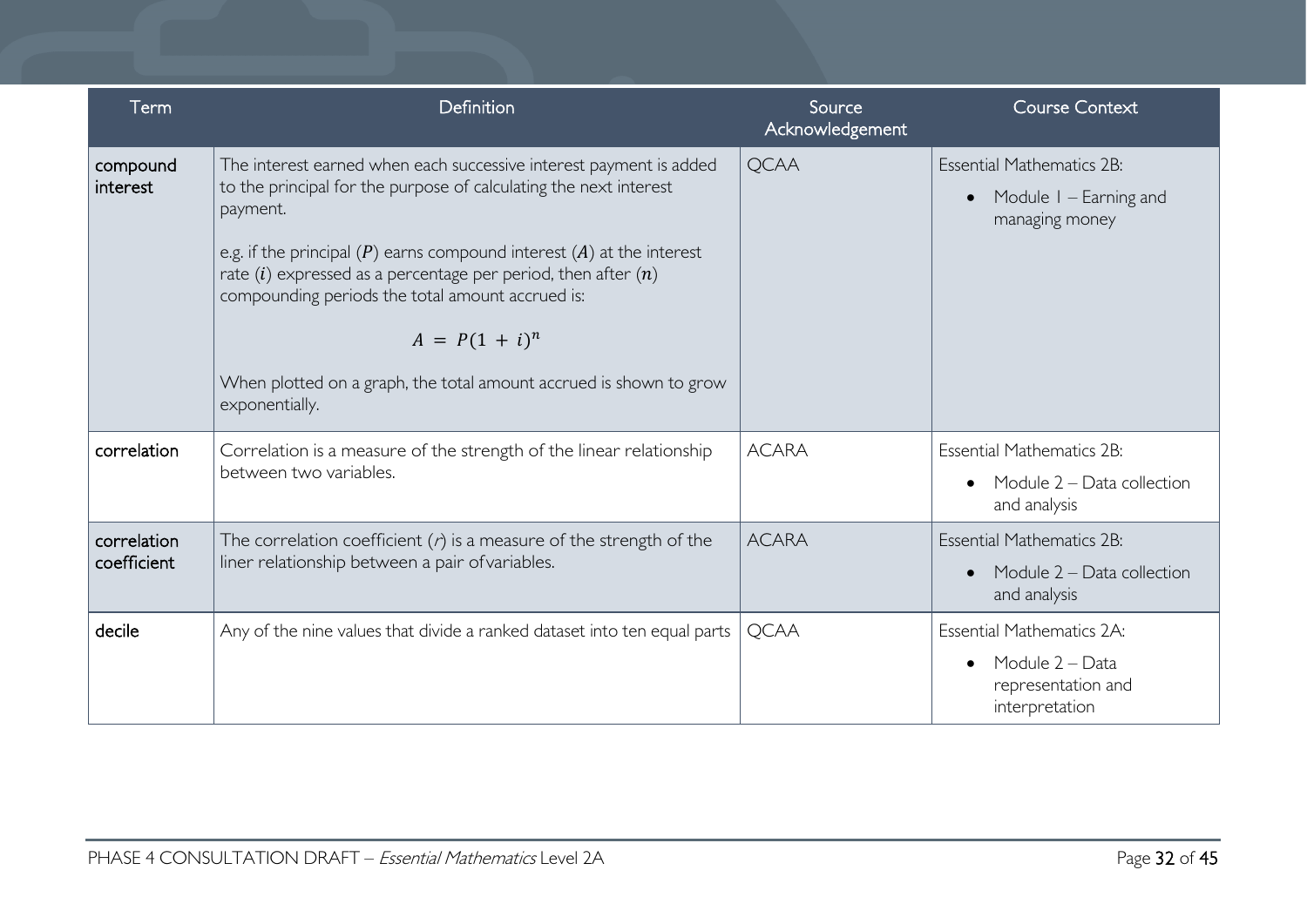| Term                | Definition                                                                                                                                                                                                                                                                                                                                                                                                                                                                                                                                            | Source<br>Acknowledgement | <b>Course Context</b>                                                                   |
|---------------------|-------------------------------------------------------------------------------------------------------------------------------------------------------------------------------------------------------------------------------------------------------------------------------------------------------------------------------------------------------------------------------------------------------------------------------------------------------------------------------------------------------------------------------------------------------|---------------------------|-----------------------------------------------------------------------------------------|
| distributive<br>law | Multiplication of numbers is said to be 'distributive over addition',<br>because the product of one number with the sum of two others<br>equals the sum of the products of the first number with each of the<br>others.<br>For example: the product of 3 with $(4+5)$ gives the same result as the<br>sum of $3 \times 4$ and $3 \times 5$ :<br>$3 \times (4+5) = 3 \times 9 = 27$ and $3 \times 4 + 3 \times 5 = 12 + 15 = 27$<br>This distributive law is expressed algebraically as follows:<br>$a(b + c) = ab + ac$ , for all numbers a, b and c. | <b>ACARA</b>              | Essential Mathematics I:<br>Module I - Number and<br>$\bullet$<br>place value           |
| elevation<br>views  | Elevation views are scale drawings showing what a building looks like<br>from the front, back and sides.                                                                                                                                                                                                                                                                                                                                                                                                                                              | <b>NESA</b>               | <b>Essential Mathematics 2B:</b><br>• Module $3$ – Scales, plans and<br>models          |
| equivalence         | Two expressions are said to be equivalent if they are equal in value.                                                                                                                                                                                                                                                                                                                                                                                                                                                                                 |                           | Essential Mathematics I:<br>Module I – Number and<br>place value                        |
| extrapolation       | In the context of fitting a linear relationship between two<br>variables, extrapolation occurs when the fitted model is used to<br>make predictions using values of the explanatory variable that are<br>outside the range of the original data. Extrapolation is a dangerous<br>process as it can sometimes lead to quiteerroneous predictions.                                                                                                                                                                                                      | <b>ACARA</b>              | <b>Essential Mathematics 2B:</b><br>Module 2 - Data collection<br>and analysis          |
| face (shape)        | Any of the individual flat surfaces of a solid object.                                                                                                                                                                                                                                                                                                                                                                                                                                                                                                | mathsisfun.com            | <b>Essential Mathematics 2B:</b><br>Module 3 – Scales, plans and<br>$\bullet$<br>models |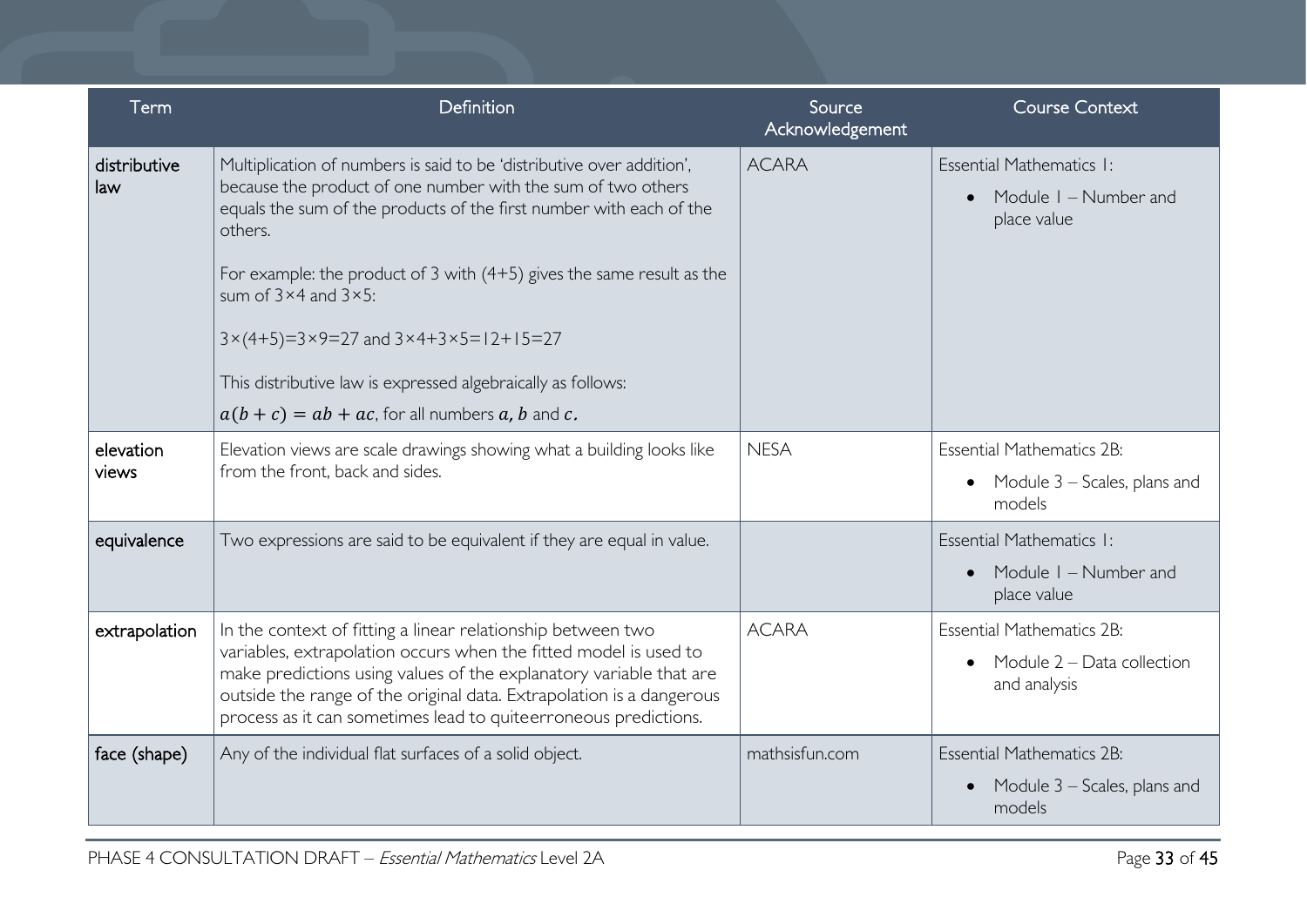| Term                               | Definition                                                                                                                                                                                                                                                                                                                                                                                                                                  | Source<br>Acknowledgement | <b>Course Context</b>                                                                                    |
|------------------------------------|---------------------------------------------------------------------------------------------------------------------------------------------------------------------------------------------------------------------------------------------------------------------------------------------------------------------------------------------------------------------------------------------------------------------------------------------|---------------------------|----------------------------------------------------------------------------------------------------------|
| five-number<br>summary             | A five-number summary is a method of summarising a set of<br>data using the minimum value, the lower or first-quartile $(Q1)$ ,<br>the median, the upper or third-quartile $(Q_3)$ and the maximum<br>value. Forms the basis for a boxplot.                                                                                                                                                                                                 | <b>ACARA</b>              | <b>Essential Mathematics 2A:</b><br>Module 2 - Data<br>$\bullet$<br>representation and<br>interpretation |
| Goods and<br>Services Tax<br>(GST) | The Goods and Services Tax (GST) is a broad sales tax of 10% on<br>most goods and services and other items sold or consumed in<br>Australia.                                                                                                                                                                                                                                                                                                | <b>QCAA</b>               | <b>Essential Mathematics 2B:</b><br>Module I – Earning and<br>$\bullet$<br>managing money                |
| gradient<br>(slope)                | The gradient or slope of a line describes its steepness, incline, or<br>grade.<br>Gradient is normally described by the ratio of the "rise" divided by<br>the "run" between two points on aline.                                                                                                                                                                                                                                            | <b>ACARA</b>              | <b>Essential Mathematics 2B:</b><br>Module 2 – Graphs and<br>$\bullet$<br>modelling                      |
| histogram                          | A histogram is a statistical graph for displaying the frequency<br>distribution of continuous data.<br>A histogram is a graphical representation of the information<br>contained in a frequency table. In a histogram, class frequencies are<br>represented by the areas of rectangles centred on each class<br>interval. The class frequency is proportional to the rectangle's<br>height when the class intervals are all of equal width. | <b>ACARA</b>              | <b>Essential Mathematics 2A:</b><br>Module 2 - Data<br>$\bullet$<br>representation and<br>interpretation |
| integer                            | The integers are the "whole numbers" including those with<br>negative sign -3, -2, -1, 0, 1, 2, 3 In Latin, the word integer<br>means "whole." The set of integers is usually denoted by Z.<br>Integers are basic building blocks in mathematics.                                                                                                                                                                                           | <b>ACARA</b>              | Essential Mathematics I:<br>Module I – Number and<br>place value                                         |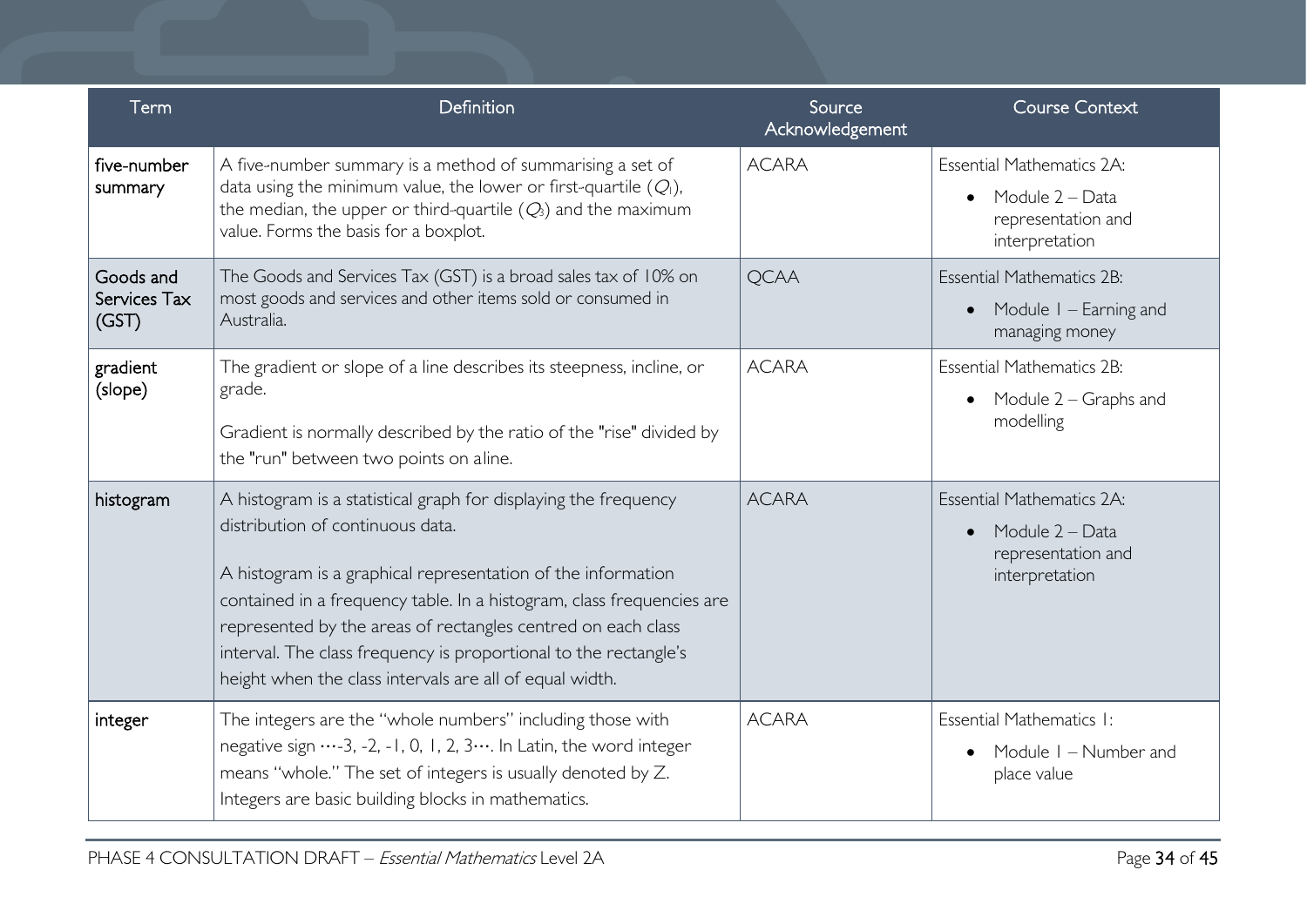| Term                   | Definition                                                                                                                                                                                                                                                                                                                                                                          | Source<br>Acknowledgement | <b>Course Context</b>                                                                                    |
|------------------------|-------------------------------------------------------------------------------------------------------------------------------------------------------------------------------------------------------------------------------------------------------------------------------------------------------------------------------------------------------------------------------------|---------------------------|----------------------------------------------------------------------------------------------------------|
| interpolation          | In the context of fitting a linear relationship between two variables,<br>interpolation occurs when the fitted model is used to make<br>predictions using values of the explanatory variable that lie within<br>therange of the original data.                                                                                                                                      | <b>ACARA</b>              | <b>Essential Mathematics 2B:</b><br>Module 2 – Data collection<br>$\bullet$<br>and analysis              |
| interquartile<br>range | The interquartile range (IQR) is a measure of the spread within a<br>numerical data set. It is equal to the upper quartile $(Q_3)$ minus the<br>lower quartile $(Q_1)$ ;<br>that is, $IQR = Q_3 - Q_1$<br>The IQR is the width of an interval that contains the middle 50%<br>(approximately) of the data values. To be exactly 50%, the sample size<br>must be a multiple of four. | <b>ACARA</b>              | Essential Mathematics 2A:<br>Module 2 – Data<br>$\bullet$<br>representation and<br>interpretation        |
| kilowatt hour<br>(kWh) | The kilowatt hour is a unit of energy equal to 1000 watt hours or 3.6<br>megajoules. The kilowatt hour is most commonly known as a billing<br>unit for energy delivered to consumers by electric utilities.                                                                                                                                                                         | <b>ACARA</b>              | <b>Essential Mathematics 2A:</b><br>• Module $3$ – Units of energy<br>and mass, time and motion          |
| megajoule<br>(M)       | A joule is the SI unit of work. The megajoule (MJ) is equal to one<br>million joules.                                                                                                                                                                                                                                                                                               | <b>ACARA</b>              | <b>Essential Mathematics 2A:</b><br>• Module $3$ – Units of energy<br>and mass, time and motion          |
| mean                   | The arithmetic mean, $\bar{x}$ , of a list of numbers is the sum of the data<br>values divided by the number of values in the list.<br>In everyday language, the arithmetic mean is commonly called the<br>average.                                                                                                                                                                 | <b>ACARA</b>              | <b>Essential Mathematics 2A:</b><br>Module 2 – Data<br>$\bullet$<br>representation and<br>interpretation |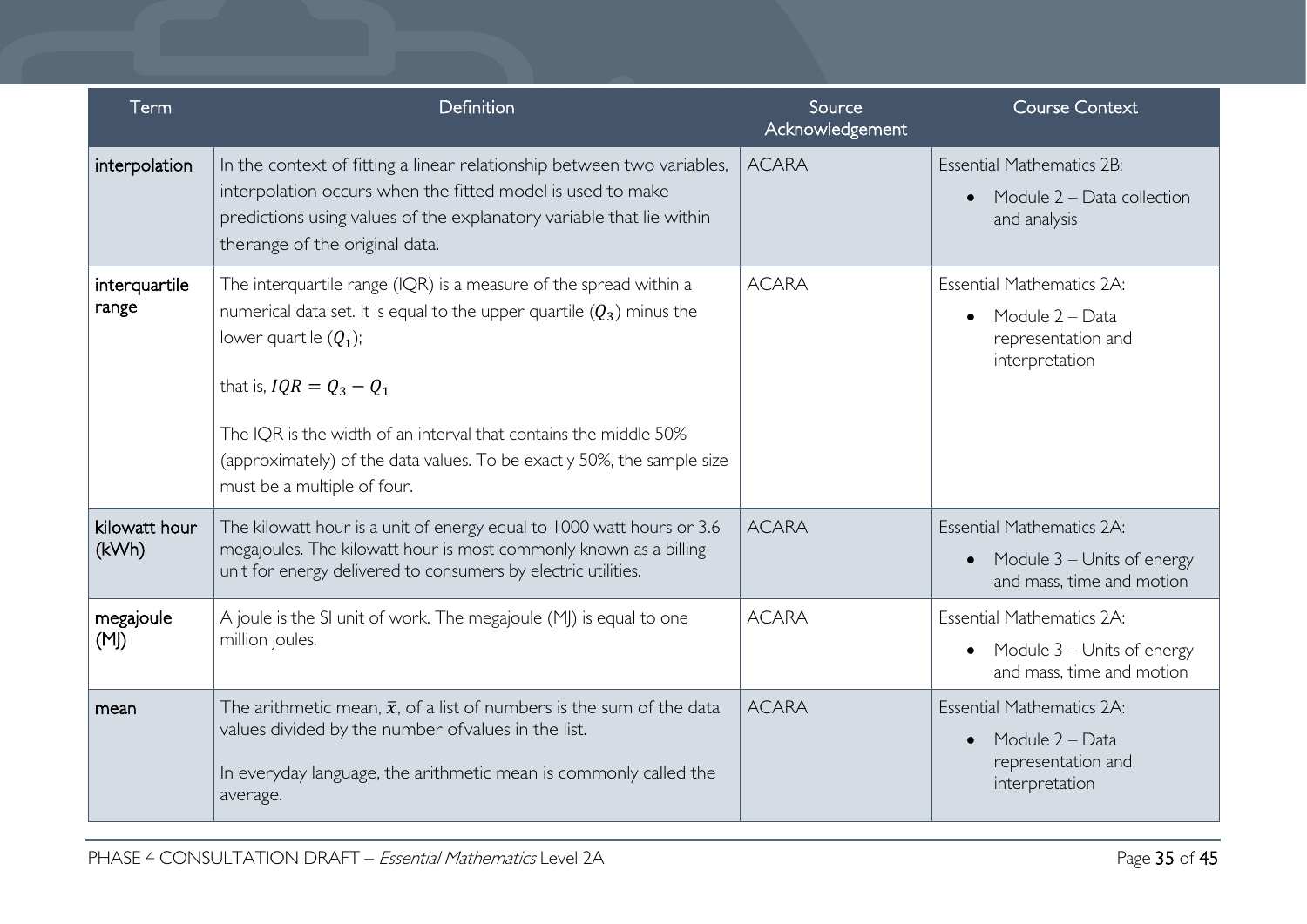| Term                               | Definition                                                                                                                                                                                                                                                                                                            | Source<br>Acknowledgement | <b>Course Context</b>                                                                                    |
|------------------------------------|-----------------------------------------------------------------------------------------------------------------------------------------------------------------------------------------------------------------------------------------------------------------------------------------------------------------------|---------------------------|----------------------------------------------------------------------------------------------------------|
| measures of<br>central<br>tendency | Measures of central tendency are the values about which the set<br>of data values for a particular variable are scattered. They are a<br>measure of the centre or location of the data.<br>The two most common measures of central tendency are the<br>mean and the median.                                           | <b>NESA</b>               | <b>Essential Mathematics 2A:</b><br>Module 2 – Data<br>$\bullet$<br>representation and<br>interpretation |
| measures of<br>spread              | Measures of spread describe how similar or varied the set of data<br>values are for a particular variable.<br>Common measures of spread include the range, combinations of<br>quantiles (deciles, quartiles, percentiles), the interquartile range,<br>variance and standard deviation.                               | <b>NESA</b>               | <b>Essential Mathematics 2A:</b><br>Module 2 - Data<br>$\bullet$<br>representation and<br>interpretation |
| median                             | The median is the value in a set of ordered set of data values that<br>divides the data into two parts of equal size. When there are an<br>odd number of data values, the median is the middle value. When<br>there is an even number of data values, the median is the<br>arithmetic mean of the two central values. | <b>ACARA</b>              | <b>Essential Mathematics 2A:</b><br>Module 2 – Data<br>$\bullet$<br>representation and<br>interpretation |
| mode                               | The mode is the most frequently occurring value is a data set.                                                                                                                                                                                                                                                        | <b>ACARA</b>              | <b>Essential Mathematics 2A:</b><br>Module 2 – Data<br>$\bullet$<br>representation and<br>interpretation |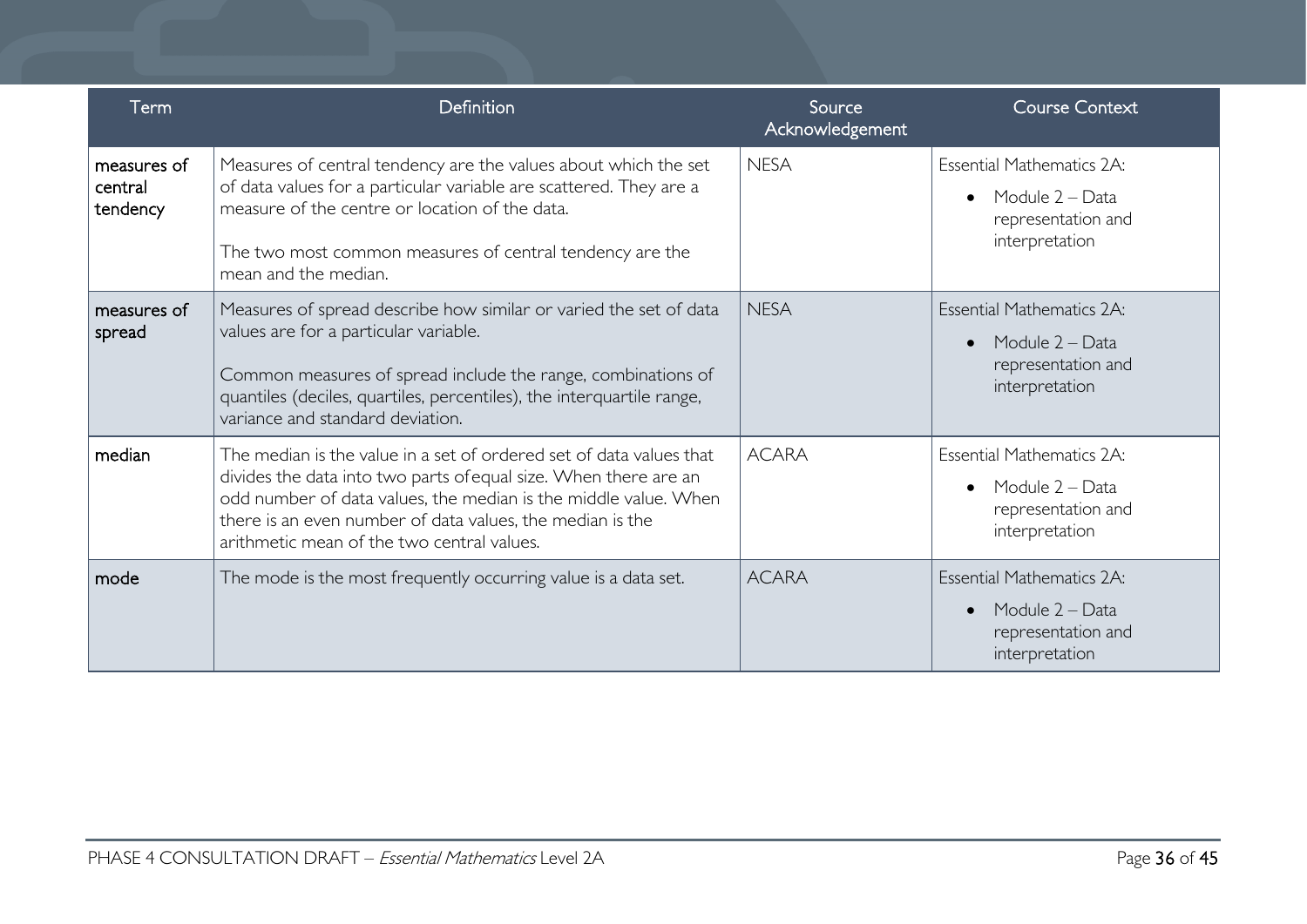| Term                   | Definition                                                                                                                                                                                                                                                                                                                | Source<br>Acknowledgement | <b>Course Context</b>                                                                                                                                                                               |
|------------------------|---------------------------------------------------------------------------------------------------------------------------------------------------------------------------------------------------------------------------------------------------------------------------------------------------------------------------|---------------------------|-----------------------------------------------------------------------------------------------------------------------------------------------------------------------------------------------------|
| order of<br>operations | The order of performing mathematical operations:<br>evaluate brackets or grouping symbols first<br>evaluate any powers and roots<br>working left to right, evaluate any multiplication and division<br>working left to right, evaluate any addition or subtraction<br>(may also be known as BODMAS, BIDMAS, BEDMAS, etc.) | <b>QCAA</b>               | Essential Mathematics 1, 2A and 2B                                                                                                                                                                  |
| outlier                | An outlier in a set of data is an observation that appears to be<br>inconsistent with the remainder of that set of data. An outlier is a<br>surprising observation.                                                                                                                                                       | <b>ACARA</b>              | <b>Essential Mathematics 2A:</b><br>Module 2 - Data<br>$\bullet$<br>representation and<br>interpretation                                                                                            |
| parallel box<br>plots  | Parallel box plots are used to visually compare the five-number<br>summaries of two or more datasets;                                                                                                                                                                                                                     | <b>QCAA</b>               | <b>Essential Mathematics 2A:</b><br>Module 2 – Data<br>$\bullet$<br>representation and<br>interpretation                                                                                            |
| partitioning           | Partitioning means dividing a quantity into parts. In the early years, it<br>commonly refers to the ability to think about numbers as made up of<br>two parts, such as, 10 is 8 and 2. In later years it refers to dividing both<br>continuous and discrete quantities into equal parts.                                  | <b>ACARA</b>              | Essential Mathematics I:<br>Module I - Number and<br>place value                                                                                                                                    |
| percentage<br>error    | The percentage error of a measurement is the absolute error<br>expressed as a percentage of the recorded measurement.                                                                                                                                                                                                     | <b>NESA</b>               | <b>Essential Mathematics 2A:</b><br>Module 3 – Practicalities of<br>$\bullet$<br>measurement<br><b>Essential Mathematics 2B:</b><br>Module 3 – Perimeter, area,<br>$\bullet$<br>volume and capacity |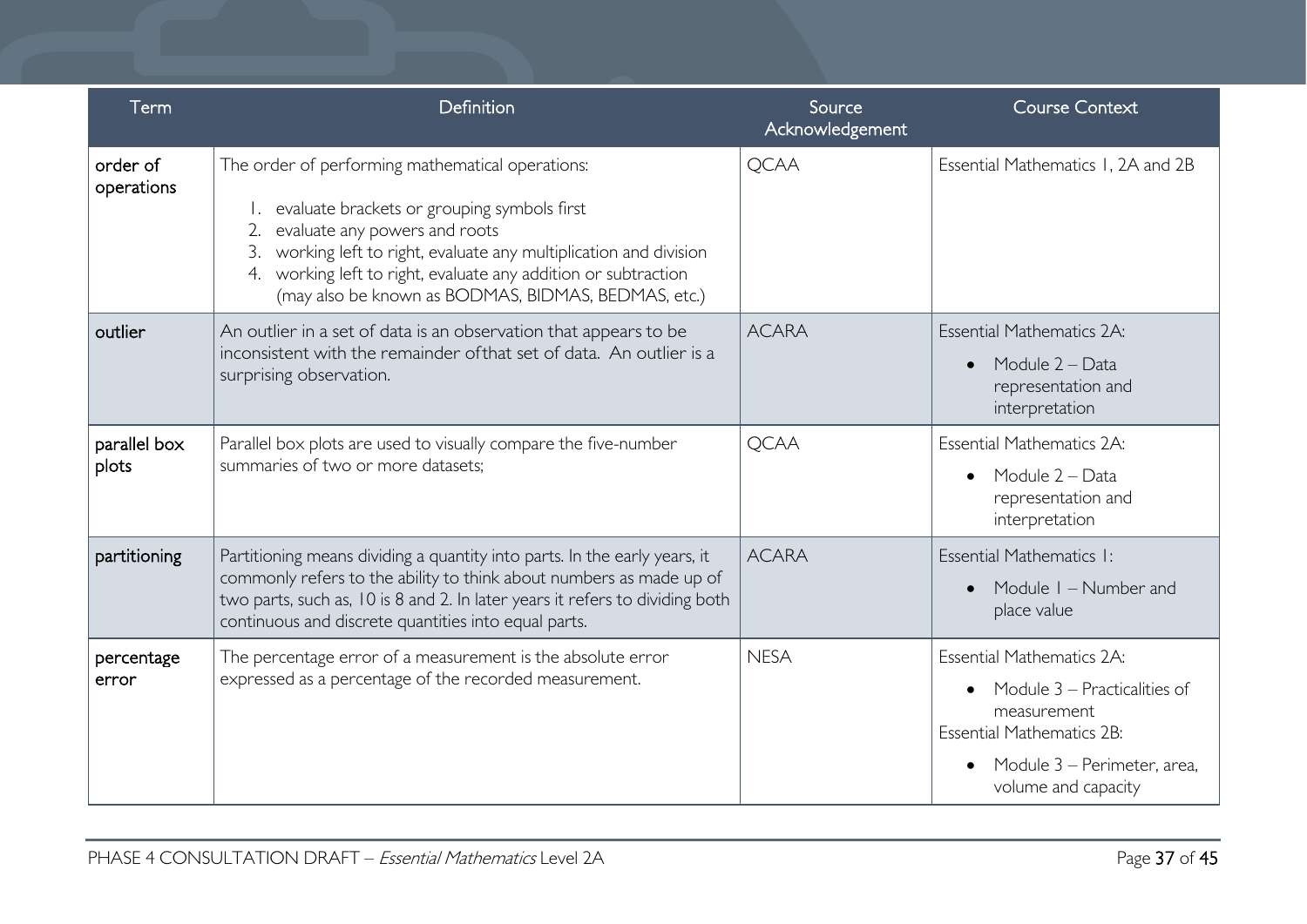| Term          | Definition                                                                                                                                                                                                                                                                                                                                                                                                                                                                                                                                                                                                                                                                                            | Source<br>Acknowledgement | <b>Course Context</b>                                                                                                                                                                               |
|---------------|-------------------------------------------------------------------------------------------------------------------------------------------------------------------------------------------------------------------------------------------------------------------------------------------------------------------------------------------------------------------------------------------------------------------------------------------------------------------------------------------------------------------------------------------------------------------------------------------------------------------------------------------------------------------------------------------------------|---------------------------|-----------------------------------------------------------------------------------------------------------------------------------------------------------------------------------------------------|
| picture graph | A picture graph is a statistical graph for organising and displaying<br>categorical data.                                                                                                                                                                                                                                                                                                                                                                                                                                                                                                                                                                                                             | <b>ACARA</b>              | Essential Mathematics I:<br>Module 2 - Data collection,<br>$\bullet$<br>representation and<br>interpretation                                                                                        |
| piecework     | Piecework is employment where a worker is paid a fixed rate for each<br>item produced or action performed regardless of the time taken.                                                                                                                                                                                                                                                                                                                                                                                                                                                                                                                                                               | <b>NESA</b>               | <b>Essential Mathematics 2B:</b><br>Module $1 -$ Earning and<br>$\bullet$<br>managing money                                                                                                         |
| place value   | Place value refers to the value of a digit as determined by its position<br>in a number, relative to the ones (or units) place. For integers, the<br>ones place is occupied by the rightmost digit in the number. The value<br>of the next column (the first after the decimal point) represents<br>tenths of ones and this continues with the value of each corresponding<br>digit being representative of a value 10 times smaller than the<br>previous.<br>For example, in the number 2 594.6 the 4 denotes 4 ones, the 9<br>denotes 90 ones or 9 tens, the 5 denotes 500 ones or 5 hundreds, the<br>2 denotes 2000 ones or 2 thousands, and the 6 denotes $\frac{6}{10}$ of a one or<br>6 tenths. | <b>ACARA</b>              | Essential Mathematics I:<br>Module I - Number and<br>$\bullet$<br>place value                                                                                                                       |
| precision     | Precision refers to how close the measured values are to each other.<br>Precision does not account for how close the measured values are to<br>the actual (expected) value.                                                                                                                                                                                                                                                                                                                                                                                                                                                                                                                           | mathsisfun.com            | <b>Essential Mathematics 2A:</b><br>Module 3 – Practicalities of<br>$\bullet$<br>measurement<br><b>Essential Mathematics 2B:</b><br>Module 3 – Perimeter, area,<br>$\bullet$<br>volume and capacity |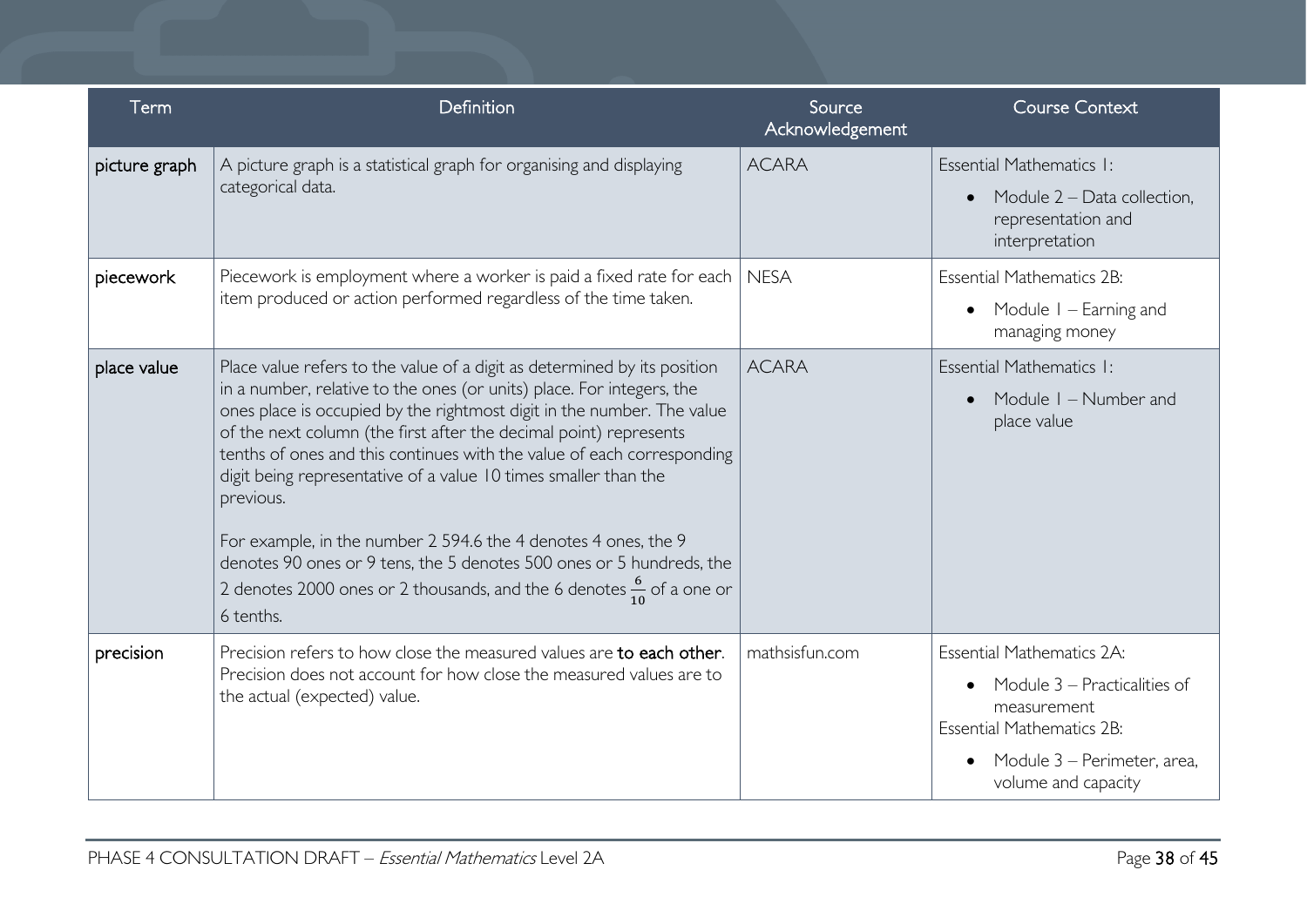| Term          | Definition                                                                                                                                                                                                                                                                                                                                           | Source<br>Acknowledgement | <b>Course Context</b>                                                                                    |
|---------------|------------------------------------------------------------------------------------------------------------------------------------------------------------------------------------------------------------------------------------------------------------------------------------------------------------------------------------------------------|---------------------------|----------------------------------------------------------------------------------------------------------|
| probability   | The likelihood or chance of something; the relative frequency of the<br>occurrence of an event as measured by the ratio of the number of<br>cases or alternatives favourable to the event to the total number of<br>cases or alternatives                                                                                                            | <b>QCAA</b>               | <b>Essential Mathematics 2B:</b><br>Module 2 – Probability and<br>$\bullet$<br>relative frequency        |
| quartile      | The quartiles of a ranked set of data values are the three points that<br>divide the dataset into four equal groups.                                                                                                                                                                                                                                 | <b>QCAA</b>               | <b>Essential Mathematics 2A:</b><br>Module 2 – Data<br>$\bullet$<br>representation and<br>interpretation |
| radial survey | A radial survey can be used to measure the area of an irregular block<br>of land. In a radial survey, a central point is chosen within the block of<br>land and measurements are taken along intervals from this point to<br>each vertex. The angles between these intervals at the central point<br>are also measured and recorded.                 | <b>NESA</b>               | <b>Essential Mathematics 2B:</b><br>Module 3 – Scales, plans and<br>$\bullet$<br>models                  |
| range         | The range is the difference between the largest and smallest<br>observations in a data set.                                                                                                                                                                                                                                                          | <b>ACARA</b>              | <b>Essential Mathematics 2A:</b><br>Module 2 - Data<br>$\bullet$<br>representation and<br>interpretation |
| rate          | A particular kind of ratio in which the two quantities are measured in<br>different units; for example, the ratio of distance to time, known as<br>speed, is a rate because distance and time are measured in different<br>units (such as kilometres and hours); the value of the rate depends on<br>the units in which the quantities are expressed | <b>QCAA</b>               | Essential Mathematics 1, 2A and 2B                                                                       |
| ratio         | A comparison of two quantities of the same kind; for example, if a<br>recipe uses 2 cups of milk and 3 cups of flour, the ratio of milk to flour<br>is 2 is to 3. This can also be written with a colon, 2:3, or as a fraction, $\frac{2}{3}$                                                                                                        | <b>QCAA</b>               | Essential Mathematics 1, 2A and 2B                                                                       |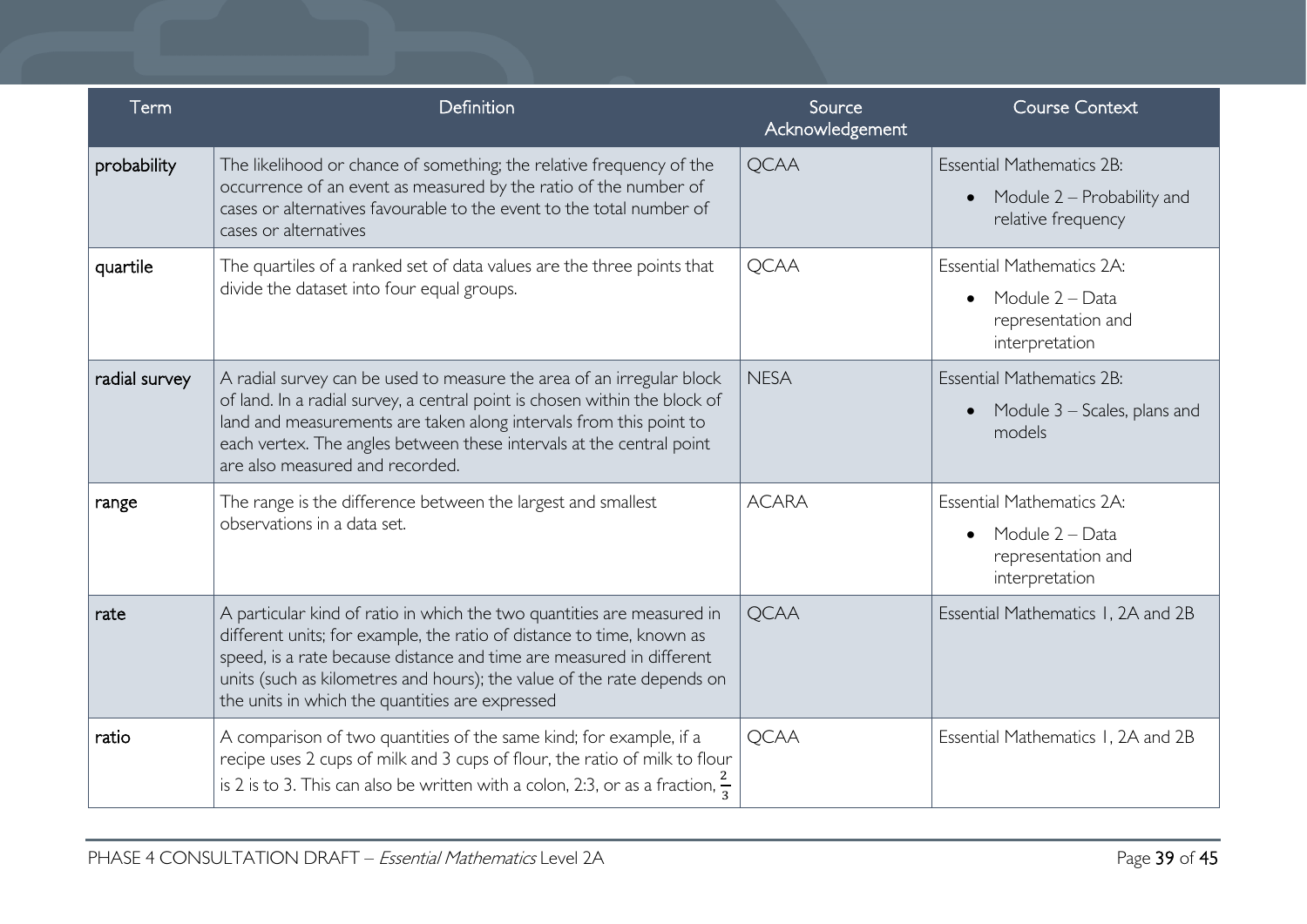| Term                     | Definition                                                                                                                                                                                                                                                                                 | Source<br>Acknowledgement | <b>Course Context</b>                                                                      |
|--------------------------|--------------------------------------------------------------------------------------------------------------------------------------------------------------------------------------------------------------------------------------------------------------------------------------------|---------------------------|--------------------------------------------------------------------------------------------|
| ray                      | A ray is the part of a line that starts at a point and continues in a<br>particular direction to infinity. Rays are usually depicted with an arrow-<br>head, which indicates the direction in which the line continues to<br>infinity.                                                     | <b>ACARA</b>              | <b>Essential Mathematics 2B:</b><br>Module $3$ – Scales, plans and<br>$\bullet$<br>models  |
| reaction time            | The time a person takes to react to a situation. For example: time<br>taken for a person to press the brake when a situation requires them<br>to stop                                                                                                                                      | <b>ACARA</b>              | Essential Mathematics 2A:<br>• Module $3$ – Units of energy<br>and mass, time and motion   |
| recurrence<br>relation   | A recurrence relation is an equation that recursively defines a<br>sequence; that is, once one or more initial terms are given, each<br>further term of the sequence is defined as a function of the<br>preceding terms.                                                                   | <b>NESA</b>               | <b>Essential Mathematics 2B:</b><br>Module I – Interest and<br>$\bullet$<br>depreciation   |
| recurring<br>decimal     | Non-terminating decimals may be recurring, that is, contain a pattern<br>of digits that repeats indefinitely after a certain number of places.                                                                                                                                             | <b>ACARA</b>              | Essential Mathematics 1:<br>Module I - Fractions,<br>$\bullet$<br>decimals and percentages |
| reducing<br>balance loan | A reducing balance loan is a compound interest loan where the loan is<br>repaid by making regular payments and the interest paid is calculated<br>on the amount still owing (the reducing balance of loan) after each<br>payment is made.                                                  | <b>NESA</b>               | <b>Essential Mathematics 2B:</b><br>Module I - Interest and<br>$\bullet$<br>depreciation   |
| reflection               | To reflect the point $A$ in an axis of reflection, a line is drawn at right<br>angles to the axis of reflection and the point $A'$ is marked at the same<br>distance from the axis of reflection as $A$ , but on the other side.<br>The point $A'$ is called the reflection image of $A$ . | <b>ACARA</b>              | Essential Mathematics 1:<br>Module 3 - Geometric<br>$\bullet$<br>reasoning                 |
|                          | A reflection is a transformation that moves each point to its reflection<br>image.                                                                                                                                                                                                         |                           |                                                                                            |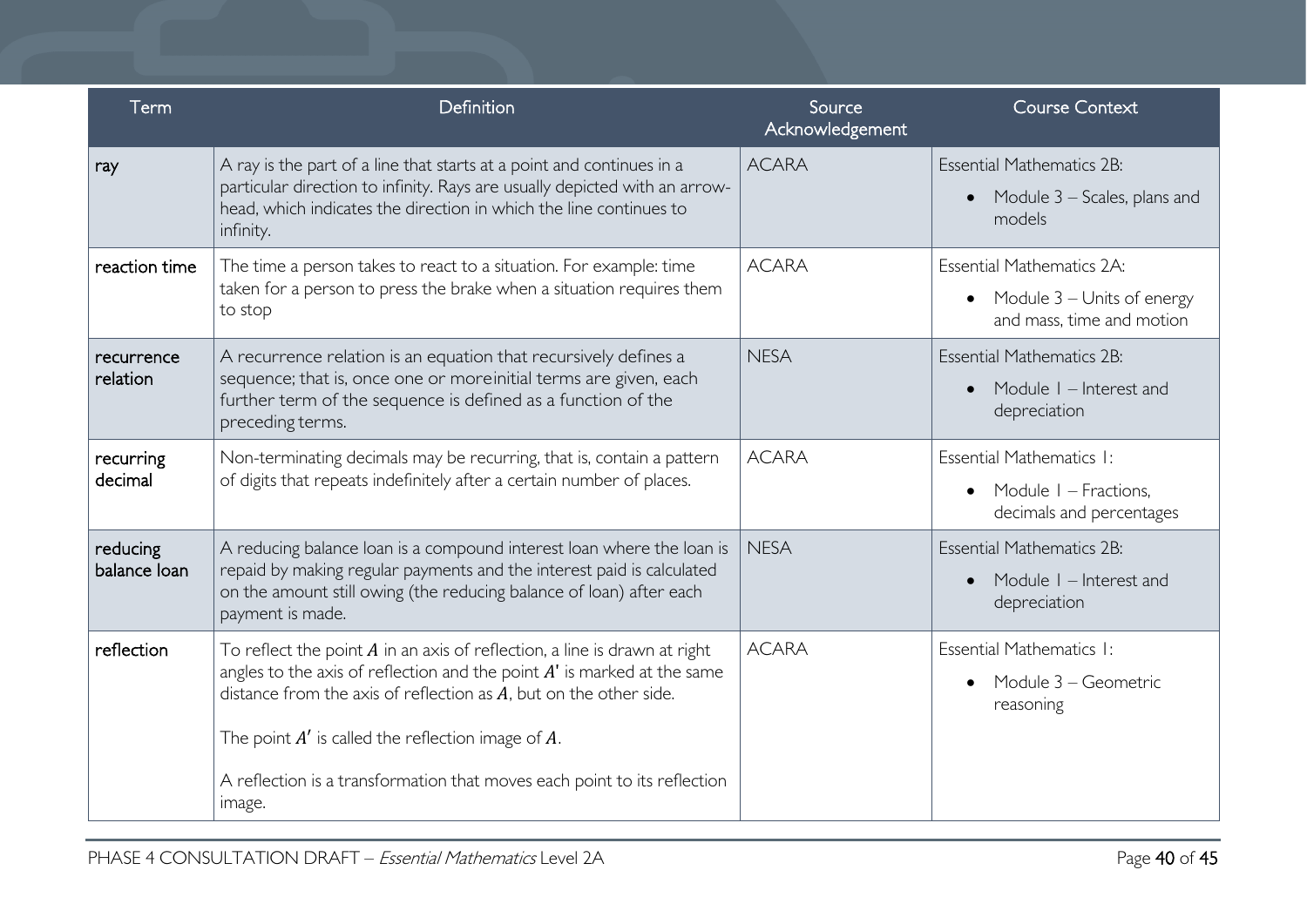| Term                  | Definition                                                                                                                                                                                                                                                                                                                                                                                                                                                                                                                                                                                                                                                                                                                                                                                                                          | Source<br>Acknowledgement | <b>Course Context</b>                                                                             |
|-----------------------|-------------------------------------------------------------------------------------------------------------------------------------------------------------------------------------------------------------------------------------------------------------------------------------------------------------------------------------------------------------------------------------------------------------------------------------------------------------------------------------------------------------------------------------------------------------------------------------------------------------------------------------------------------------------------------------------------------------------------------------------------------------------------------------------------------------------------------------|---------------------------|---------------------------------------------------------------------------------------------------|
| relative<br>frequency | The number of items of a certain type divided by the number of all<br>the items considered                                                                                                                                                                                                                                                                                                                                                                                                                                                                                                                                                                                                                                                                                                                                          | <b>QCAA</b>               | <b>Essential Mathematics 2B:</b><br>Module 2 – Probability and<br>$\bullet$<br>relative frequency |
| sample                | Part of a population; a subset of the population, often randomly<br>selected for the purpose of estimating the value of a characteristic of<br>the population as a whole                                                                                                                                                                                                                                                                                                                                                                                                                                                                                                                                                                                                                                                            | <b>QCAA</b>               | <b>Essential Mathematics 2B:</b><br>Module 2 - Data collection<br>$\bullet$<br>and analysis       |
| sample space          | The sample space of a chance experiment is the set of all possible<br>outcomes for that experiment.                                                                                                                                                                                                                                                                                                                                                                                                                                                                                                                                                                                                                                                                                                                                 | <b>NESA</b>               | <b>Essential Mathematics 2B:</b><br>Module 2 – Probability and<br>$\bullet$<br>relative frequency |
| sampling              | Sampling is the selection of a subset of data from a statistical<br>population. Methods of sampling include:<br>systematic sampling - sample data is selected from a random<br>starting point and using a fixed periodic interval<br>self-selecting sampling - non-probability sampling where<br>2.<br>individuals volunteer themselves to be part of a sample<br>simple random sampling - sample data is chosen at random<br>3.<br>where each member has an equal probability of being chosen<br>stratified sampling - after dividing the population into separate<br>4.<br>groups or strata, a random sample is then taken from each<br>group/strata in an equivalent proportion to the size of that<br>group/strata in the population.<br>A sample can be used to estimate the characteristics of the statistical<br>population. | <b>NESA</b>               | <b>Essential Mathematics 2B:</b><br>Module 2 - Data collection<br>$\bullet$<br>and analysis       |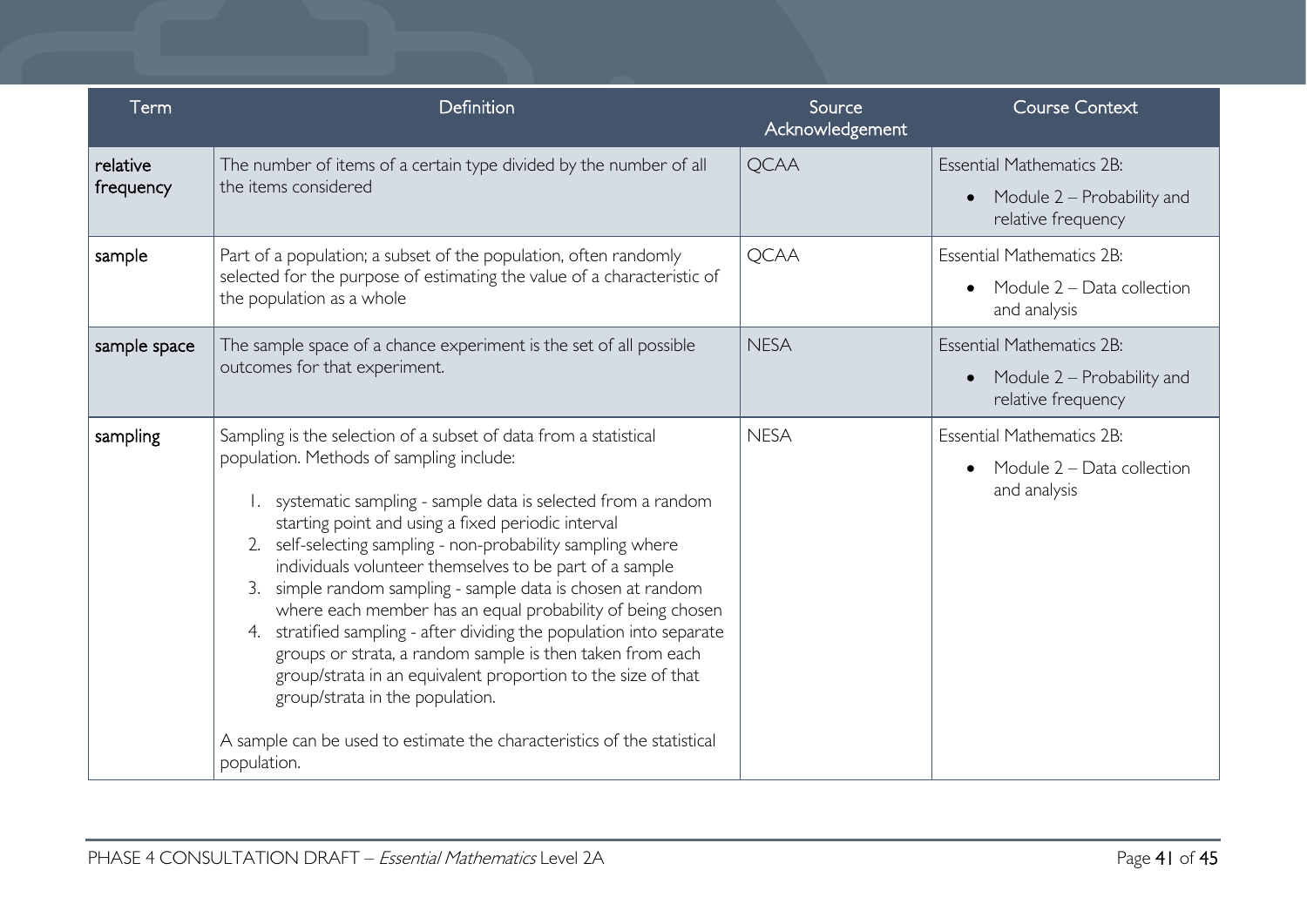| Term                  | Definition                                                                                                                                                                                                                                                                                                        | Source<br>Acknowledgement | <b>Course Context</b>                                                                                    |
|-----------------------|-------------------------------------------------------------------------------------------------------------------------------------------------------------------------------------------------------------------------------------------------------------------------------------------------------------------|---------------------------|----------------------------------------------------------------------------------------------------------|
| scale                 | a graduated line, as on a map, representing proportionate size                                                                                                                                                                                                                                                    | <b>QCAA</b>               | <b>Essential Mathematics 2B:</b><br>Module 3 – Scales, plans and<br>$\bullet$                            |
|                       |                                                                                                                                                                                                                                                                                                                   |                           | models                                                                                                   |
| simple interest       | Simple interest is the interest (I) accumulated when the interest<br>payment in each period is a fixed fraction of the principal, e.g. if the<br>principle $P$ earns simple interest at the rate $(R)$ expressed as a<br>percentage per period, then after (T) periods the accumulated simple<br>interest is:     | <b>QCAA</b>               | <b>Essential Mathematics 2B:</b><br>Module I – Interest and<br>depreciation                              |
|                       | $I = PRT$                                                                                                                                                                                                                                                                                                         |                           |                                                                                                          |
|                       | When plotted on a graph, the total amount accrued is shown to grow<br>linearly.                                                                                                                                                                                                                                   |                           |                                                                                                          |
| sketch                | execute a drawing or painting in simple form, giving essential features<br>but not necessarily with detail or accuracy; in mathematics, represent<br>by means of a diagram or graph; the sketch should give a general idea<br>of the required shape or relationship and should include features                   | <b>QCAA</b>               | <b>Essential Mathematics 2B:</b><br>Module 3 – Scales, plans and<br>$\bullet$<br>models                  |
| standard<br>deviation | The standard deviation is a measure of the variability or spread of a<br>data set. It gives an indication of the degree to which the individual<br>data values are spread around their mean.<br>The standard deviation of <i>n</i> observations $x_1, x_2, , x_n$ is:<br>$s = \frac{\sum (x_i - \bar{x})^2}{n-1}$ | <b>QCAA</b>               | <b>Essential Mathematics 2A:</b><br>Module 2 - Data<br>$\bullet$<br>representation and<br>interpretation |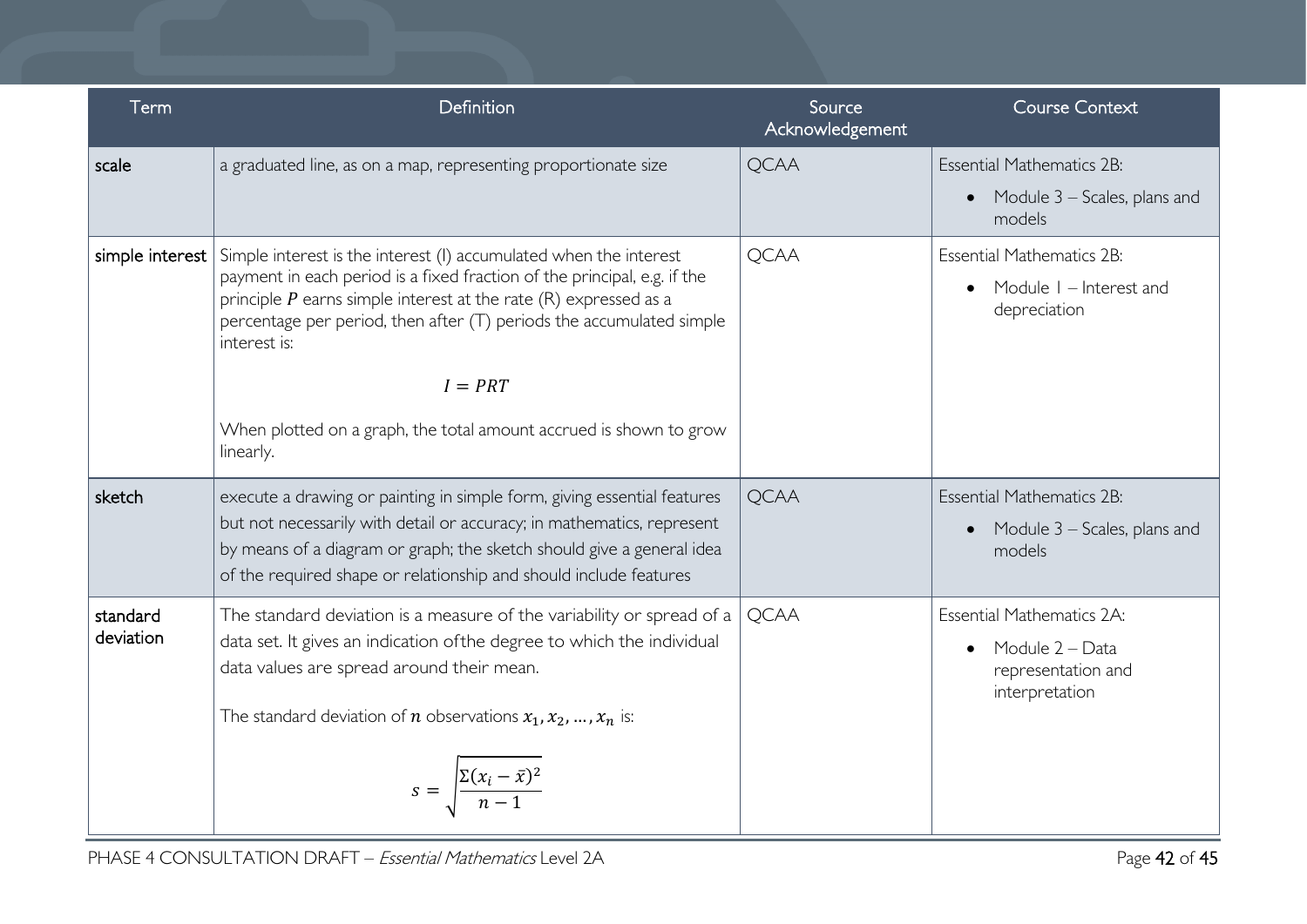| Term                                       | Definition                                                                                                                                                                                                                                                                                                                 | Source<br>Acknowledgement | <b>Course Context</b>                                                                             |
|--------------------------------------------|----------------------------------------------------------------------------------------------------------------------------------------------------------------------------------------------------------------------------------------------------------------------------------------------------------------------------|---------------------------|---------------------------------------------------------------------------------------------------|
| stopping<br>distances                      | The distance a car travels before it comes to rest after the driver has<br>applied the brake given speed of the vehicle and/or conditions of the<br>road which can be found using formulas or tables.<br>Stopping distance = braking distance + reaction time (seconds) $\times$<br>speed                                  | <b>ACARA</b>              | Essential Mathematics 2A:<br>Module 3 – Units of energy<br>$\bullet$<br>and mass, time and motion |
| straight-line<br>method of<br>depreciation | In straight-line method of depreciation, the value of the depreciating<br>asset decreases by the same amount during each time period. Also<br>known as the 'Prime Cost method'.                                                                                                                                            | <b>NESA</b>               | <b>Essential Mathematics 2B:</b><br>Module I – Interest and<br>depreciation                       |
| symmetry                                   | A plane figure $f$ has line symmetry in a line $m$ , if the image of $f$ under<br>the reflection in $m$ is $f$ itself. The line $m$ is called the axis of symmetry.<br>A plane figure $f$ has rotational symmetry about a point $O$ if there is a<br>rotation such that the image of $f$ under the rotation is $f$ itself. | <b>ACARA</b>              | Essential Mathematics I:<br>Module 3 – Geometric<br>reasoning                                     |
| terminating<br>decimal                     | A terminating decimal is a decimal that contains a finite number of<br>digits                                                                                                                                                                                                                                              |                           | Essential Mathematics I:<br>Module I – Fractions,<br>$\bullet$<br>decimals and percentages        |
| translation                                | Shifting a figure in the plane without turning it is called translation. To<br>describe a translation in the plane, it is enough to say how far left or<br>right and how far up or down the figure is moved.<br>A translation is a transformation that moves each point to its<br>translation image.                       |                           | Essential Mathematics I:<br>Module 3 – Geometric<br>$\bullet$<br>reasoning                        |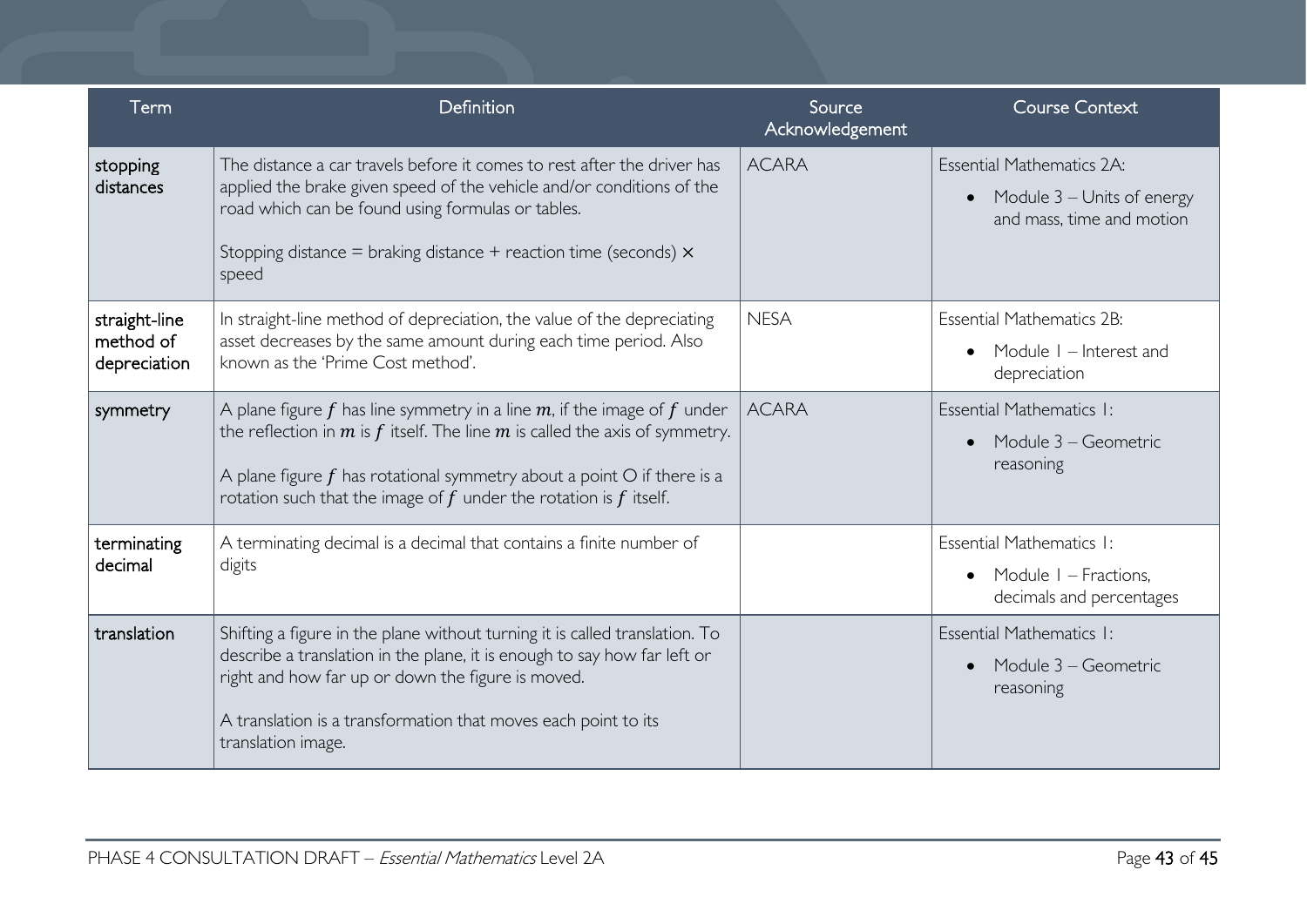| Term                 | Definition                                                                                                                                                                                                                                                                      | Source<br>Acknowledgement | <b>Course Context</b>                                                                                                                                                                               |
|----------------------|---------------------------------------------------------------------------------------------------------------------------------------------------------------------------------------------------------------------------------------------------------------------------------|---------------------------|-----------------------------------------------------------------------------------------------------------------------------------------------------------------------------------------------------|
| trapezoidal<br>rule  | The trapezoidal rule uses trapezia to approximate the area of an<br>irregular shape, often with a curved boundary. The rule for a single<br>application is: $A \approx \frac{h}{2}(x_1 + x_2)$                                                                                  | <b>NESA</b>               | <b>Essential Mathematics 2A:</b><br>Module 3 – Practicalities of<br>$\bullet$<br>measurement<br><b>Essential Mathematics 2B:</b><br>Module 3 - Perimeter, area,<br>$\bullet$<br>volume and capacity |
| travel graph         | Travel graphs are line graphs that are used to describe the motion of<br>objects such as cars, trains, walkers and cyclists. The distance travelled<br>is represented on the vertical axis and the time taken to travel that<br>distance is represented on the horizontal axis. | <b>NESA</b>               | <b>Essential Mathematics 2B:</b><br>Module $2 -$ Graphs and<br>$\bullet$<br>modelling                                                                                                               |
| tree diagram         | A tree diagram is a diagram that can be used to determine the<br>outcomes of a multistep random experiment. A probability tree<br>diagram has the probability for each stage written on the branches.                                                                           | <b>NESA</b>               | <b>Essential Mathematics 2B:</b><br>Module 2 – Probability and<br>$\bullet$<br>relative frequency                                                                                                   |
| two-way table        | Commonly used for displaying the two-way frequency distribution that<br>arises when a group of individuals or objects are categorised according<br>to two criteria                                                                                                              | <b>OCAA</b>               | <b>Essential Mathematics 2B:</b><br>Module 2 – Probability and<br>$\bullet$<br>relative frequency                                                                                                   |
| vertex (in<br>shape) | A vertex is a point in which edges intersect.                                                                                                                                                                                                                                   | <b>NESA</b>               | <b>Essential Mathematics 2B:</b><br>Module $3$ – Scales, plans and<br>$\bullet$<br>models                                                                                                           |